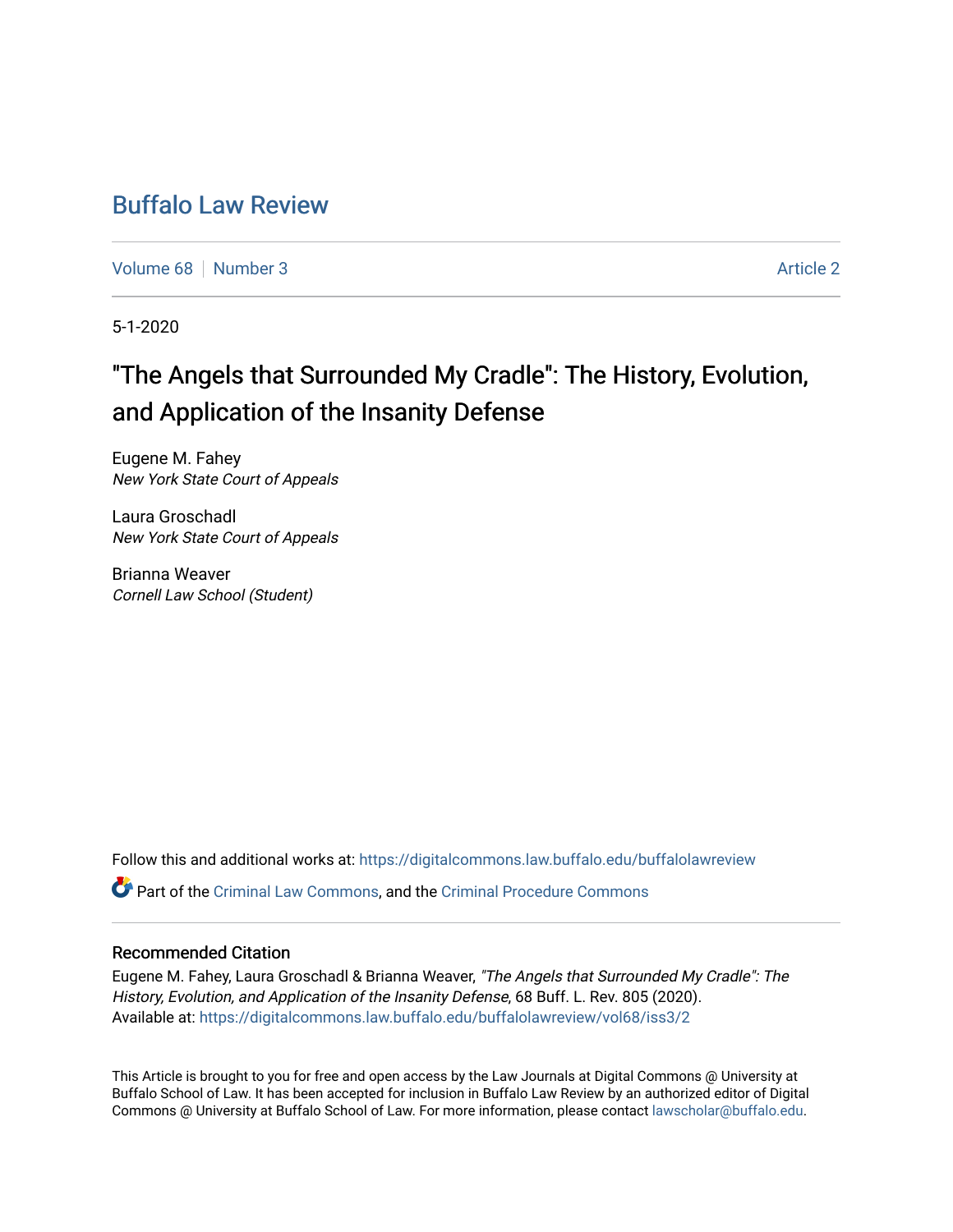# Buffalo Law Review

## **"The Angels that Surrounded My Cradle": The History, Evolution, and Application of the Insanity Defense**

### JUDGE EUGENE M. FAHEY†

CO-AUTHORS: LAURA GROSCHADL†† & BRIANNA WEAVER†††

#### **INTRODUCTION**

Edvard Munch, painter of "The Scream," famously said, "Sickness, insanity and death were the angels that surrounded my cradle, and they have followed me throughout my life."<sup>1</sup> Although Munch was referring to his difficult childhood and his turbulent adult life, the quote fairly depicts the experience of those with severe mental illness who find themselves enmeshed in the criminal justice

<sup>†</sup> Associate Judge of the New York State Court of Appeals. This Article was derived from a presentation given at the Charles E. Steinberg Lecture in Psychiatry and the Law at the University of Rochester Medical Center in September 2018. I would like to thank Dr. Robert L. Weisman and Dr. J. Richard Ciccone from the University of Rochester for their assistance and feedback on that presentation. All views expressed herein are my own and not reflective of the positions or opinions of the Court or its members.

<sup>††</sup> Senior Principal Law Clerk to the Hon. Eugene M. Fahey.

<sup>†††</sup> J.D. Candidate 2020, Cornell Law School; B.S. 2017, St. Thomas Aquinas College.

<sup>1.</sup> Edvard Munch, NEW WORLD ENCYCLOPEDIA, http://www.newworld encyclopedia.org/entry/Edvard\_Munch (last visited April 15, 2020).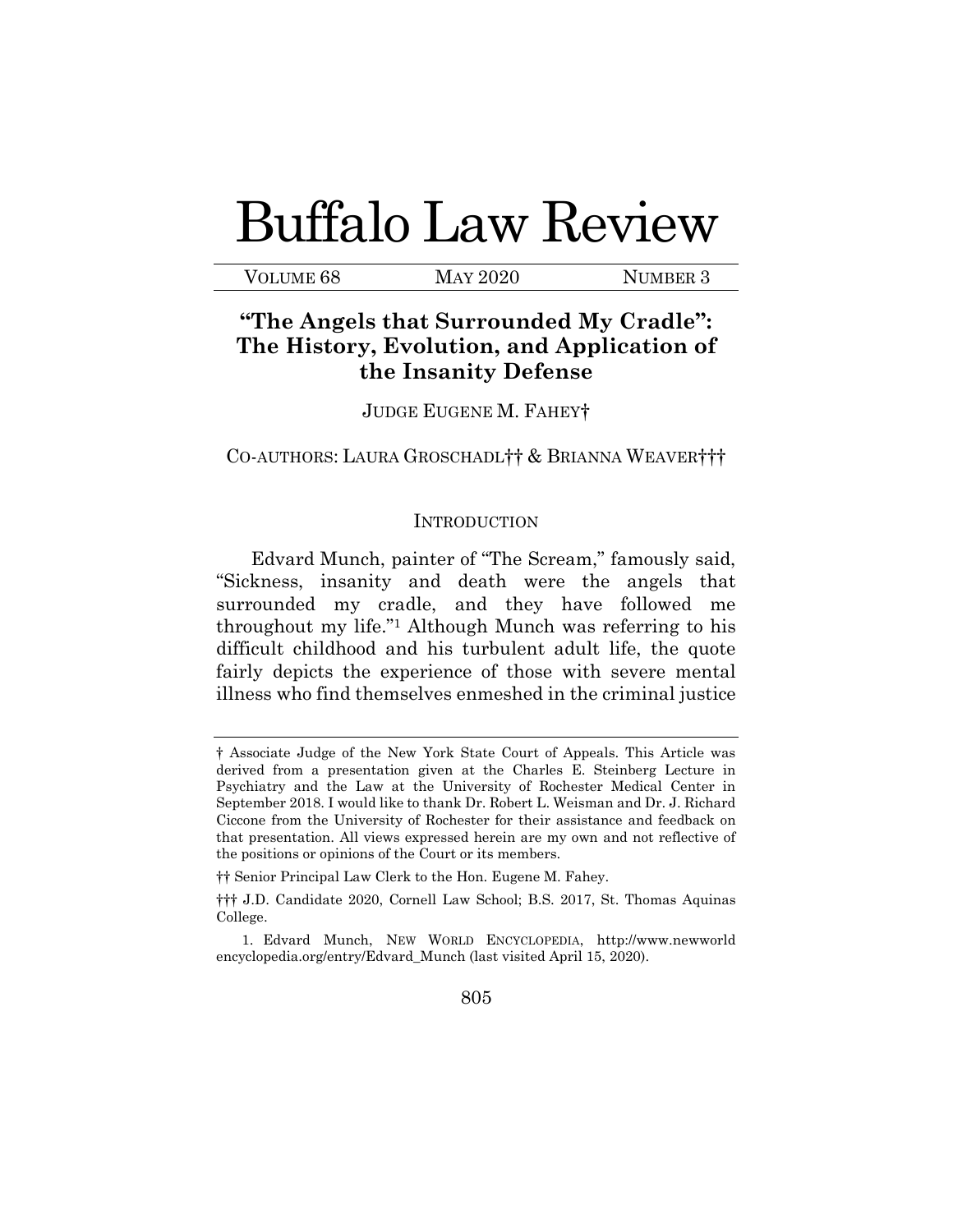system. Some of these individuals plead not guilty by reason of insanity.<sup>2</sup>

During my time as an Associate Judge on New York's Court of Appeals, I visited maximum security prisons throughout the state. Frequently, I would ask what percentage of inmates in the facility were being treated for mental health disorders. Invariably, the anecdotal figures I received was that approximately fifty percent of inmates are being treated for some form of mental health problem, and that approximately ten percent have a serious mental disorder. Thus far, I have visited thirteen of New York's maximum-security prisons.

#### *Reality vs. Perception*

Charles Ewing—a professor at University at Buffalo Law School, prominent forensic psychologist, and expert on this subject—says that he tells his students, "you have to be crazy to plead insanity."<sup>3</sup> This is because the insanity defense is rarely used, and even more rarely successful. It may result in lifetime confinement in a secure psychiatric facility, even when it is successful.<sup>4</sup> Studies indicate that nationally, fewer than one percent of criminal cases involve an insanity defense, and of those cases, the defense succeeds in fewer than a quarter of them.<sup>5</sup> Nationally, when the insanity defense is disputed at trial, "only an estimated one-120th of [one] percent of contested felony cases" end in a successful

<sup>2.</sup> The average trial judge seldom sees an insanity case given the rarity of the defense. Trial judges more often deal with competency proceedings under Criminal Procedure Law article 730 in criminal cases. In civil cases, trial judges are likely to see proceedings for appointment of a guardian for those with incapacities under Mental Hygiene Law article 81, hospitalization of the mentally ill pursuant to Mental Hygiene Law article 9, or the civil commitment of sex offenders under Mental Hygiene Law article 10. Those proceedings are beyond the scope of this Article.

<sup>3.</sup> CHARLES PATRICK EWING, INSANITY: MURDER, MADNESS, AND THE LAW xv (2008).

<sup>4</sup>*. See generally id.* at xxii–xxiv.

<sup>5</sup>*. Id.* at xxii.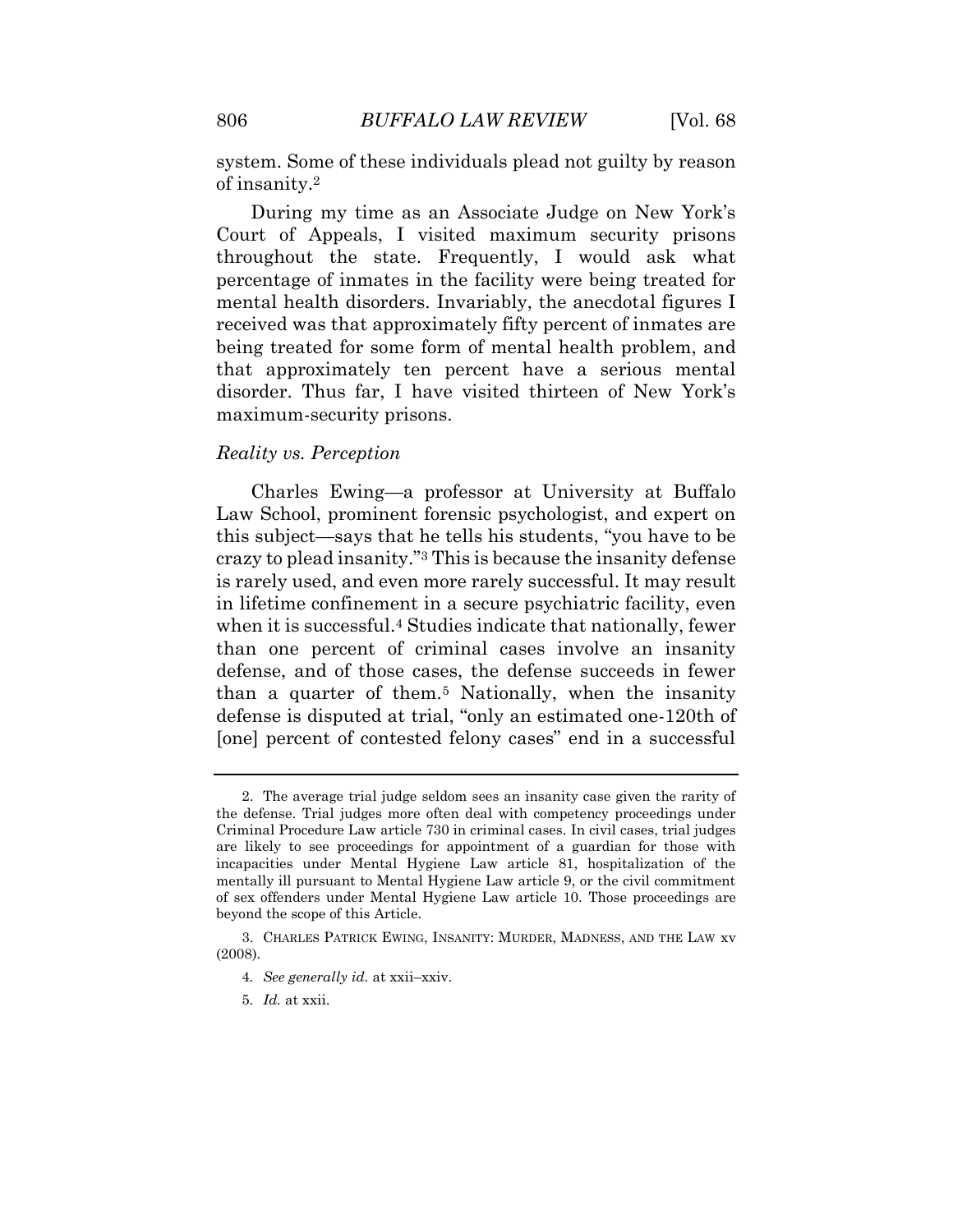insanity defense.<sup>6</sup> The vast majority of insanity acquittals result from a plea agreement, where the prosecution concedes that the defendant meets the requirements for the insanity defense,<sup>7</sup> rather than after a trial where the defense is disputed.

In the State of New York, of approximately five thousand murder cases between 2007 and 2016, just six ended with the defendant found not responsible by reason of mental disease or defect; the state does not track how often the defense is raised.<sup>8</sup> Between 2013 and 2017, only eleven defendants out of 19,041 felony and misdemeanor trials conducted in the state were found not responsible by reason of mental disease or defect pursuant to Penal Law § 40.15, and 241 defendants entered an insanity plea out of 1,375,096 convictions during the same time period.<sup>9</sup> As of June 30, 2018, 260 insanity acquittees were receiving treatment in secure confinement and another 452 insanity acquittees "were in the community subject to orders of conditions."<sup>10</sup>

Despite this evidence to the contrary, the public is persistent in its belief that insanity is a loophole that sane defendants frequently fake in order to escape punishment.<sup>11</sup> The public overestimates how often the insanity defense is

8. James C. McKinley Jr. & Jan Ransom, *Nanny Faces Tough Insanity Test: Did She Know Killing Was Wrong?*, N.Y. TIMES (Mar. 27, 2018), https://www. nytimes.com/2018/03/27/nyregion/nanny-murder-trial-insanity-defense.html; *see also* Russ Buettner, *Mentally Ill, But Insanity Plea Is Long Shot*, N.Y. TIMES (Apr. 3, 2013), https://www.nytimes.com/2013/04/04/nyregion/mental-illness-is-no-gua rantee-insanity-defense-will-work-for-tarloff.html.

9. Christopher Liberati-Conant & Sheila E. Shea, *'You Have to Be Crazy to Plead Insanity': How an Acquittal Can Lead to Lifetime Confinement*, 91 N.Y. STATE B. ASS'N J. 28, 30 (2019).

10*. Id.* at 30–31.

11. EWING, *supra* note 3, at xxii.

<sup>6.</sup> Mac McClelland, *When "Not Guilty" Is a Life Sentence*, N.Y. TIMES (Sept. 27, 2017), https://www.nytimes.com/2017/09/27/magazine/when-not-guilty-is-alife-sentence.html.

<sup>7.</sup> GARY B. MELTON ET AL., PSYCHOLOGICAL EVALUATIONS FOR THE COURTS: A HANDBOOK FOR MENTAL HEALTH PROFESSIONALS AND LAWYERS 188 (2d ed. 1997).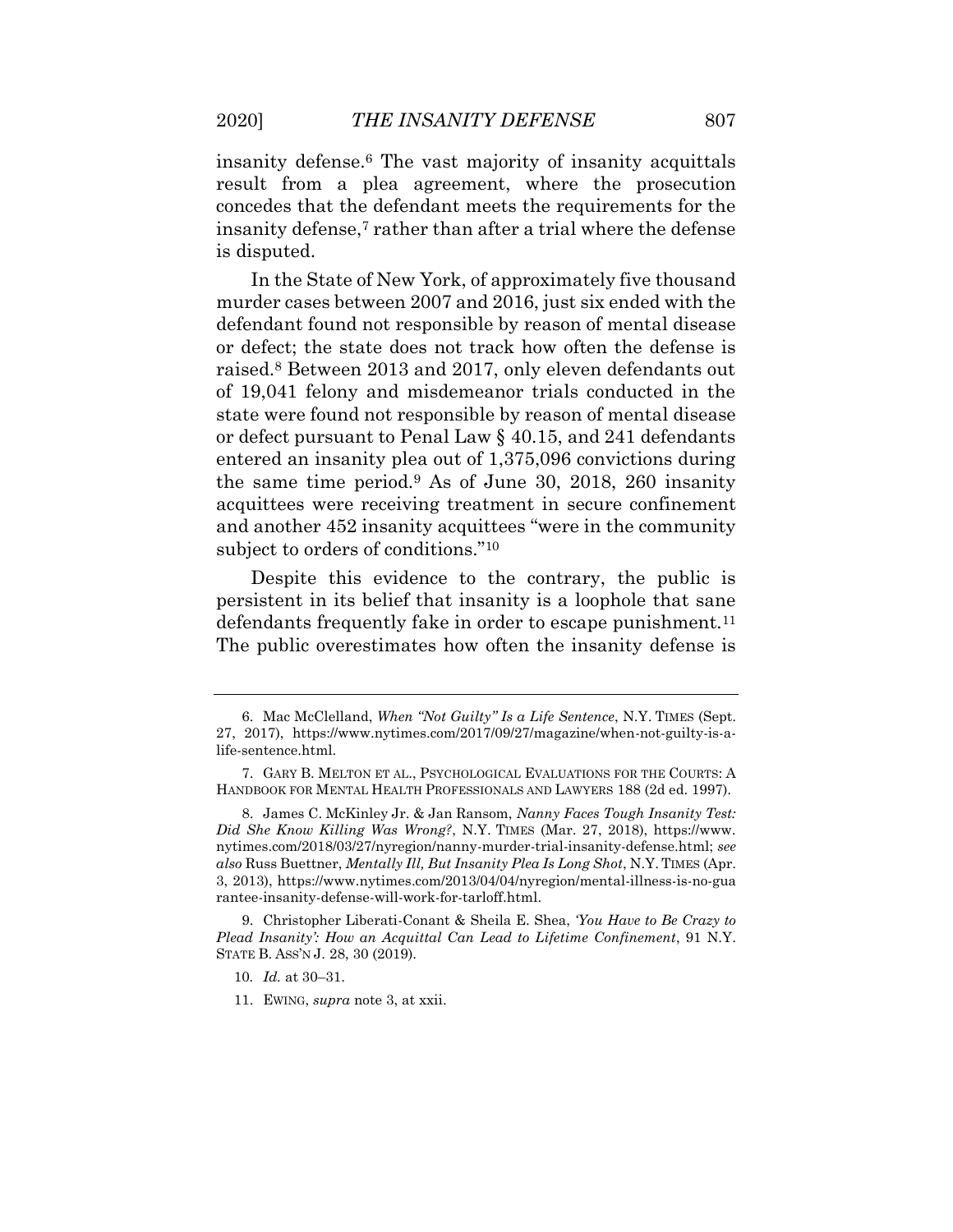raised and how successful it is.<sup>12</sup> In addition, although media reports often equate mental illness with violent behavior, individuals with mental illness are overall more likely to be victims of violence than perpetrators.<sup>13</sup>

#### *The Essential New York Statutes*

Penal Law § 40.15 provides New York's definition of the insanity defense, which New York formally refers to as "lack of criminal responsibility by reason of mental disease or defect." Penal Law § 40.15 states:

In any prosecution for an offense, it is an affirmative defense that when the defendant engaged in the proscribed conduct, he lacked criminal responsibility by reason of mental disease or defect. Such lack of criminal responsibility means that at the time of such conduct, as a result of mental disease or defect, he lacked substantial capacity to know or appreciate either: (1) The nature and consequences of such conduct; or (2) That such conduct was wrong.<sup>14</sup>

Insanity is an affirmative defense in New York, which means that the defendant bears the burden of proving that he or she was insane at the time of the crime by a preponderance of the evidence.<sup>15</sup> This essentially means that the evidence the defendant presents tending to establish that he or she was insane at the time of the crime must outweigh the evidence presented by the prosecution to the contrary.<sup>16</sup>

- 14. N.Y. PENAL LAW § 40.15 (McKinney 2019).
- 15. PENAL § 25.00(2).

16*. Insanity (Lack of Criminal Responsibility By Reason of Mental Disease or Defect) Penal Law § 40.15*, *in* N.Y. STATE UNIFIED COURT SYSTEM, C.J.I.2D[NY] INSTRUCTIONS OF GENERAL APPLICABILITY 2 (last updated Nov. 27, 2019),

<sup>12</sup>*. See* MELTON ET AL., *supra* note 7, at 187–88; MICHAEL L. PERLIN & HEATHER ELLIS CUCOLO, MENTAL DISABILITY LAW: CIVIL AND CRIMINAL § 14-3.2 (3d ed. 2017); Natalie Jacewicz, *After Hinckley*, *States Tightened Use of The Insanity Plea*, NPR (July 28, 2016), https://www.npr.org/sections/health-shots/2016/07/28/ 486607183/after-hinckley-states-tightened-use-of-the-insanity-plea.

<sup>13.</sup> A.B.A. DEATH PENALTY DUE PROCESS REV. PROJECT, SEVERE MENTAL ILLNESS AND THE DEATH PENALTY 17–18 (2016), https://www.americanbar.org/con tent/dam/aba/images/crsj/DPDPRP/SevereMentalIllnessandtheDeathPenalty\_W hitePaper.pdf.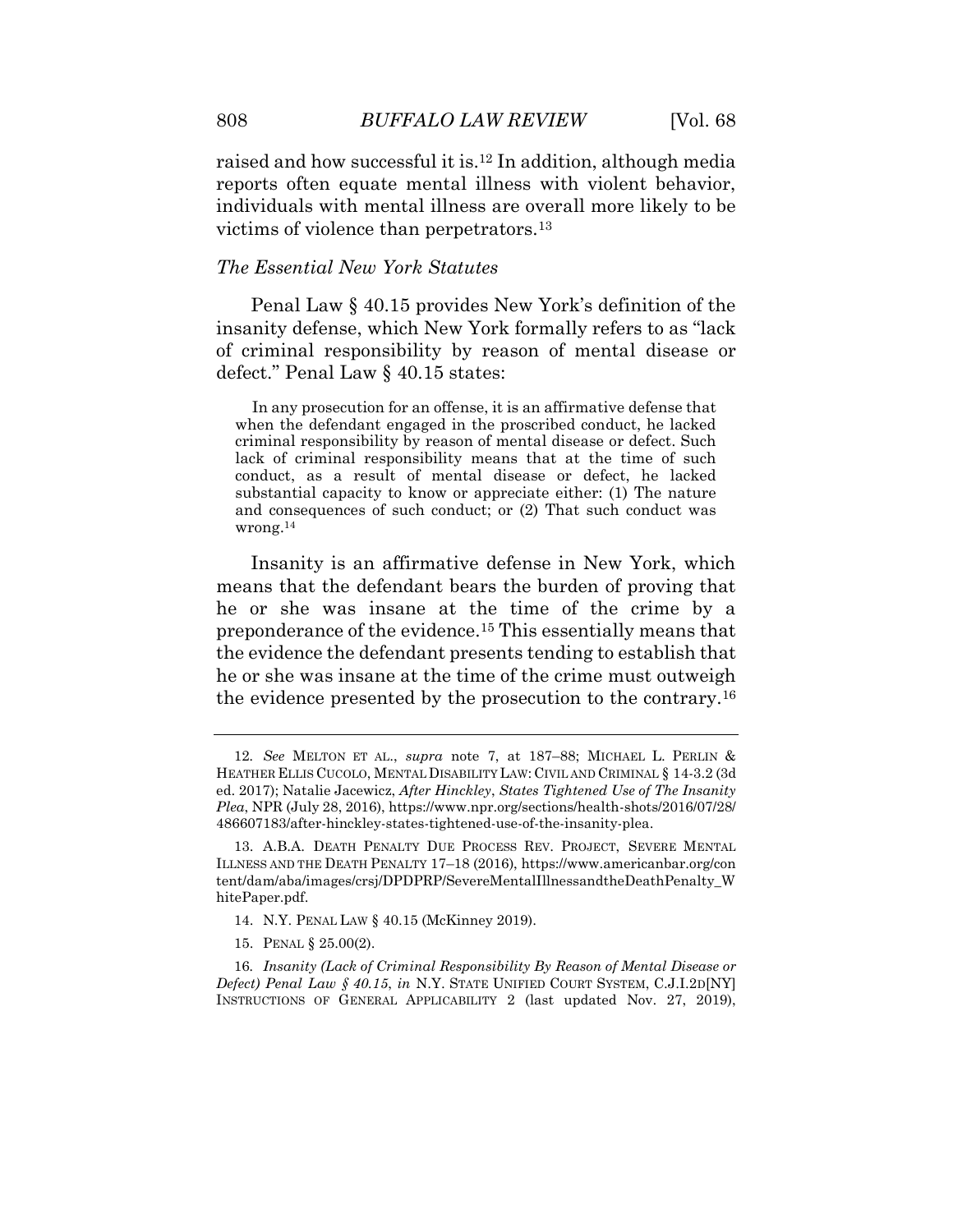It is a lower standard than proof beyond a reasonable doubt.

Criminal Procedure Law [hereinafter "CPL"] § 250.10 contains important procedural provisions relevant to the insanity defense. It provides that whenever the defense intends to present psychiatric evidence of a mental disease or defect in connection with *any* defense, not just the insanity defense, the defense must serve notice thirty days after entry of a not guilty plea to the indictment.<sup>17</sup> The Court of Appeals recently held that this notice requirement applies when the defense wishes to introduce psychiatric evidence to demonstrate that a defendant could not fully understand or waive his *Miranda* rights.<sup>18</sup> The trial court can permit late notice in the interest of justice for good cause shown before the close of evidence.<sup>19</sup> CPL § 250.10 also contains provisions regarding the psychiatric examinations the defendant must submit to at the request of the prosecutor after such notice is provided.<sup>20</sup>

Other relevant New York statutes include CPL § 220.15, which allows a defendant to enter a plea of not responsible by reason of mental disease or defect to the entire indictment so long as the court and the prosecutor consent.<sup>21</sup> CPL § 330.20 governs all post-verdict proceedings when a defendant is found not responsible by reason of mental disease or defect, including the confinement of the defendant in a psychiatric facility and the periodic review of the defendant's mental health and appropriate confinement.<sup>22</sup>

The *Practice Insights* by John Castellano following CPL § 250.10 in GILBERT'S CRIMINAL PRACTICE ANNUAL, 2020 contain useful observations about evaluating whether and

22. § 330.20.

https://www.nycourts.gov/judges/cji/1-General/Defenses/CJI2d.Insanity.pdf.

<sup>17.</sup> N.Y. CRIM. PROC. LAW § 250.10(1), (2) (McKinney 2019).

<sup>18.</sup> People v. Silburn, 98 N.E.3d 696, 702–03, 707 (N.Y. 2018).

<sup>19.</sup> CRIM. PROC. § 250.10(2).

<sup>20.</sup> § 250.10(3)–(5).

<sup>21.</sup> § 220.15.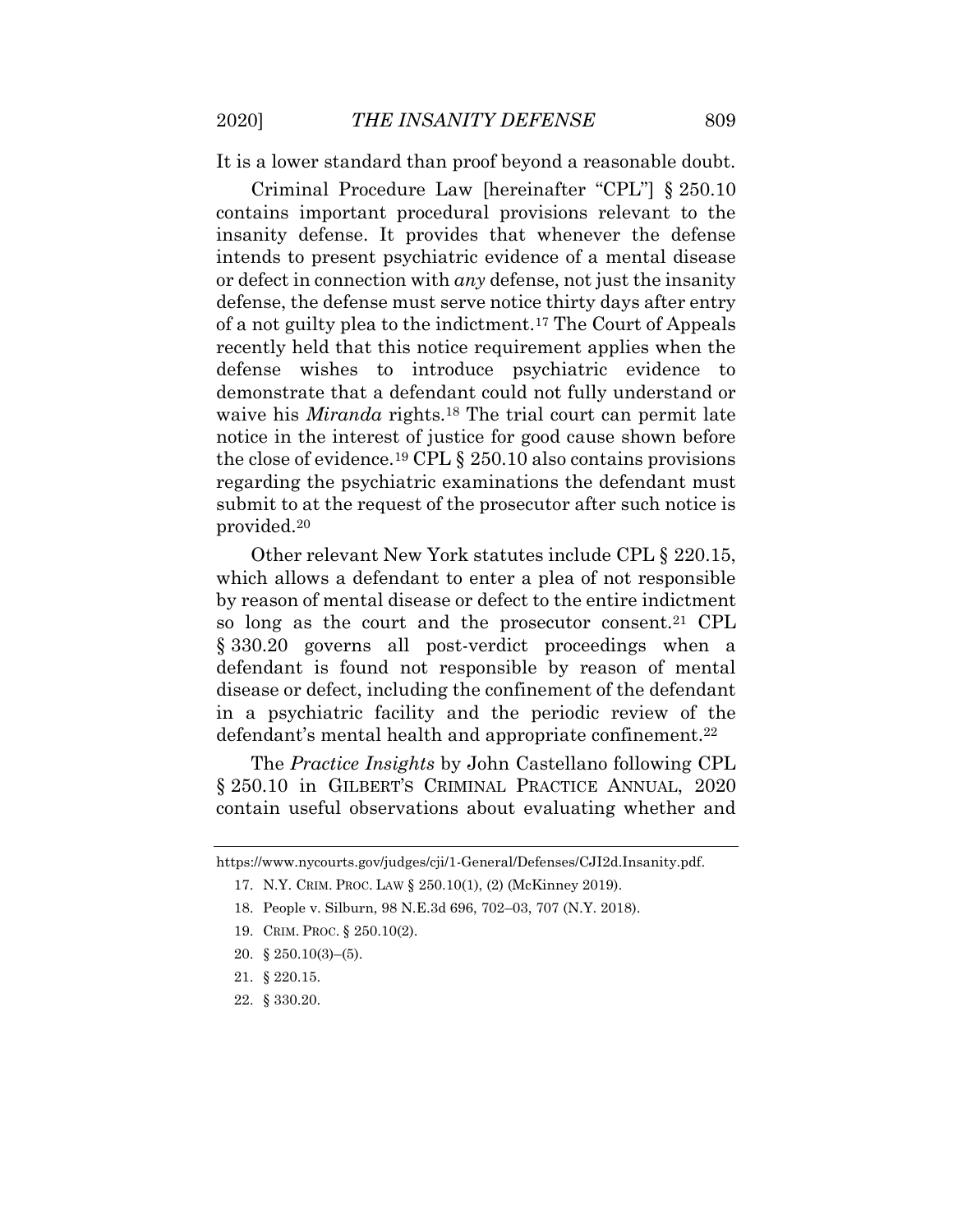how to pursue a psychiatric defense, including the defense of insanity. They include discussion concerning the hiring of an expert to evaluate the viability of the defense, determining the cooperativeness of the defendant and the likelihood that the court will allow the defense, and considering the consequences of a successful defense, including the possibility of the defendant's lengthy confinement in a psychiatric facility after a successful insanity defense.<sup>23</sup>

#### *Overview*

This Article explores the arc of development of the insanity defense in national history and in New York State. The Article begins in Part I with a national history. It discusses the various tests for insanity that have developed and the widespread impact that the *Hinckley* acquittal had on insanity law in the United States. Part II focuses on New York's insanity defense. It discusses the history of the defense in New York, the battle of the experts that typically ensues, and what happens after a successful insanity defense. The Article also reviews some famous cases arising out of Western New York involving the insanity defense. Finally, Part III contains a brief overview of just a few of the many important topics that are tangentially relevant to the insanity defense.

<sup>23.</sup> John M. Castellano, *Practice Insights: Considering Psychiatric Defense*, *in* GILBERT'S CRIM. PRAC. ANN., 2020, at CPL-389–390.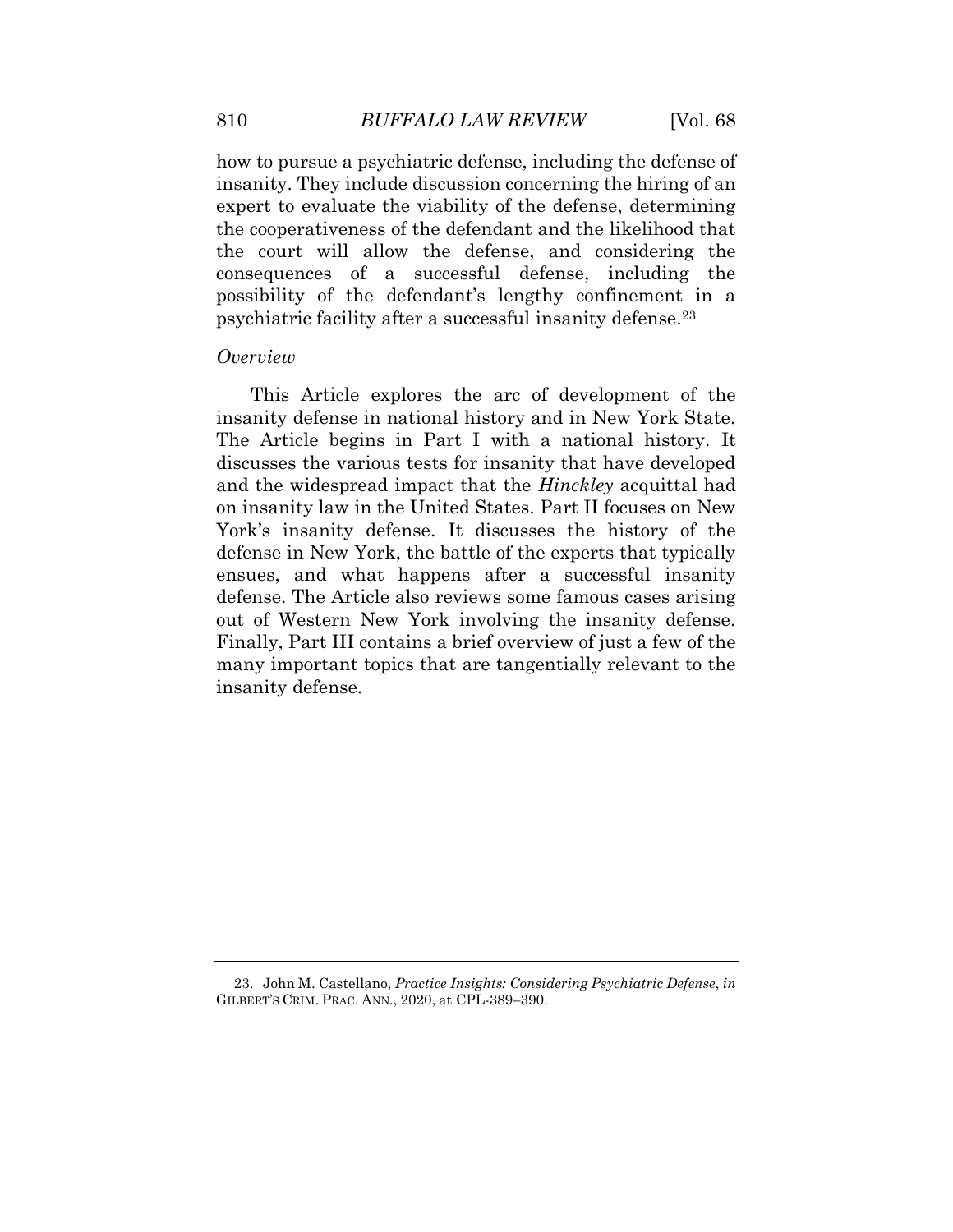#### I. HISTORY OF THE INSANITY DEFENSE

#### A. *Theoretical Framework*

The insanity defense "touches—philosophically, culturally, and psychologically—on our ultimate social values and beliefs [and] is rooted in moral principles of excuse that are accepted in both ordinary human interaction and criminal law."<sup>24</sup> Justification and excuse are two broad categories of defenses to criminal behavior. Justification contemplates the moral culpability of an act itself, whereas excuse contemplates personal culpability.<sup>25</sup> Classic examples of justification in the law, like self-defense,<sup>26</sup> deal with the circumstances surrounding an act, while excuses, like involuntary intoxication and duress,<sup>27</sup> tend to deal with the actor's state of being.

Insanity provides an excuse, rather than a justification, for criminal behavior. When a defendant is found not guilty by reason of insanity, the fact-finder has concluded that the defendant should not be held criminally responsible for his or her behavior because the defendant cannot understand the nature or wrongfulness of the criminal conduct, or cannot conform his or her conduct to the law. In other words, the defendant has not intentionally chosen to commit a criminal act. As a society, we conclude that the defendant is not morally blameworthy because we should punish only those whose criminal behavior is the result of their own free will. Traditional goals of criminal punishment, such retribution and deterrence, do not apply with equal force to a defendant who meets the criteria for the insanity defense.

<sup>24.</sup> PERLIN & CUCOLO, *supra* note 12, at § 14-1.1 (internal quotation marks omitted).

<sup>25.</sup> George P. Fletcher, *The Right and The Reasonable*, 98 HARV. L. REV. 949, 954 (1985).

<sup>26</sup>*. Id.*

<sup>27</sup>*. Id.* at 954–55.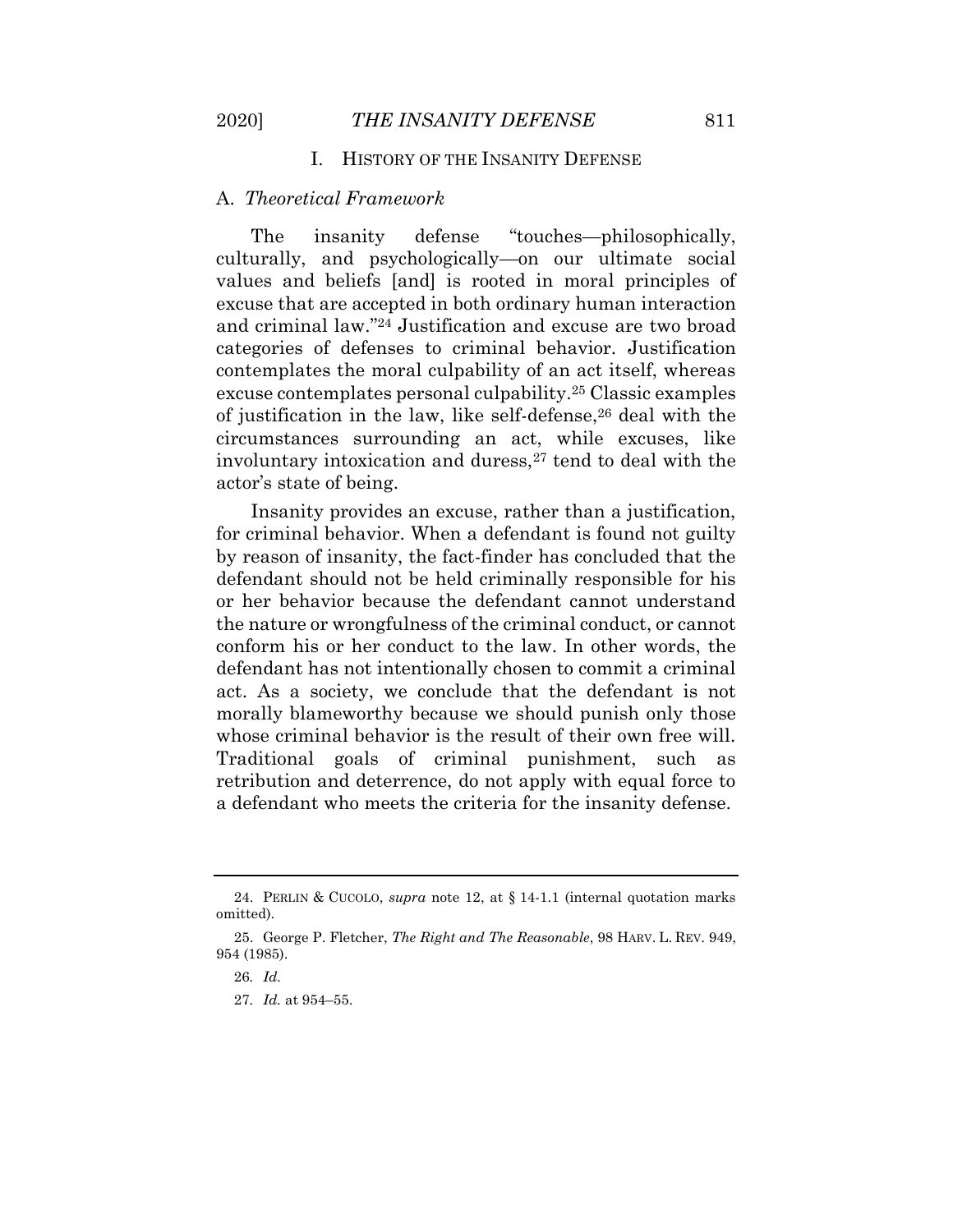#### B. *Early History*

The insanity defense predates both the professional studies of psychiatry and psychology,<sup>28</sup> and can be traced back to ancient civilizations such as the Talmudic, Greeks, and Romans.<sup>29</sup> Hebrew scriptures from the sixth century B.C. that discuss criminal offenses group children and the insane together, excusing both from fault.<sup>30</sup> Similarly, under Rome's sixth century Code of Justinian, the insane were not held responsible for their otherwise criminal acts.<sup>31</sup>

Although the concept of insanity as a defense to criminal conduct is ancient, our modern understanding of the insanity defense is the product of centuries of judicial development within case law. Judges were influenced by the work of legal scholars such as Henry Bracton. Writing in the thirteenth century, Bracton—the author of THE LAWS AND CUSTOMS OF ENGLAND—observed that the insane should be excused from criminal punishment because, much like children, they are unable to form the intent necessary to commit a crime.<sup>32</sup>

#### C. *Development Under Common Law*

One of the earliest examples of the insanity defense in case law comes from England in the case *Rex v. Arnold*, decided in 1724.<sup>33</sup> There the judge instructed the jury that for a defendant to be acquitted by reason of insanity he "must

<sup>28.</sup> EWING, *supra* note 3, at xxi.

<sup>29.</sup> PERLIN & CUCOLO, *supra* note 12, at § 14-1.1.

<sup>30</sup>*. AAPL Practice Guideline for Forensic Psychiatric Evaluation of Defendants Raising the Insanity Defense*, 42 J. AM. ACAD. PSYCHIATRY & L. S3, S4 (2014).

<sup>31.</sup> PERLIN & CUCOLO, *supra* note 12, at § 14-1.1.

<sup>32</sup>*. AAPL Practice Guideline*, *supra* note 30, at S4; Daniel P. Greenfield, *Criminal Responsibility from a Clinical Perspective*, 37 J. PSYCHIATRY & L. 7, 10– 11 (2009). Henry Bracton is only one of many influential legal scholars whose early writings on the insanity defense impacted the development of the common law. *See generally* Kahler v. Kansas, 140 S Ct. 1021, 1030–32 (2020); *see also id.* at 1040–41 (Breyer, J., dissenting).

<sup>33.</sup> PERLIN & CUCOLO, *supra* note 12, at § 14-1.2.1.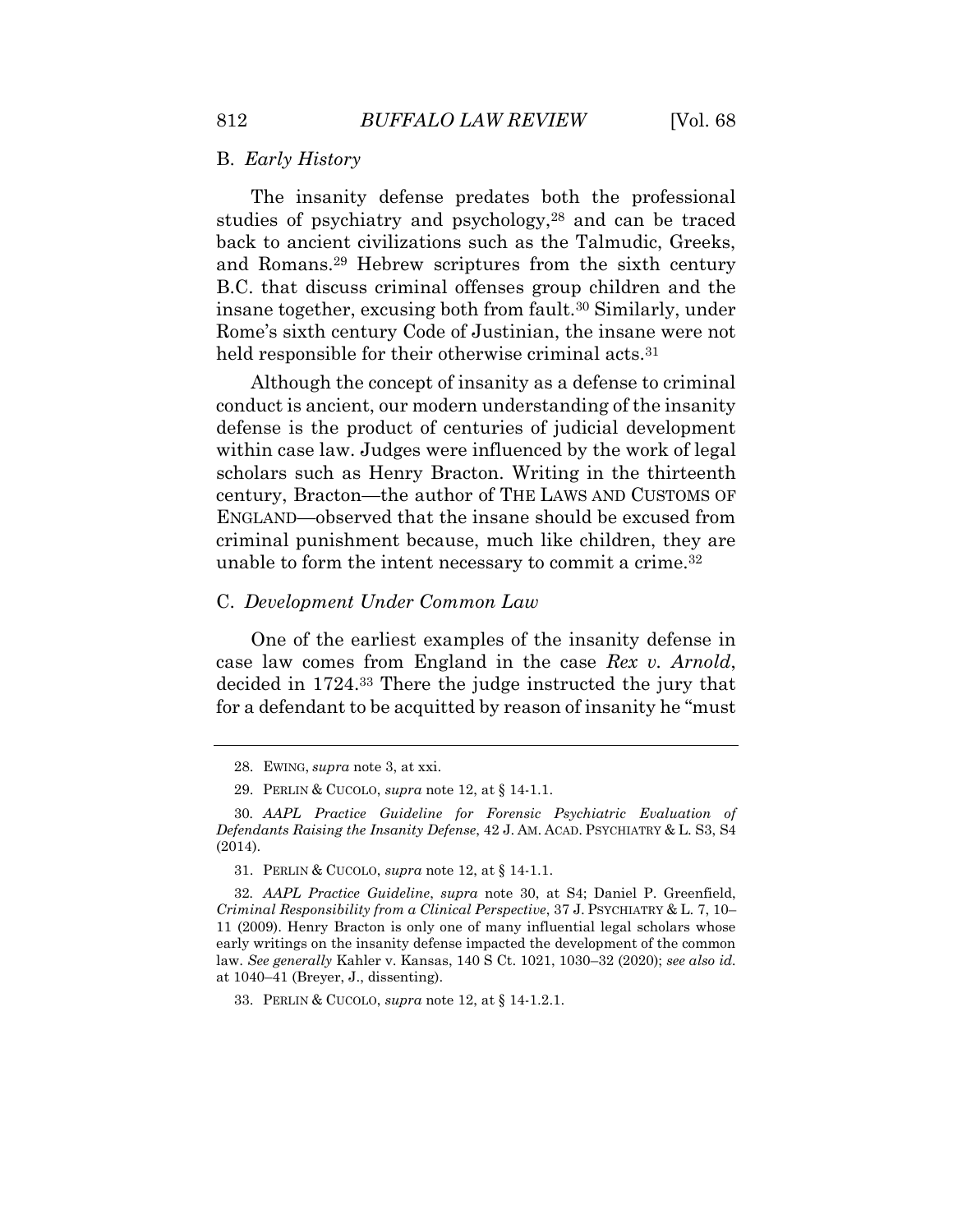be a man that is totally deprived of his understanding and memory, and doth not know what he is doing, no more than an infant,  $\dots$  a brute, or a wild beast  $\dots$ ."<sup>34</sup> This archaic standard for insanity seems representative of the era in which it was created; however, it would not survive into the nineteenth century due to the work of the zealous advocate, Lord Thomas Erskine.

In 1800, Erskine represented James Hadfield, a defendant charged with the attempted assassination of King George III while he was attending the theater.<sup>35</sup> Erskine presented evidence that Hadfield suffered a brain injury in battle, which caused a disturbed mental condition. That condition manifested in Hadfield's belief that he could save the world by taking his own life, but not wanting to kill himself, Hadfield instead chose to attempt to assassinate the king, which he knew was punishable by death.<sup>36</sup> Erskine won the case after advancing a standard for insanity sometimes called the "offspring of a delusion test." That test did not require "total insanity." Instead, it stated that the defendant should be acquitted if his conduct was the offspring of his disease.<sup>37</sup>

The verdict in the Hadfield case was notable for the subsequent enactment of The Criminal Lunatics Act of 1800. Before Hadfield's case, defendants acquitted by reason of insanity were legally entitled to release unless they could be confined civilly.<sup>38</sup> Four days after Hadfield's acquittal, a bill was presented that would mandate the continued confinement of defendants acquitted by reason of insanity.<sup>39</sup>

<sup>34</sup>*. Id.* (internal quotation marks omitted); *AAPL Practice Guideline*, *supra* note 30, at S4–S5 (emphasis omitted).

<sup>35</sup>*. See* Richard Moran, *The Origin of Insanity as a Special Verdict: The Trial for Treason of James Hadfield (1800)*, 19 L. & SOC'Y REV. 487, 492–93 (1985).

<sup>36</sup>*. Id.* at 493, 504–08.

<sup>37</sup>*. Id.* at 503; *AAPL Practice Guidelines*, *supra* note 30, at S5.

<sup>38.</sup> Moran, *supra* note 35, at 487–88.

<sup>39</sup>*. Id.* at 511.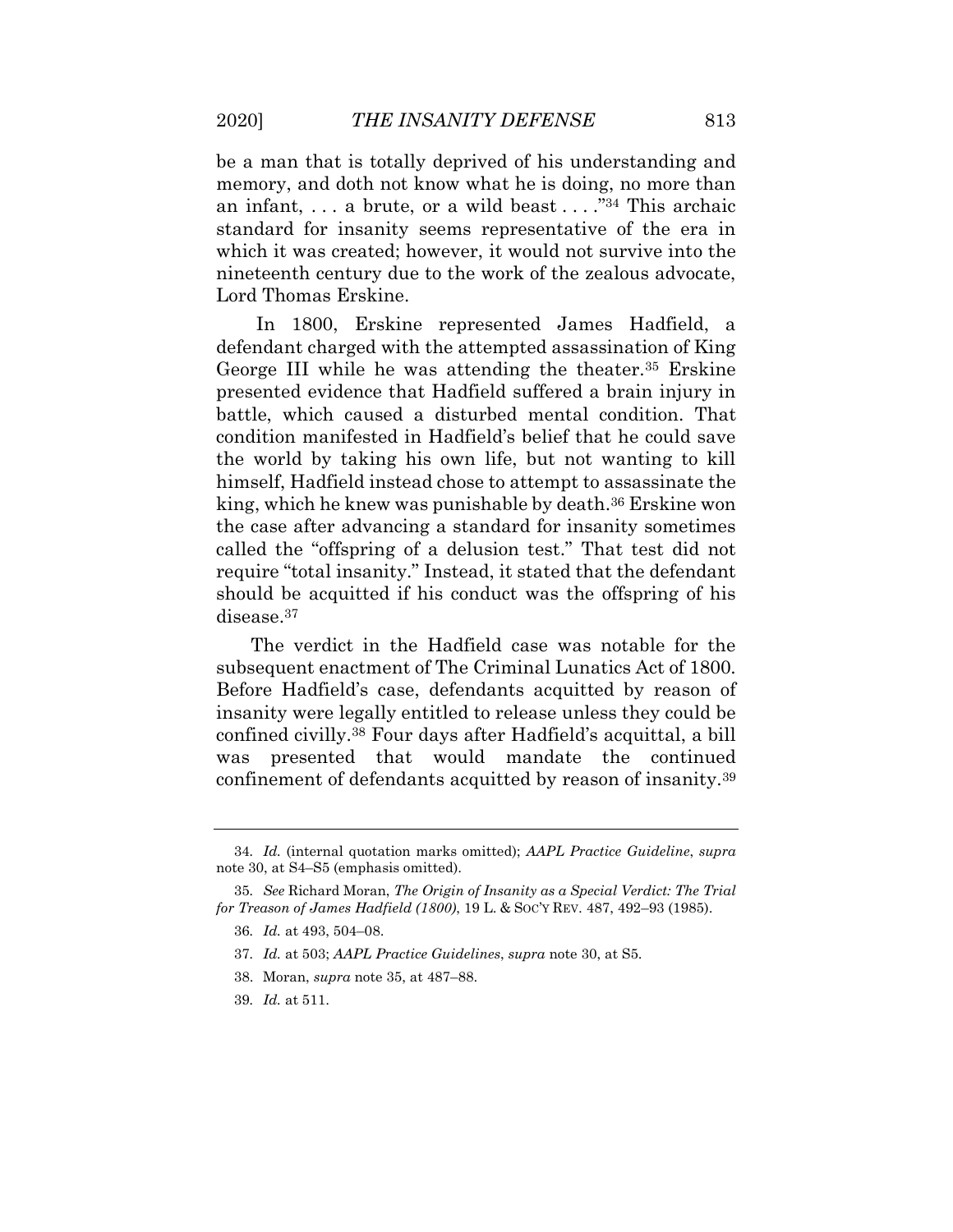The Act was made retroactive to apply to Hadfield. It further provided that those acquitted by reason of insanity would be kept in custody until "His Majesty's Pleasure Be Known."<sup>40</sup> Unsurprisingly, King George III did not express his "pleasure" for Hadfield's release, and Hadfield was confined until his death in 1841.<sup>41</sup>

In 1800 it may have seemed like James Hadfield would go down in history as the attempted assassin who shaped the insanity defense. Two men, however, would come to share that title with Hadfield—each unsuccessfully attempting to assassinate a world leader, each successfully raising an insanity defense, and each causing a legislative backlash more severe than the last.

#### D. *The M'Naghten Rule*

In 1843, Daniel M'Naghten<sup>42</sup> attempted to assassinate Sir Robert Peel, the British Prime Minister.<sup>43</sup> M'Naghten believed that Peel was conspiring with the Tory Party to persecute him. He instead killed Edward Drummond, Peel's secretary, whom he mistook for Peel.<sup>44</sup> At trial, a jury found M'Naghten not guilty by reason of insanity.<sup>45</sup> The public was outraged by the verdict. They were not alone. In response to M'Naghten's acquittal, Queen Victoria summoned the House of Lords to set a legal standard for the insanity defense.<sup>46</sup> The Lords presented five questions regarding the insanity defense to a panel of judges, and what we now know as the

44*. AAPL Practice Guideline*, *supra* note 30, at S5.

45*. Id.*

46*. Id.*

<sup>40</sup>*. Id.* at 513.

<sup>41</sup>*. Id.* at 516 n.24.

<sup>42.</sup> Various spellings for M'Naghten's name exist, but "M'Naghten" is the "customary spelling." Bernard L. Diamond, *On the Spelling of Daniel M'Naghten's Name*, 25 OHIO ST. L.J. 84, 84 (1964).

<sup>43.</sup> PERLIN & CUCOLO, *supra* note 12, at § 14-1.2.2; *AAPL Practice Guideline*, *supra* note 30, at S5.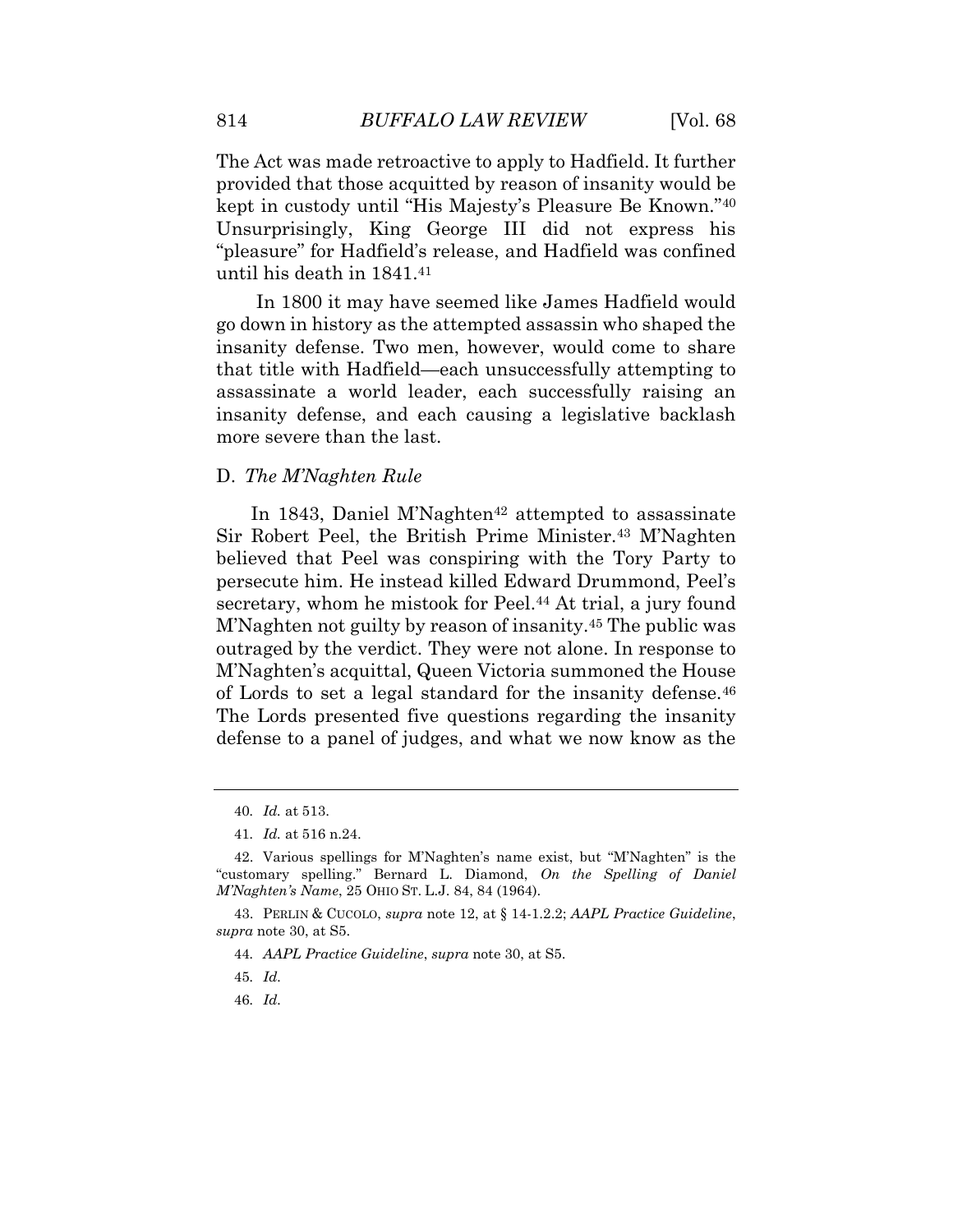*M'Naghten* rule was derived from two of the judges' responses:

[T]o establish a defense on the ground of insanity, it must be proved that, at the time of the committing of the act, the party accused was laboring under such a defect of reason, from disease of the mind, as not to know the nature and quality of the act he was doing; or if he did know it, that he did not know he was doing what was wrong.<sup>47</sup>

The *M'Naghten* rule was widely influential in the development of American jurisprudence on the insanity defense. Several variations have developed, but in its pure form, the *M'Naghten* rule is defined by lack of cognition. For the defendant to be acquitted by reason of insanity, the *M'Naghten* rule requires that as the result of a mental illness, the defendant either did not know (1) the nature and quality of the act committed; or (2) that the act was wrong.<sup>48</sup> The defendant's lack of cognition is measured at the time the crime occurred. In the United States, the *M'Naghten* rule was the standard test for insanity in nearly all jurisdictions until the mid-1900s, and it remains the rule with some variation in many jurisdictions today, including in New York.<sup>49</sup>

#### E. *Alternatives to the M'Naghten Rule*

#### 1. The Irresistible Impulse Test

A volitional standard called the irresistible impulse test can be traced back to 1840 England in the case of *Regina v. Oxford*. <sup>50</sup> The *Oxford* case is also notable for being one of the first in which medical expert witnesses were allowed to state

<sup>47.</sup> PERLIN & CUCOLO, *supra* note 12, at § 14-1.2.2; *AAPL Practice Guideline*, *supra* note 30, at S5 (internal quotation marks omitted).

<sup>48.</sup> PERLIN & CUCOLO, *supra* note 12, at § 14-1.2.2.

<sup>49</sup>*. Id.*; *see also* Kahler v. Kansas, 140 S. Ct. 1021, 1051 (2020) (Breyer, J., dissenting) (Appendix classifying seventeen states and the federal government as currently using the *M'Naghten* test for the insanity defense).

<sup>50</sup>*. See* PERLIN & CUCOLO, *supra* note 12, at § 14-1.2.1, n.73; *AAPL Practice Guideline*, *supra* note 30, at S5.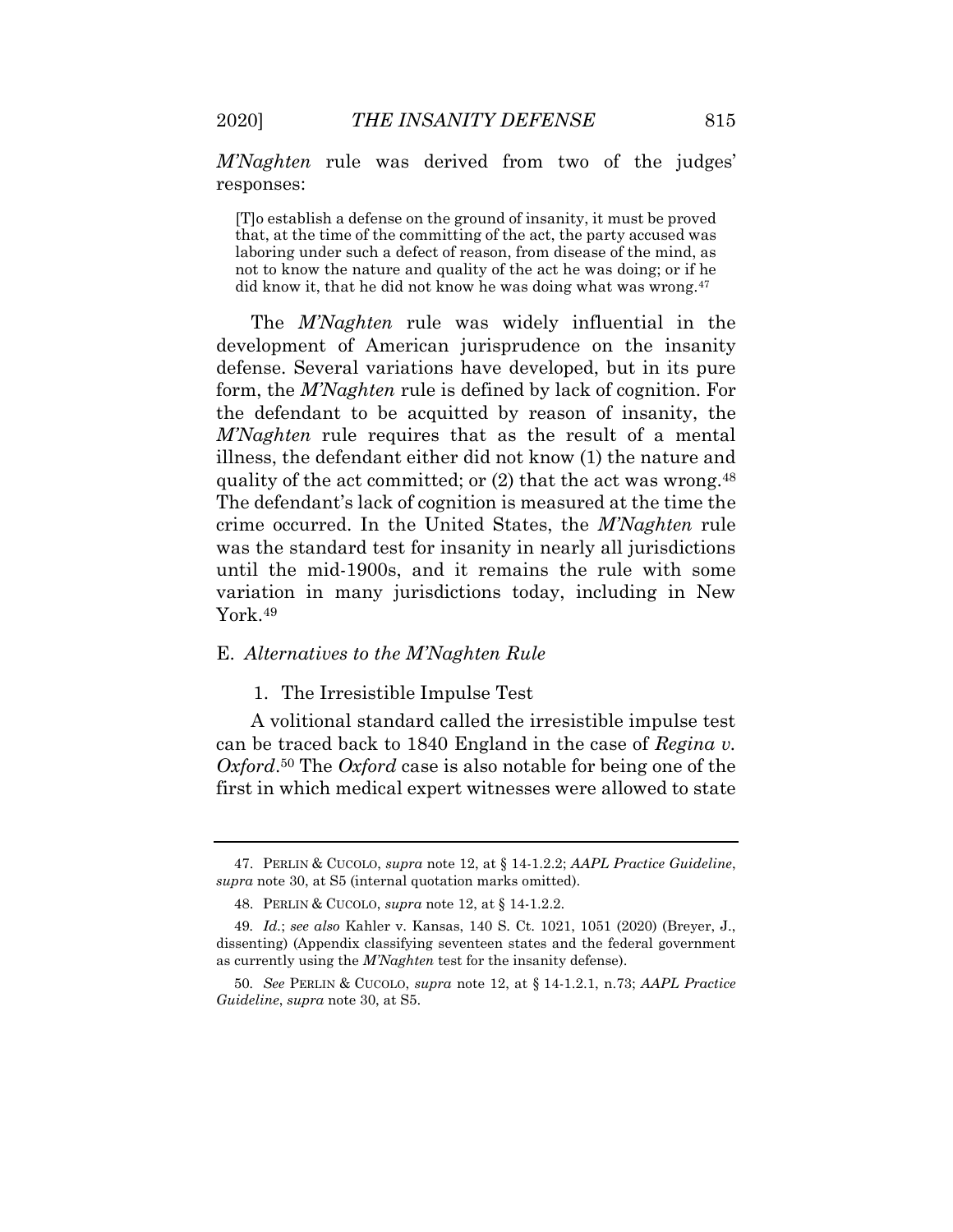their opinion on the sanity or insanity of the accused.<sup>51</sup>

The irresistible impulse test asks whether a defendant was able to conform his or her conduct to the law, regardless of whether the defendant is able to understand the nature of the offense or that it was wrong.<sup>52</sup> The first American case to adopt the test was *Parsons v. State*, decided by the Supreme Court of Alabama in 1887.<sup>53</sup> At its peak popularity, the irresistible impulse test was adopted by approximately eighteen jurisdictions.<sup>54</sup> The irresistible impulse test proved to be better in theory than in practice, however, because of the difficulty in distinguishing between an irresistible impulse and an impulse not resisted.<sup>55</sup> For example, if a schizophrenic defendant has delusions that his neighbor is conspiring against him and hears voices telling him to kill his neighbor, and then does kill his neighbor, the jury would be tasked under the irresistible impulse test with determining whether the defendant *could have* resisted the impulse to kill his neighbor. As of 1990, no United States jurisdiction uses the irresistible impulse test as its sole standard for the insanity defense.<sup>56</sup>

2. The Product Test

The product test was developed by New Hampshire Supreme Court Justice Charles Doe.<sup>57</sup> Instead of specifying

<sup>51</sup>*. See* Frank R. Freemon, *The Origin of the Medical Expert Witness: The Insanity of Edward Oxford*, 22 J. LEGAL MED. 349, 368–73 (2001).

<sup>52.</sup> PERLIN & CUCOLO, *supra* note 12, at § 14-1.2.3.

<sup>53</sup>*. AAPL Practice Guideline*, *supra* note 30, at S6 (citing Parsons v. State, 2 So. 854 (Ala. 1887)).

<sup>54.</sup> PERLIN & CUCOLO, *supra* note 12, at § 14-1.2.3.

<sup>55</sup>*. See* MELTON ET AL*.*, *supra* note 7, at 191; PERLIN & CUCOLO, *supra* note 12, at § 14-1.2.3.

<sup>56</sup>*. AAPL Practice Guideline*, *supra* note 30, at S6. Three states—Georgia, New Mexico, and Virginia—use the *M'Naghten* test but include an element of "volitional incapacity." *See* Kahler v. Kansas, 140 S. Ct. at 1052–54 (Breyer, J., dissenting).

<sup>57.</sup> PERLIN & CUCOLO, *supra* note 12, at § 14-1.2.4 (quoting State v. Pike, 49 N.H. 399, 442 (1870) (Doe, J., dissenting)).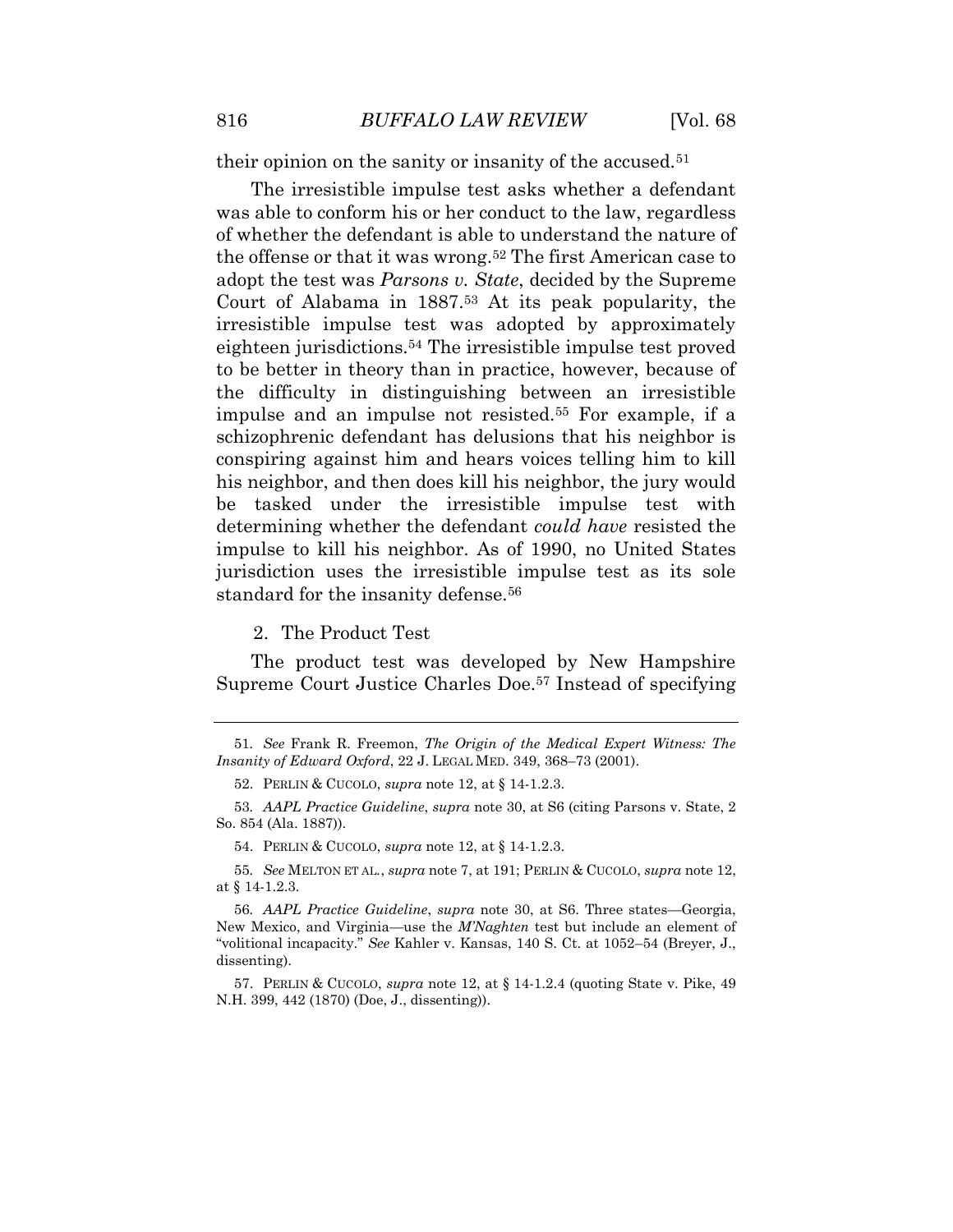a cognitive or volitional measure of insanity, the product test as articulated by Doe in 1870 simply states that "if [an act] was the offspring or product of mental disease in the defendant, [the defendant is] not guilty by reason of insanity."<sup>58</sup> Although it was praised by academics, the product test was not adopted by any other jurisdiction until the 1954 case *Durham v. United States*, decided by District of Columbia Circuit Court of Appeals in an opinion authored by Judge David Bazelon.<sup>59</sup> *Durham* was heavily criticized, however, and in 1972 it was overruled by *United States v. Brawner*, a decision in which Judge Bazelon concurred, and replaced by the American Law Institute's Model Penal Code test.<sup>60</sup> Only New Hampshire and the Virgin Islands currently use some form of the product test for insanity.<sup>61</sup>

#### F. *The American Law Institute's Test*

When the D.C. Circuit replaced the product test in *Brawner*, it joined the majority of federal courts of appeals in adopting the American Law Institute's proposal.<sup>62</sup> In 1950, some form of the *M'Naghten* test was being used by approximately two-thirds of states, many of which added some volitional element, such as an irresistible impulse component.<sup>63</sup> In 1955, the American Law Institute [hereinafter "ALI"] proposed a new test for the insanity defense as part of its Model Penal Code.<sup>64</sup> The ALI's proposal would eventually become as widely influential as the

<sup>58</sup>*. Id.*

<sup>59</sup>*. Id.* (citing Durham v. United States, 214 F.2d 862 (D.C. Cir. 1954)).

<sup>60</sup>*. See* MELTON ET AL., *supra* note 7, at 191–92; PERLIN & CUCOLO, *supra* note 12, at § 14-1.2.4 (citing United States v. Brawner, 471 F.2d 969 (D.C. Cir. 1972)).

<sup>61</sup>*. See generally* State v. Fichera, 903 A.2d 1030, 1034 (N.H. 2006); *AAPL Practice Guideline*, *supra* note 30, at S5.

<sup>62.</sup> PERLIN & CUCOLO, *supra* note 12, at § 14-1.2.5.

<sup>63</sup>*. AAPL Practice Guideline*, *supra* note 30, at S6.

<sup>64</sup>*. Id.*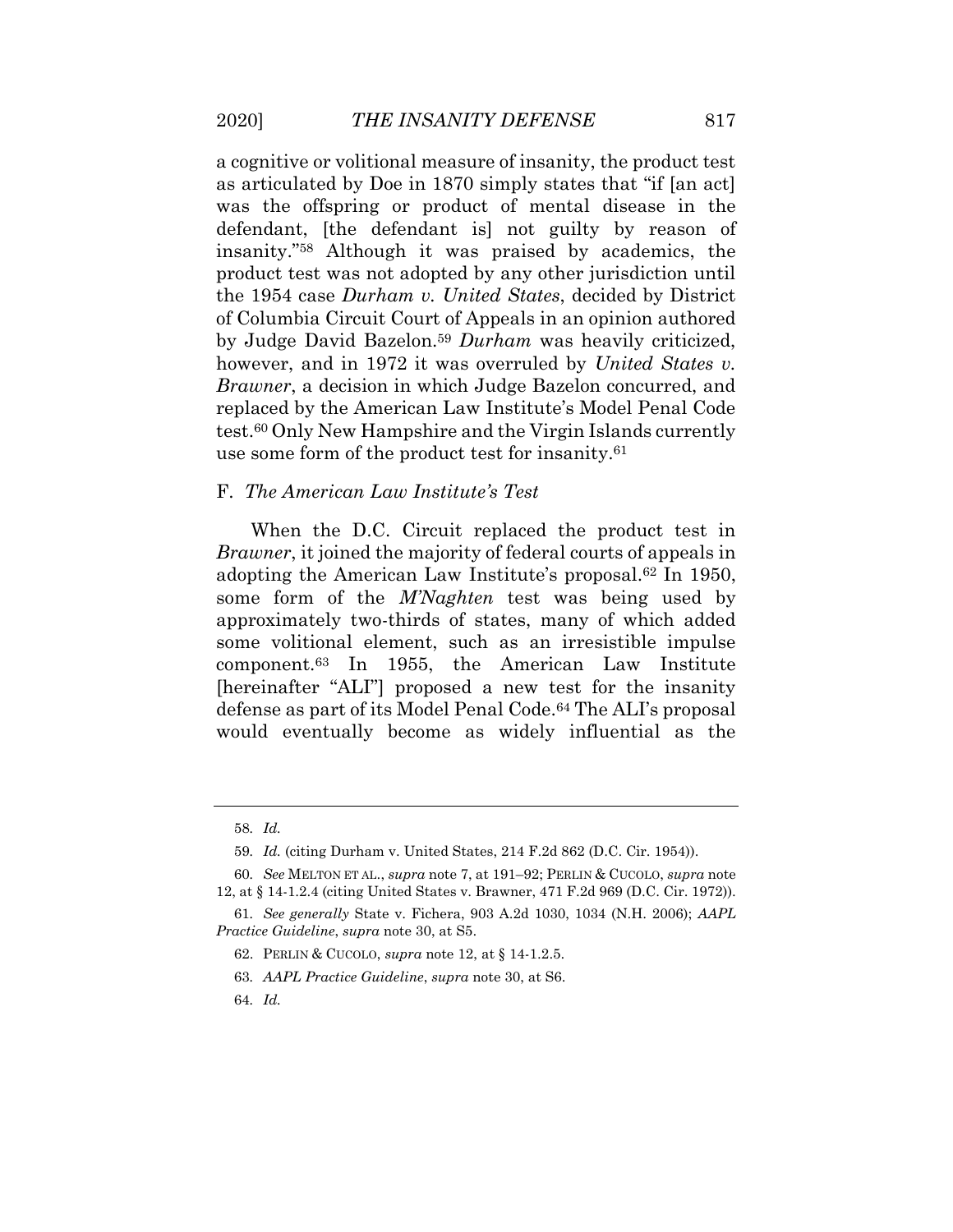#### *M'Naghten* test.<sup>65</sup>

The ALI's Model Penal Code states that "[a] person is not responsible for criminal conduct if at the time of such conduct as a result of mental disease or defect he lacks substantial capacity either to appreciate the criminality [wrongfulness] of his conduct or to conform his conduct to the requirements of law."<sup>66</sup> The ALI test is a combination of the *M'Naghten* test and the irresistible impulse test.<sup>67</sup> Unlike the *M'Naghten* test, the ALI test contains a volitional element similar to the irresistible impulse test: the defendant is not guilty even if he or she can appreciate the wrongfulness of the conduct, but cannot conform his or her conduct to the requirements of the law.<sup>68</sup>

Interestingly, the ALI's Model Penal Code standard prohibited "an abnormality manifested only by repeated criminal or otherwise antisocial conduct" from being used as the underlying "mental disease or defect."<sup>69</sup> This was widely seen as an attempt to prevent "psychopaths" or "sociopaths" from using the insanity defense to exonerate themselves.<sup>70</sup> Some states have excluded antisocial personality disorder, or even all personality disorders, from the "mental disease or defect" that forms the basis of the insanity defense.<sup>71</sup>

The ALI's Model Penal Code test was generally praised and considered at the time to be superior to the *M'Naghten* 

<sup>65</sup>*. Id.*

<sup>66.</sup> MODEL PENAL CODE § 4.01(1) (AM. LAW INST. 2020).

<sup>67</sup>*. AAPL Practice Guideline*, *supra* note 30, at S6.

<sup>68</sup>*. See* PERLIN & CUCOLO, *supra* note 12, at § 14-1.2.5; *AAPL Practice Guideline*, *supra* note 30, at S6.

<sup>69.</sup> MODEL PENAL CODE § 4.01(2).

<sup>70.</sup> PERLIN & CUCOLO, *supra* note 12, at § 14-1.2.5.

<sup>71</sup>*. See* MELTON ET AL., *supra* note 7, at 196; Natalie Jacewicz, *Does a Psychopath Who Kills Get To Use the Insanity Defense?*, NPR (Aug. 3, 2016), available at https://www.npr.org/sections/health-shots/2016/08/03/486669552/do es-a-psychopath-who-kills-get-to-use-the-insanity-defense.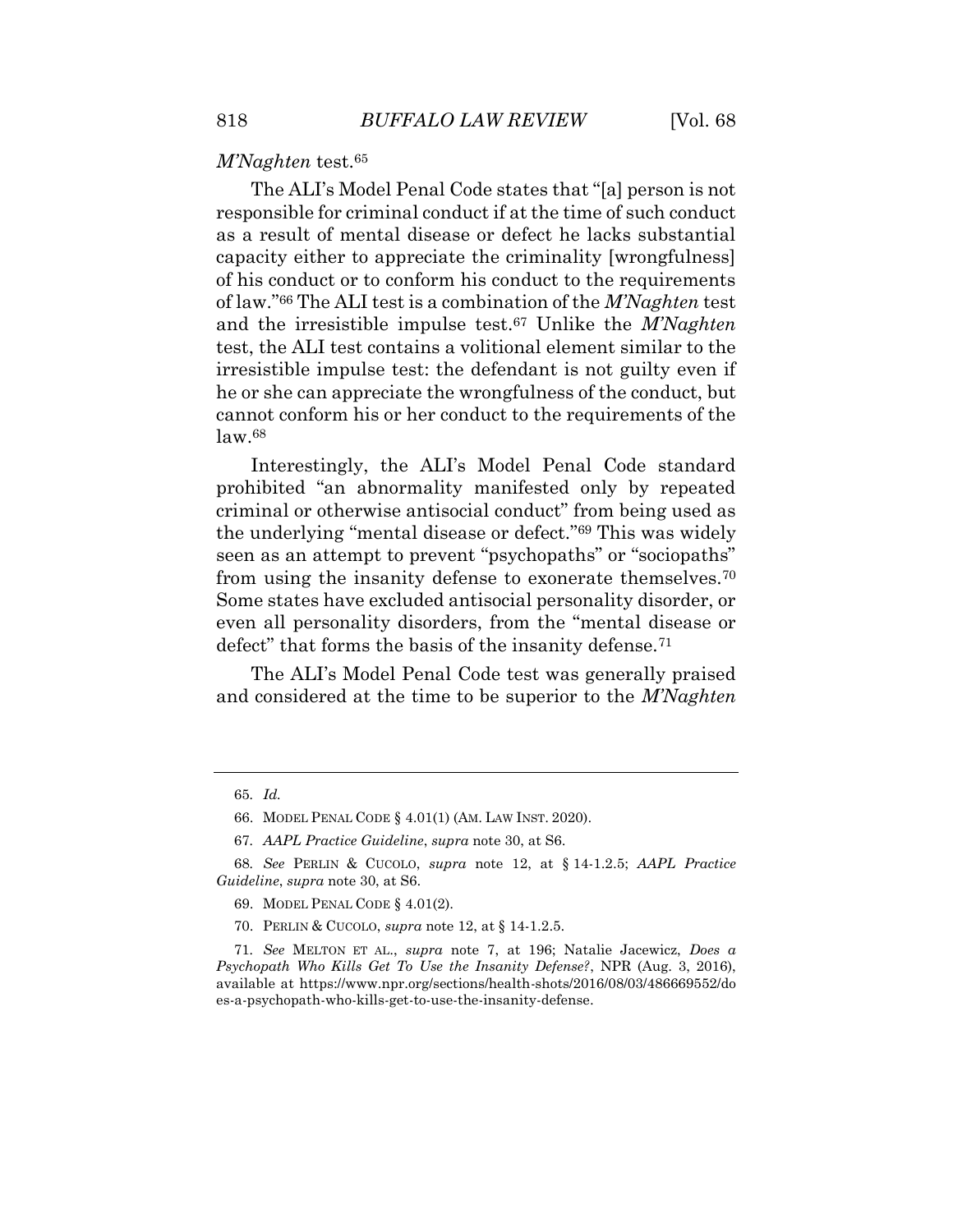test due to its incorporation of a volitional element.<sup>72</sup> The ALI test was eventually adopted in some form by over half the states and all but one federal circuit.<sup>73</sup> The widespread popularity of the ALI test was irrevocably altered, however, with the 1982 acquittal of John Hinckley Jr., which changed the landscape of the insanity defense in the United States.<sup>74</sup>

Despite the differences between the *M'Naghten* test and the Model Penal Code test, it is questionable whether the differences in the tests make any difference as a practical matter. That is, there is some evidence that the particular insanity test that jurors are instructed to apply "actually makes little difference to the verdict they return."<sup>75</sup> Empirical research has certain limitations, but generally suggests that the type of insanity instruction received by jurors matters little to the insanity acquittal rate, and some researchers have concluded that "any differences that exist between the ALI and [the *M'Naghten*] standard may be practically meaningless."<sup>76</sup>

#### G. *The Doctrine of Diminished Capacity*

Some states that apply the *M'Naghten* rule have attempted to broaden their standards through the use of the doctrine of "diminished capacity." First developed in California,<sup>77</sup> the doctrine of diminished capacity does not function as an excuse like the insanity defense. Instead, diminished capacity is typically raised to challenge the mental element, or mens rea, required for criminal conviction, even if the defendant has not raised an insanity

<sup>72</sup>*. See* PERLIN & CUCOLO, *supra* note 12, at § 14-1.2.5.

<sup>73</sup>*. See id.*; *AAPL Practice Guideline*, *supra* note 30, at S6.

<sup>74</sup>*. See AAPL Practice Guideline, supra* note 30, at S6.

<sup>75.</sup> Stephen P. Garvey, *Agency and Insanity*, 66 BUFF. L. REV. 123, 126 n.18 (2018).

<sup>76</sup>*. See* James R. P. Ogloff, *A Comparison of Insanity Defense Standards on Juror Decision Making*, 15 L. & HUM. BEHAV. 509, 511–12, 526 (1991).

<sup>77.</sup> PERLIN & CUCOLO, *supra* note 12, at § 14-1.2.6.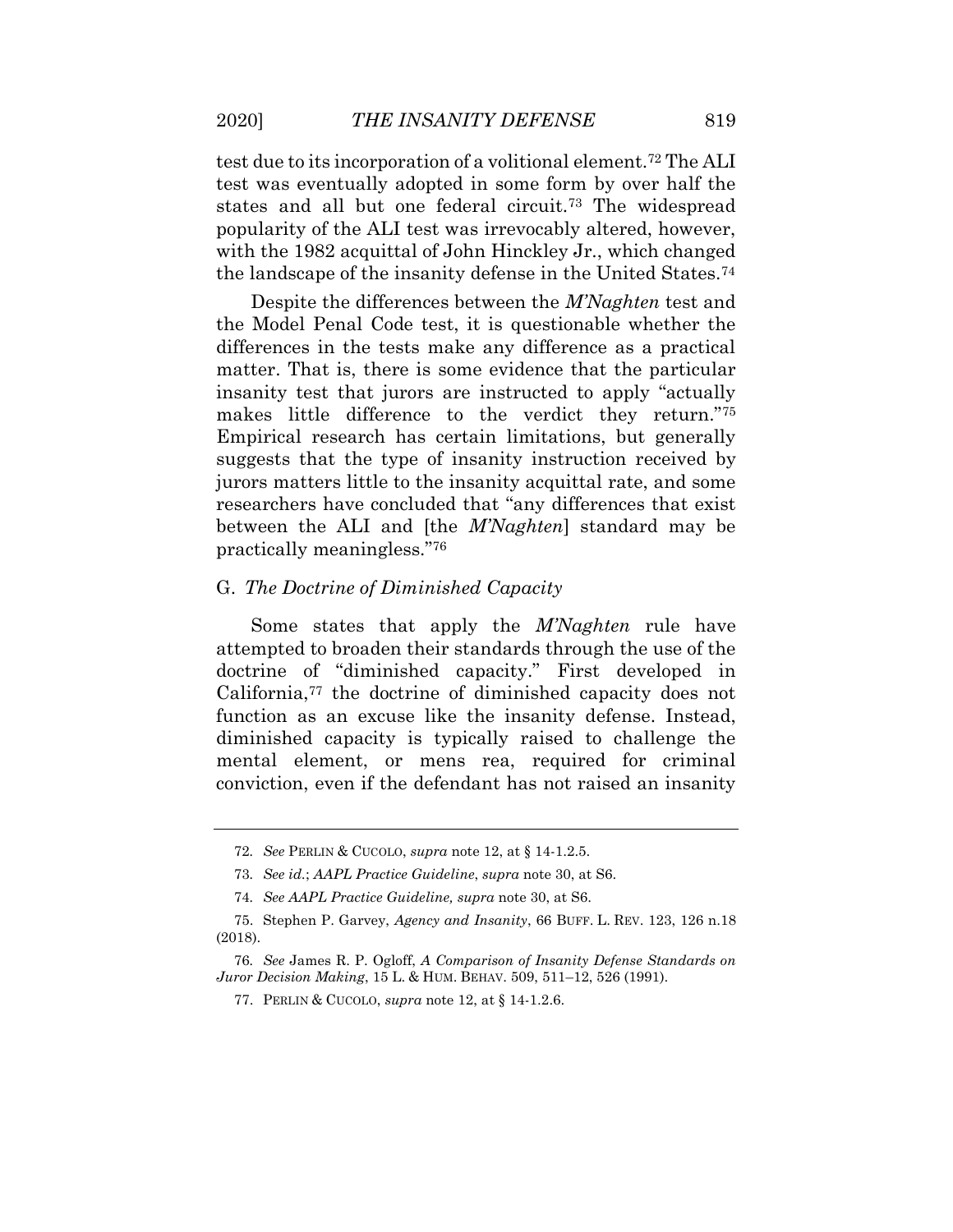defense.<sup>78</sup>

It is generally the prosecution's burden to prove that a defendant had the necessary mens rea as an element of the crime. This has caused one court to remark that the doctrine of diminished capacity is "not a defense at all but merely a rule of evidence."<sup>79</sup> In New York, for example, the defendant may present evidence of a mental disease or defect in an attempt to negate the intent element of the charged crime, but that does not relieve the prosecution of the burden to prove beyond a reasonable doubt that the defendant could and did have the requisite intent.<sup>80</sup> In some states, however, the doctrine of diminished capacity is used to convict the defendant of a lower grade of offense that does not require proof of the contested state of mind.<sup>81</sup> This variant is sometimes referred to as the doctrine of "diminished responsibility," and is the version that was formerly in place in California.<sup>82</sup>

The doctrine of diminished capacity has fallen out of favor after criticisms regarding its arbitrary application.<sup>83</sup> Even California, the birthplace of the doctrine, has legislatively abolished it.<sup>84</sup> In California today, a jury may not consider evidence of a mental disease or defect with respect to a defendant's *capacity* to form the requisite intent, but may consider a mental disease or defect with respect to whether the defendant *actually* formed the requisite intent.<sup>85</sup>

85*. Id.*; *see, e.g.*, People v. Williams, 941 P.2d 752, 777 (Cal. 1997).

<sup>78</sup>*. See id.*

<sup>79.</sup> United States v. Pohlot, 827 F.2d 889, 897 (3d Cir. 1987), *cert. denied* 484 U.S. 1011 (1988).

<sup>80</sup>*. See, e.g.*, People v. Segal, 429 N.E.2d 107, 110 (N.Y. 1981).

<sup>81</sup>*. See* MELTON ET AL., *supra* note 7, at 205–06; Peter Arenella, *The Diminished Capacity and Diminished Responsibility Defenses: Two Children of a Doomed Marriage*, 77 COLUM. L. REV. 827, 828–30 (1977).

<sup>82</sup>*. See* MELTON ET AL., *supra* note 7, at 205–06.

<sup>83.</sup> PERLIN & CUCOLO, *supra* note 12, at § 14-1.2.6.

<sup>84</sup>*. See* CAL. PENAL CODE § 28(b) (West 2003).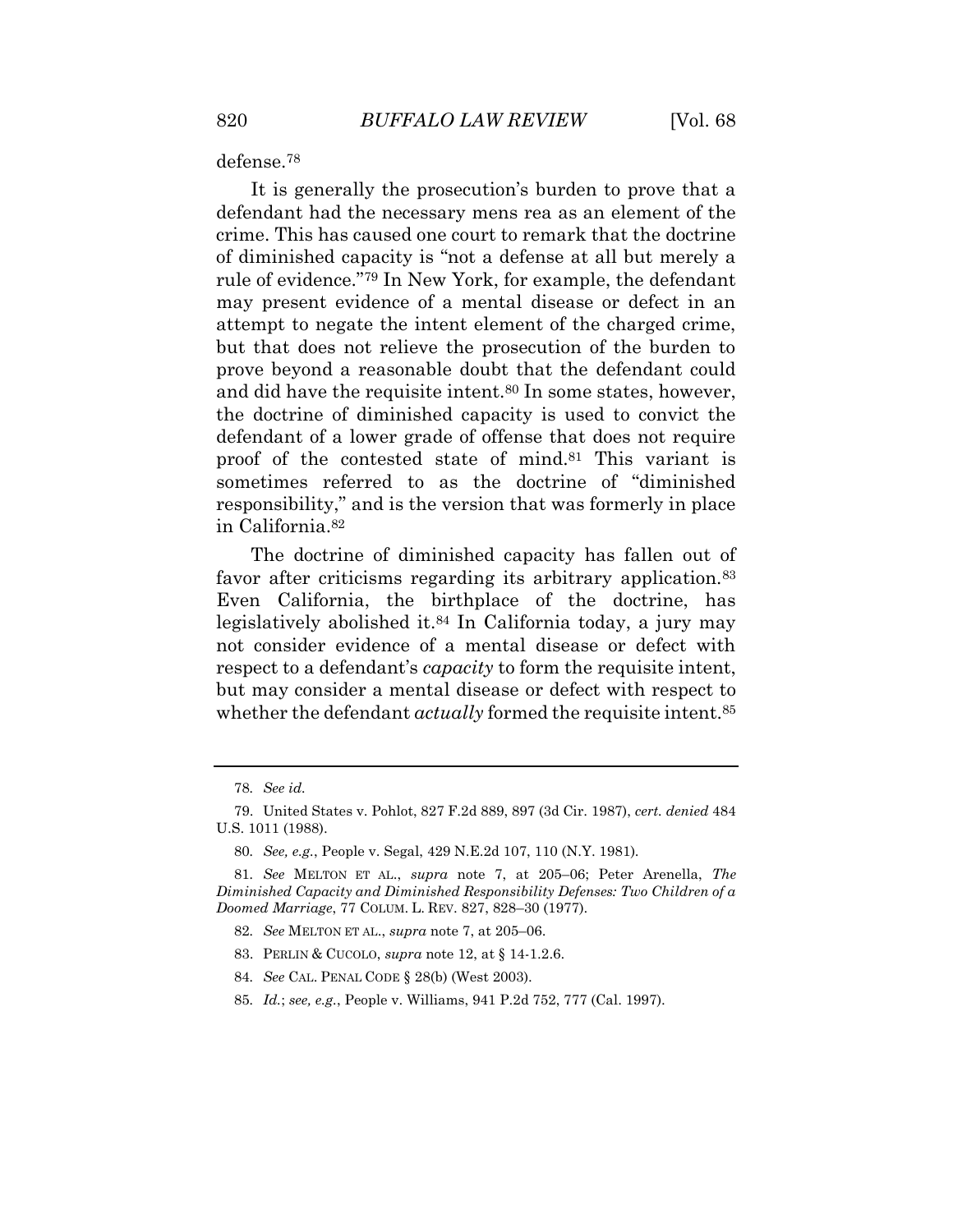One explanation for the disapproval of the doctrine of diminished capacity in California is Dan White's famous use of the doctrine during his 1979 trial for killing two popular political figures: San Francisco Supervisor Harvey Milk and Mayor George Moscone.<sup>86</sup> At trial, White's attorneys presented the testimony of four psychiatrists and one psychologist, all of whom agreed that White was suffering from "serious depression" when he killed Moscone and Milk.<sup>87</sup> Three of those experts opined that as a result of his depression, White was incapable of premeditating, an element required for White to be convicted of first-degree murder.<sup>88</sup> White was convicted of two counts of voluntary manslaughter—a far less serious crime—and the public outrage was compounded by the relatively light sentence he received, which allowed him to be paroled after approximately five years.<sup>89</sup>

Although it was only briefly mentioned at trial and far from the foundation of White's defense, one of White's expert witnesses mentioned that White's indulgence in junk food like Twinkies was a sign of his depression.<sup>90</sup> In other words, the expert testified that White's Twinkie consumption was an effect, rather than a cause, of his depression.<sup>91</sup> The media nevertheless sensationalized the "Twinkie defense," and it has been used ever since as a euphemism for a fraudulent excuse for criminal behavior.<sup>92</sup> The California legislature abolished the diminished capacity defense two years later in 1981, and in 1985, a year after he was paroled, Dan White

- 89*. See id.* at 78.
- 90*. Id.* at 75–76.
- 91*. Id.* at 76.
- 92*. Id.* at 69–70, 77–79.

<sup>86.</sup> CHARLES PATRICK EWING & JOSEPH T. MCCANN, MINDS ON TRIAL: GREAT CASES IN LAW AND PSYCHOLOGY, 70–74 (2006).

<sup>87</sup>*. Id.* at 75.

<sup>88</sup>*. Id.* at 74–75.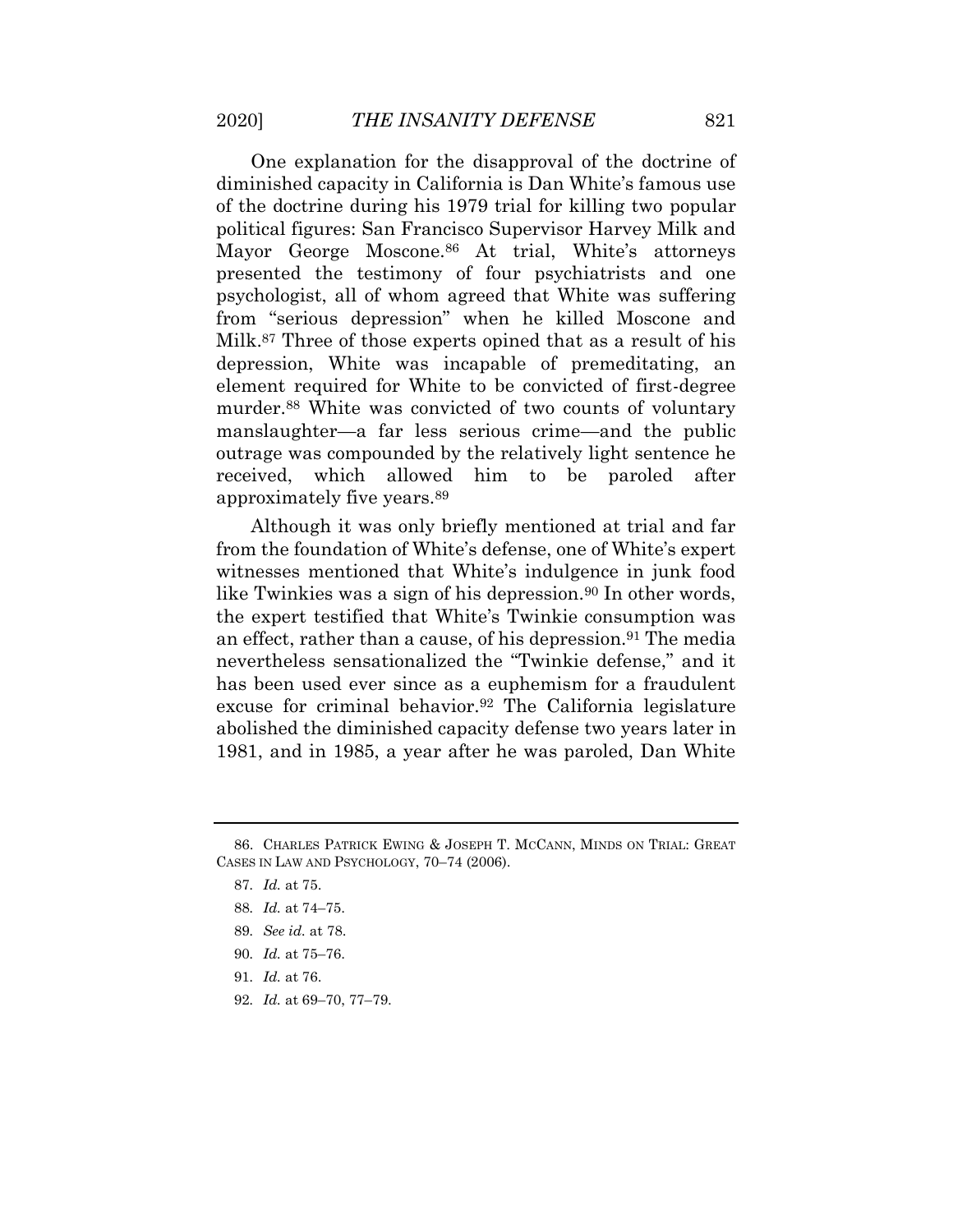committed suicide.<sup>93</sup> The expert witness who discussed White's consumption of junk food during the trial said years later, "If I found a cure for cancer, they'd still say I was the guy who invented 'the Twinkie defense.'"<sup>94</sup>

#### H. *The Impact of the Hinckley Case*

#### 1. *United States v. Hinckley*

John Hinckley, Jr. first became withdrawn and isolated from his peers in high school and continued to mentally deteriorate into adulthood.<sup>95</sup> After a few unsuccessful attempts at college, Hinckley moved to Hollywood where he developed an obsession with the movie Taxi Driver and with actress Jodie Foster.<sup>96</sup> In the film, the male lead plots to assassinate a presidential candidate to win the affection of a love interest.<sup>97</sup> Hinckley's obsession led to the stalking of Foster, and he began planning a presidential assassination of his own.<sup>98</sup> Hinckley first targeted Jimmy Carter, but turned his attention toward Ronald Reagan following the 1980 election.<sup>99</sup> In 1981, Hinckley traveled to D.C. and attacked Reagan, firing several shots that hit a police officer, a secret service agent, Reagan and his press secretary.<sup>100</sup> All of the victims initially survived the attack.<sup>101</sup> Press Secretary James Brady died from his injuries in 2014.<sup>102</sup>

- 93*. Id.* at 79.
- 94*. Id.* at 80.
- 95*. See id.* at 92.
- 96*. Id.* at 92–93.
- 97*. Id.* at 92.
- 98*. Id.* at 93.
- 99*. Id.*
- 100*. Id.* at 95.
- 101*. See id.*

102*. See* Peter Hermann & Michael Ruane, Medical Examiner Rules James Brady's Death a Homicide, Wash. Post (Aug. 8, 2014), https://www.washington post.com/local/crime/james-bradys-death-ruled-homicide-by-dc-medical-examine r/2014/08/08/686de224-1f41-11e4-82f9-2cd6fa8da5c4\_story.html?noredirect=on;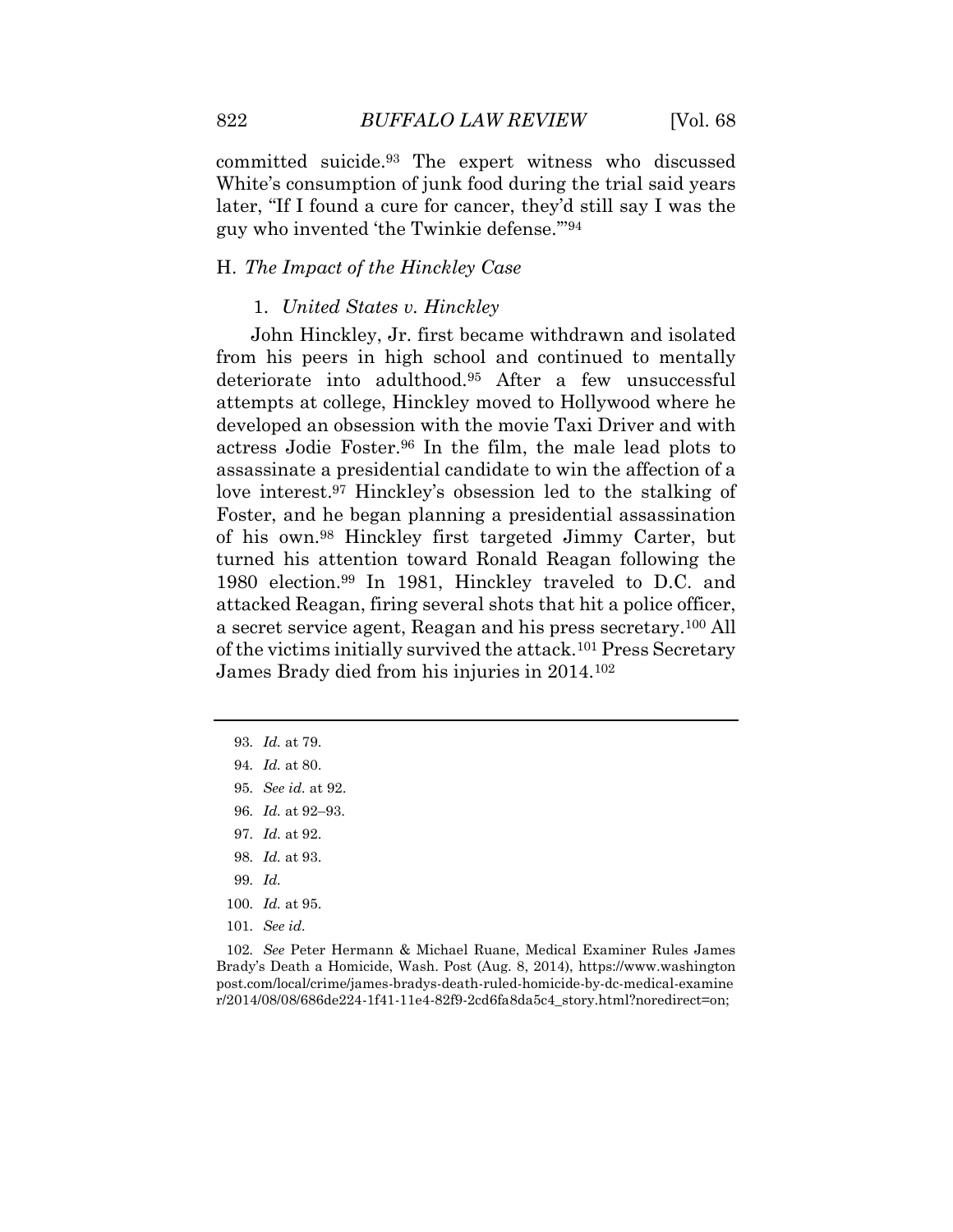Hinckley pleaded not guilty by reason of insanity to multiple counts of attempted murder.<sup>103</sup> The trial took place in D.C., where the ALI's Model Penal Code test was the standard for insanity.<sup>104</sup> At trial, all the expert witnesses, including those who testified for the prosecution, agreed that Hinckley was mentally ill, although they disagreed on the correct diagnosis.<sup>105</sup> The defense experts testified that Hinckley lacked substantial capacity to appreciate the wrongfulness of his conduct or conform his conduct to the law, while the prosecution's experts disagreed.<sup>106</sup> After three days of deliberation, the jury returned a verdict of not guilty by reason of insanity.<sup>107</sup>

#### 2. National Response

The verdict in the *Hinckley* case was met with bipartisan criticism and public outrage.<sup>108</sup> Just two years later, Congress passed the Insanity Defense Reform Act of 1984 with virtually no opposition.<sup>109</sup> The Act made four major changes to the federal insanity defense: (1) it removed the volitional element of the test, (2) it shifted the burden to the defense to prove insanity with clear and convincing evidence, (3) it barred expert testimony on the ultimate issue as to whether or not the defendant was insane at the time of the crime, and (4) it provided that a defendant found not guilty of a crime by reason of insanity was to be confined for the same length of time as the maximum prison sentence for that

- 106*. Id.* at 97–98.
- 107*. Id.* at 98.
- 108*. Id.*
- 109*. Id.* at 99.

Trevor Hughes, John Hinckley Jr. released from mental hospital after more than 30 years, USA Today (Sept. 10, 2016, 3:30 PM), https://www.usatoday.com/ story/news/2016/09/10/would—reagan-assassin-john-hinckley-jr-released-menta l-hospital/90191312/.

<sup>103</sup>*. See* EWING & MCCANN, *supra* note 86, at 95.

<sup>104</sup>*. Id.* at 96.

<sup>105</sup>*. Id.*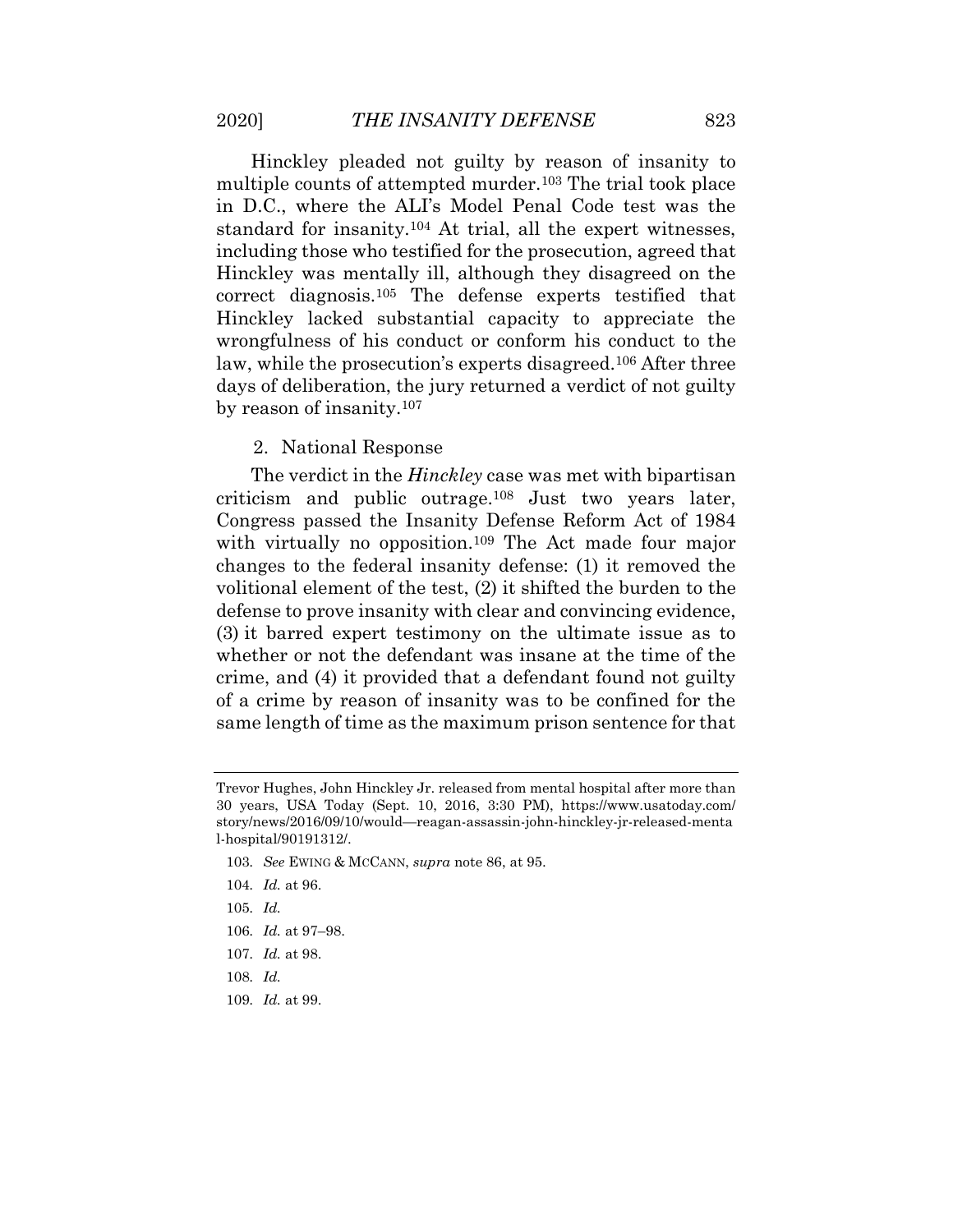crime, subject to judicial revision if the defendant recovers from the illness.<sup>110</sup>

After the *Hinckley* verdict, two prominent professional organizations also changed their positions on the insanity defense. The American Psychiatric Association took the position that the insanity defense should be limited to the most severe cases of mental illness and that the insanity defense should not include a volitional element.<sup>111</sup> The American Medical Association took the position that the insanity defense should be abolished and that mental illness should be used only to argue that the defendant lacked the required mens rea.<sup>112</sup> Both the APA and the AMA would later rescind these positions in 2007 and 2005, respectively.<sup>113</sup>

3. State Reforms

In the wake of the *Hinckley* trial, thirty-six states in total altered their insanity defense in some form.<sup>114</sup> Five states— Idaho, Kansas, Montana, Utah, and Nevada—abolished the insanity defense as an affirmative defense, although Nevada's Supreme Court reinstated the insanity defense in 2001.<sup>115</sup> Several other states shifted the burden to prove insanity to the defendant, others modified their test for insanity, and others adopted the verdict of "guilty but mentally ill."<sup>116</sup>

- 113*. Id.*
- 114*. Id.* at S7.

<sup>110</sup>*. See* 18 U.S.C. § 17 (1986); EWING & MCCANN, *supra* note 86, at 99; *see also AAPL Practice Guideline*, *supra* note 30, at S7–S8.

<sup>111</sup>*. AAPL Practice Guideline*, *supra* note 30, at S6.

<sup>112</sup>*. Id.*

<sup>115</sup>*. Id.*; *see generally Finger v. State*, 27 P.3d 66 (Nev. 2001). Idaho, Kansas, Montana, and Utah allow a defendant to introduce evidence of mental illness to show that the defendant was incapable of forming the intent required to commit the crime, thereby negating an element of the crime—the *mens rea*—that the prosecution must prove for the defendant to be convicted. *See* Kahler v. Kansas, 140 S. Ct. at 1026 n.3.

<sup>116.</sup> EWING & MCCANN, *supra* note 86, at 99; *AAPL Practice Guideline*, *supra* note 30, at S8.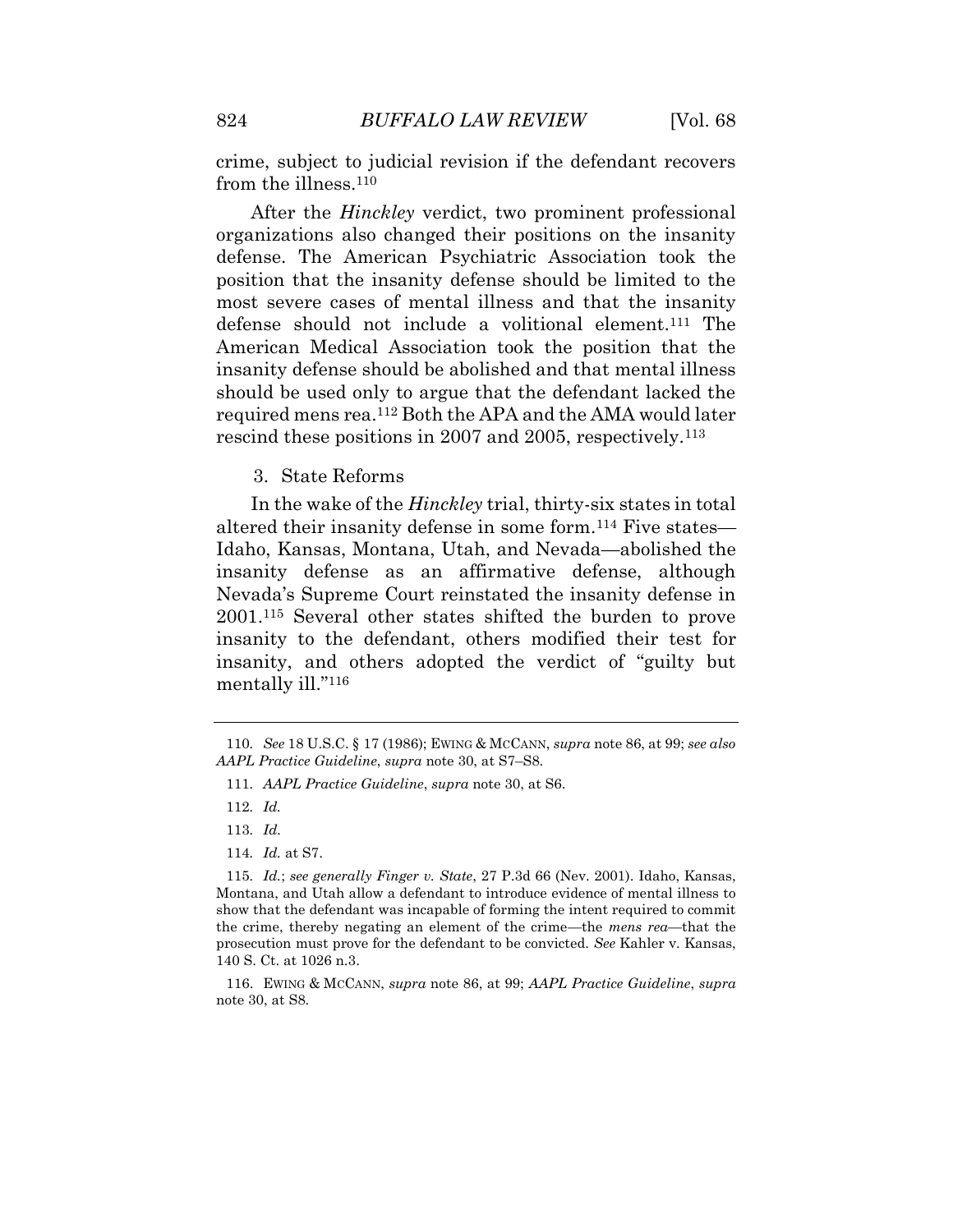#### 4. Guilty but Mentally Ill

A "guilty but mentally ill" verdict allows a jury to find a defendant guilty of a crime where the defendant was not legally insane at the time of the crime but suffered from some form of mental illness not rising to the level of insanity.<sup>117</sup> Approximately a dozen states adopted "guilty but mentally ill" as a possible verdict in the wake of the *Hinckley* trial.<sup>118</sup>

The "guilty but mentally ill" verdict has been criticized as a compromise verdict that jurors choose when they do not wish to find the defendant not guilty by reason of insanity.<sup>119</sup> Some studies conducted with mock juries have shown that jurors tend to favor guilty but mentally ill verdicts when they are available.<sup>120</sup>

Critics note that although those found guilty but mentally ill are supposed to receive mental health treatment in prison, this occurs at the discretion of the correctional facility.<sup>121</sup> Supporters of the guilty but mentally ill verdict, by contrast, have characterized it as a means of filling a gap with a verdict for defendants who deserve to be imprisoned but also are in need of treatment.<sup>122</sup>

5. Hinckley's Release

In 2016, at the age of sixty-one,<sup>123</sup> John Hinckley was released from confinement thirty-five years after he attempted to assassinate President Reagan.<sup>124</sup> At the time

<sup>117.</sup> PERLIN & CUCOLO, *supra* note 12, at § 14-1.2.7.

<sup>118</sup>*. See* Clark v. Arizona, 548 U.S. 735, 751–52 nn.19 & 21 (2006); Natalie Jacewicz, *'Guilty But Mentally Ill' Doesn't Protect Against Harsh Sentences*, NPR (Aug. 2, 2016, 1:22 PM), https://www.npr.org/sections/health-shots/2016/08/02/ 486632201/guilty-but-mentally-ill-doesnt-protect-against-harsh-sentences.

<sup>119.</sup> Jacewicz, *supra* note 118.

<sup>120</sup>*. Id.*

<sup>121.</sup> PERLIN & CUCOLO, *supra* note 12, at § 14-1.2.7.

<sup>122.</sup> Jacewicz, *supra* note 118.

<sup>123.</sup> Hughes, *supra* note 102.

<sup>124.</sup> Jacewicz, *supra* note 118.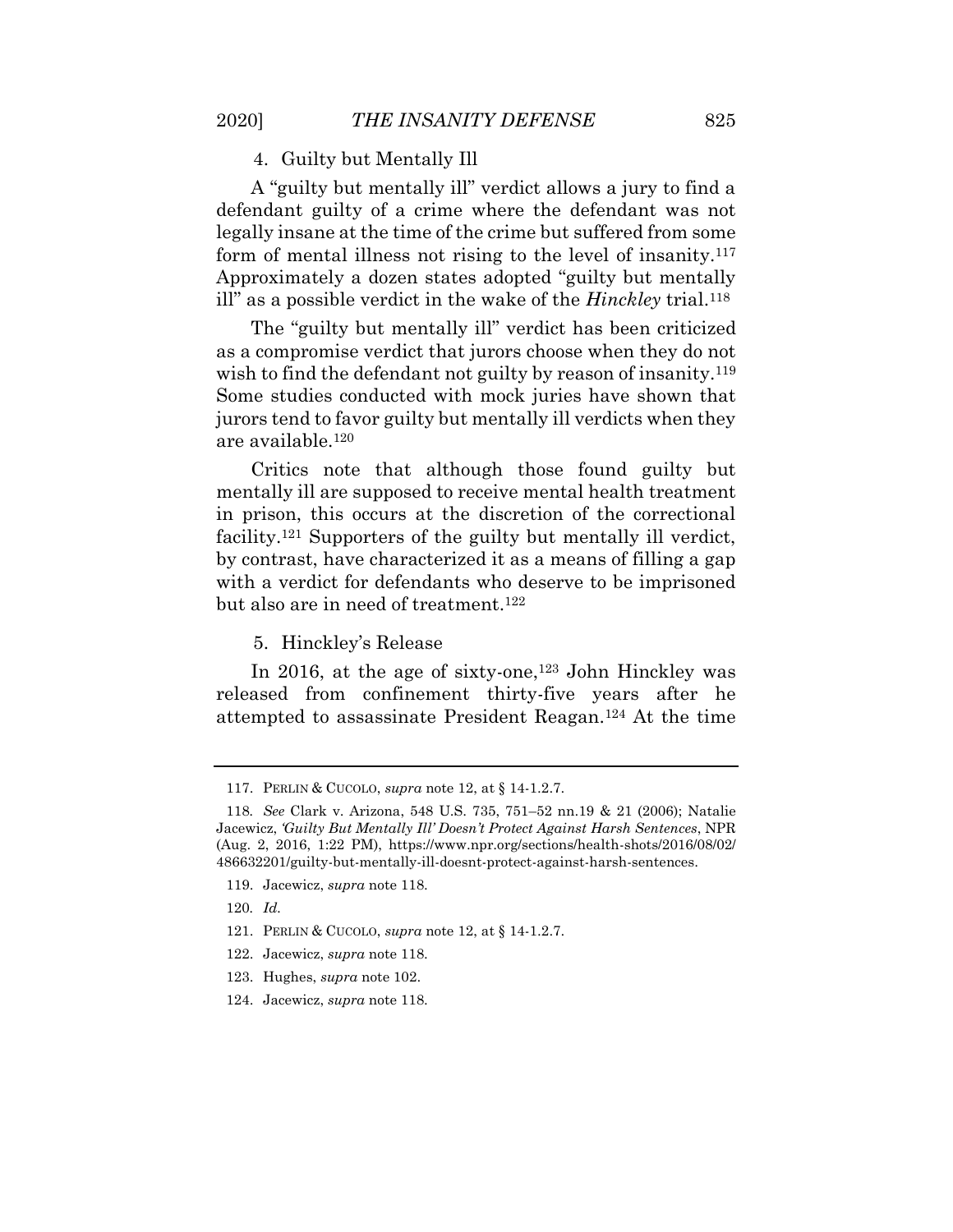Hinckley was released, officials at the hospital he had been housed in said that his mental illness had been in remission for decades.<sup>125</sup> Hinckley is required to continue receiving outpatient treatment.<sup>126</sup>

<sup>125.</sup> Jacewicz, *supra* note 12.

<sup>126.</sup> Hughes, *supra* note 102.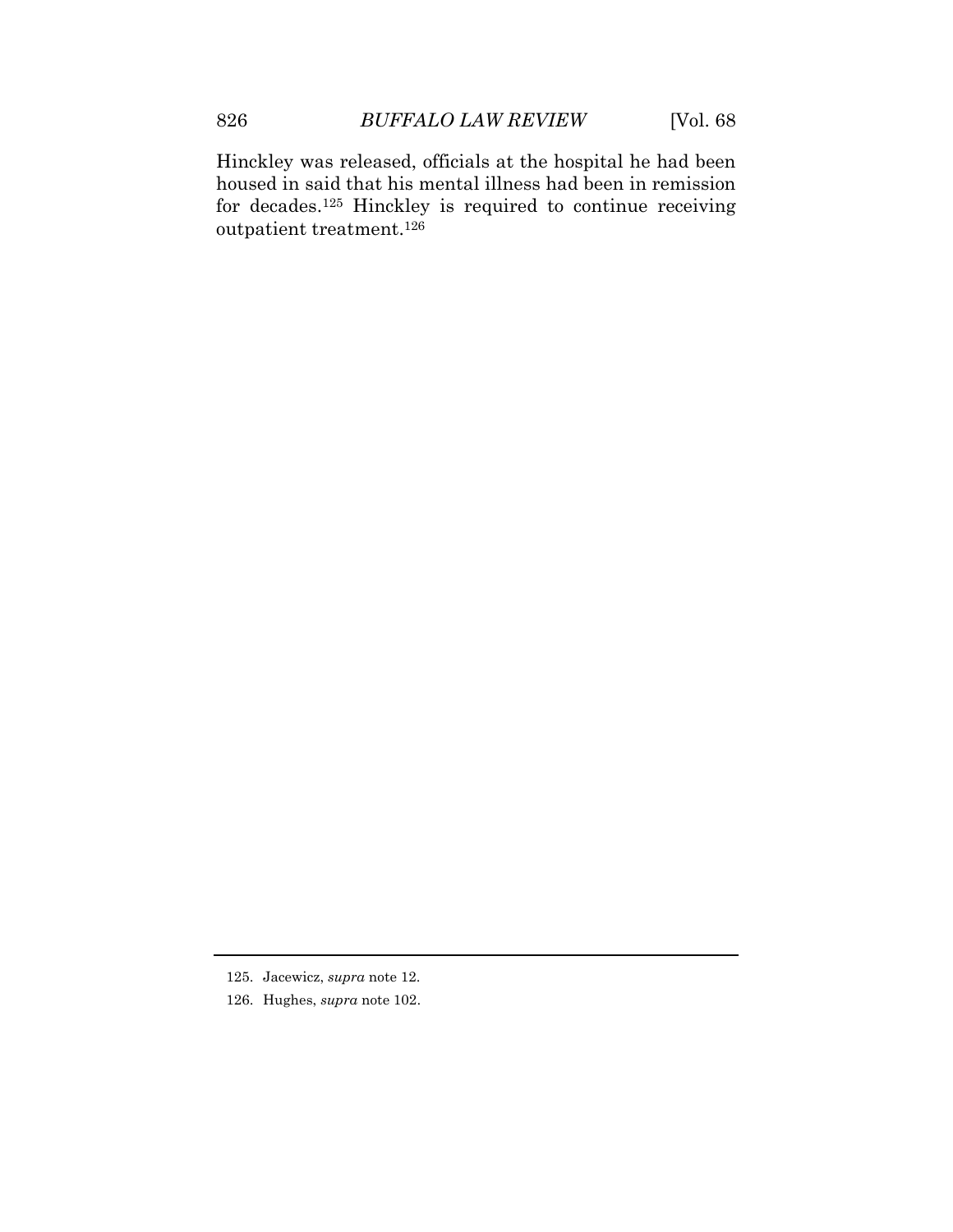#### II. NEW YORK STATE'S INSANITY DEFENSE

#### A. *History of New York's Insanity Defense*

1. Early Case Law

As early as 1829, New York law declared that "[n]o act done by a person in a state of insanity can be punished as an offense," but that law did not define insanity.<sup>127</sup> In 1845, a New York court charged a jury under the *M'Naghten* rule for the insanity defense.<sup>128</sup>

The case widely attributed as establishing the *M'Naghten* rule as the test for the insanity defense in New York is *Freeman v. People*.<sup>129</sup> In that case, the defendant, "the illiterate grandson of a former slave," had murdered a prominent family in Auburn, New York.<sup>130</sup> The defendant entered a plea of insanity, and he was convicted of murder and sentenced to death.<sup>131</sup> In 1847, the Supreme Court of Judicature, in an exercise of its appellate jurisdiction, ordered a new trial and held that the *M'Naghten* standard was the proper one to apply for the insanity defense.<sup>132</sup> In *Flanagan v. People*, decided in 1873, the New York Court of Appeals, created in 1847 as the highest court in New York state, reaffirmed that *M'Naghten* was the proper test and rejected a request to adopt the irresistible impulse test.<sup>133</sup>

- 131*. See Freeman*, 4 Denio at 18; Hawkins-Leon, *supra* note 128, at 415.
- 132*. See Freeman*, 4 Denio at 28–29.
- 133. Flanagan v. People, 52 N.Y. 467, 469–70 (1873).

<sup>127.</sup> N.Y. REV. STAT. pt. 4, ch. 1, tit. VII, § 2 (1829); *see also* ROBERT ALLAN CARTER, HISTORY OF THE INSANITY DEFENSE IN NEW YORK STATE 2 (1982).

<sup>128.</sup> Cynthia G. Hawkins-Leon, *Literature as Law: The History of the Insanity Plea and a Fictional Application within the Law & Literature Canon*, 72 TEMP. L. REV. 381, 413–14 (1999) (citing People v. Kleim, 1 Edm. Sel. Cas. 13, 25–26 (1845)).

<sup>129.</sup> Freeman v. People, 4 Denio 9 (1847); *see also* Hawkins-Leon, *supra* note 128, at 415*;* CARTER, *supra* note 127, at 2–3.

<sup>130.</sup> Hawkins-Leon, *supra* note 128, at 415.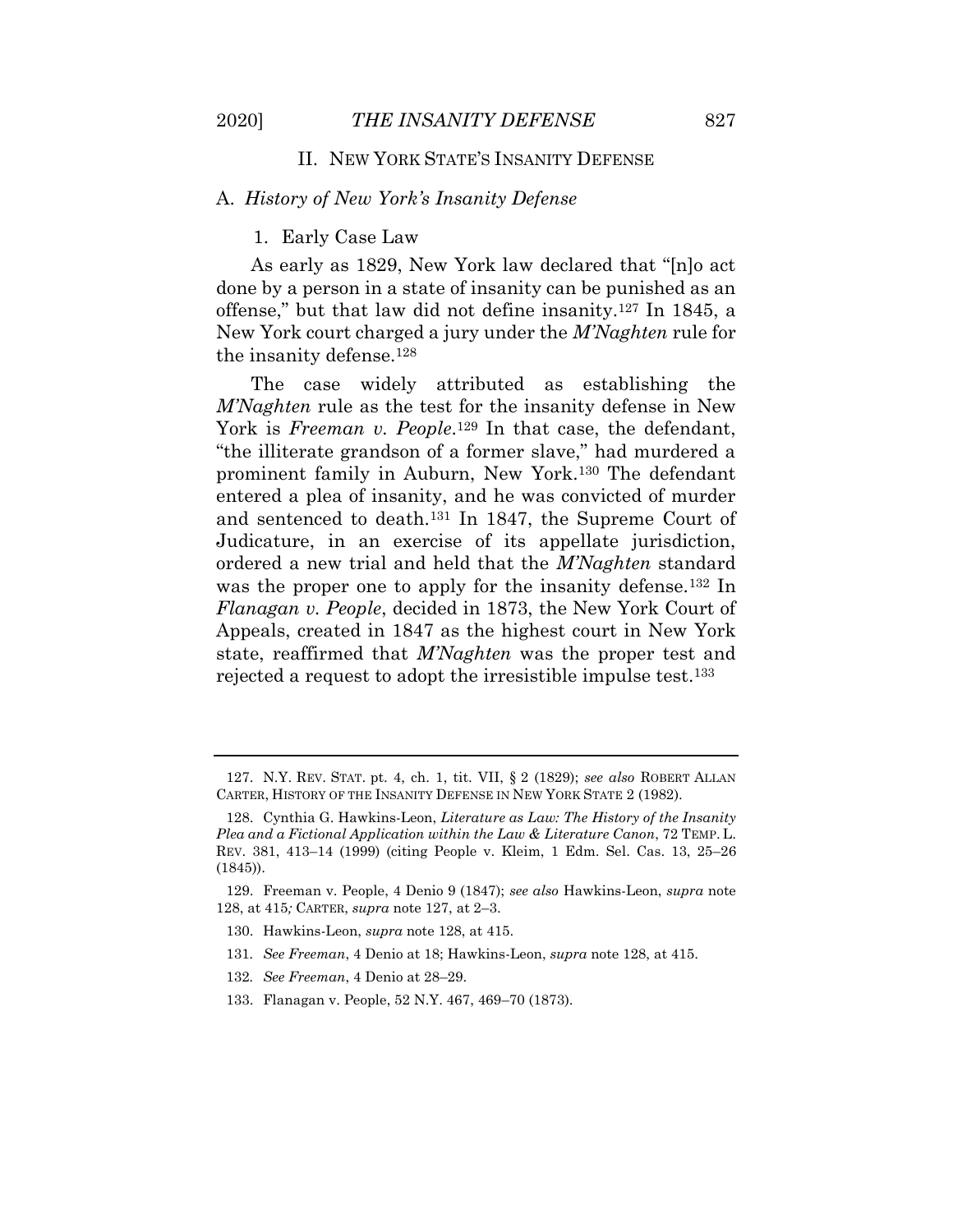#### 2. Codification and Modernization of *M'Naghten*

The *M'Naghten* rule was codified by the legislature in 1881.<sup>134</sup> In the 1915 case of *People v. Schmidt*, Judge Benjamin Cardozo, writing for the Court of Appeals, declined to grant a new trial to a defendant who claimed that he merely feigned insanity at his first trial in an attempt to obtain an acquittal, and Judge Cardozo opined that New York's statutory iteration of the *M'Naghten* rule would likely apply where the defendant knows that the act is legally wrong but does not appreciate that it is morally wrong.<sup>135</sup>

The statute remained largely unchanged until 1965. Governor Harriman became aware of the shortcomings of the *M'Naghten* rule as a result of a clemency hearing following the Court of Appeals's affirmance in the case of *People v. Horton*, decided in 1954.<sup>136</sup> Governor Harriman created a commission to examine possible changes to the insanity defense, whose work culminated in the 1958 "Foster Report."<sup>137</sup> The Foster Report noted three major objections to the *M'Naghten* rule:

First, it was reported that a difficulty arose in the use of the word "know" in *M'Naghten* because a defendant might be able to verbalize that some act is wrong and yet have no depth of understanding as to what this means. Another defect with *M'Naghten* was said to be its emphasis on the actor's cognitive capacity. The commission noted that the *M'Naghten* test disregarded the notion that an individual might have minimal awareness of some fact and at the same time lack the ability to control his conduct in light of this. Finally, the commission stated

136. People v. Adams, 257 N.E.2d 610, 611 (N.Y. 1970) (citing People v. Horton, 123 N.E.2d 609 (N.Y. 1954)); *see also* CARTER, *supra* note 127, at 9–10; *Clemency Plea for Horton Based on Insanity Claim*, ELMIRA STAR-GAZETTE, Jan. 12, 1955, at 8.

137*. Adams*, 257 N.E.2d at 611.

<sup>134.</sup> Hawkins-Leon, *supra* note 128, at 417 (citing 1881 N.Y. Laws 676, §§ 20– 23).

<sup>135</sup>*. See* People v Schmidt, 216 N.Y. 324, 339–40 (1915). For a thorough account of the bizarre *Schmidt* case and Judge Cardozo's role in it, *see* RICHARD POLENBERG, THE WORLD OF BENJAMIN CARDOZO: PERSONAL VALUES AND THE JUDICIAL PROCESS, 71–81 (1997).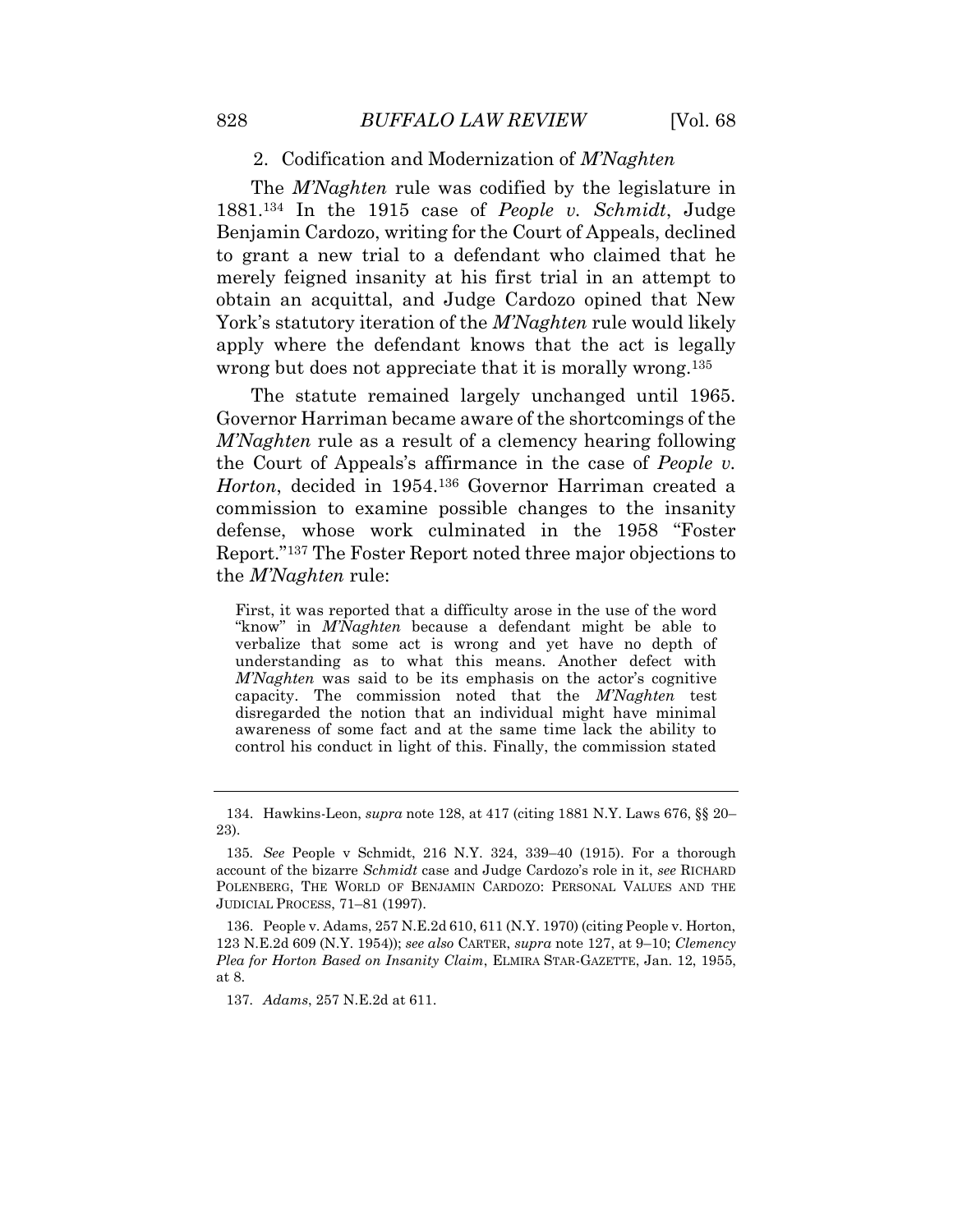that *M'Naghten* taken on its face called for a total impairment of ability to know, whereas in even the most extreme psychoses it is impossible to say that the actor was totally bereft of knowledge or control.<sup>138</sup>

The Foster Report recommended adoption of the ALI's Model Penal Code standard with some adaptation, and in 1963, the Temporary Commission on Revision of the Penal Law and Criminal Code issued an interim report adopting the recommendations of the Foster Report.<sup>139</sup> That recommendation, however, was strongly opposed, particularly by district attorneys.<sup>140</sup> In 1965, former Penal Law § 1120 was amended to substantially the same version of the insanity defense that exists today.<sup>141</sup> The revised statute provided that a defendant was not guilty by reason of insanity if, at the time of the criminal conduct, by reason of mental disease or defect, the defendant "lack[ed] substantial capacity to know or appreciate either: (a) [t]he nature and consequence of such conduct; or (b) [t]hat such conduct was wrong."<sup>142</sup>

The revised standard was substantially similar to the *M'Naghten* rule, but with some important differences. Lack of "substantial capacity" was considered a more realistic standard than the total incapacity required by the *M'Naghten* rule.<sup>143</sup> In addition, the word "appreciate" was intended to apply to a defendant with some minimal, surface awareness that an act is wrong but who nevertheless is unable to understand the "legal and moral import of the conduct involved."<sup>144</sup> With respect to the meaning of

140*. Adams*, 257 N.E.2d at 612.

142*. Id.* (citing N.Y. PENAL LAW § 1120 (amended 1965)).

144*. Id.* (internal quotation marks omitted).

<sup>138</sup>*. Id.*

<sup>139</sup>*. Id.*; *see also* CARTER, *supra* note 127, at 11–12; INTERIM REP. OF COMMISSION ON REVISION OF PENAL LAW AND CRIM. CODE, Leg. Doc. No. 8 at 24– 25 (1963).

<sup>141</sup>*. Id.*

<sup>143</sup>*. Id.*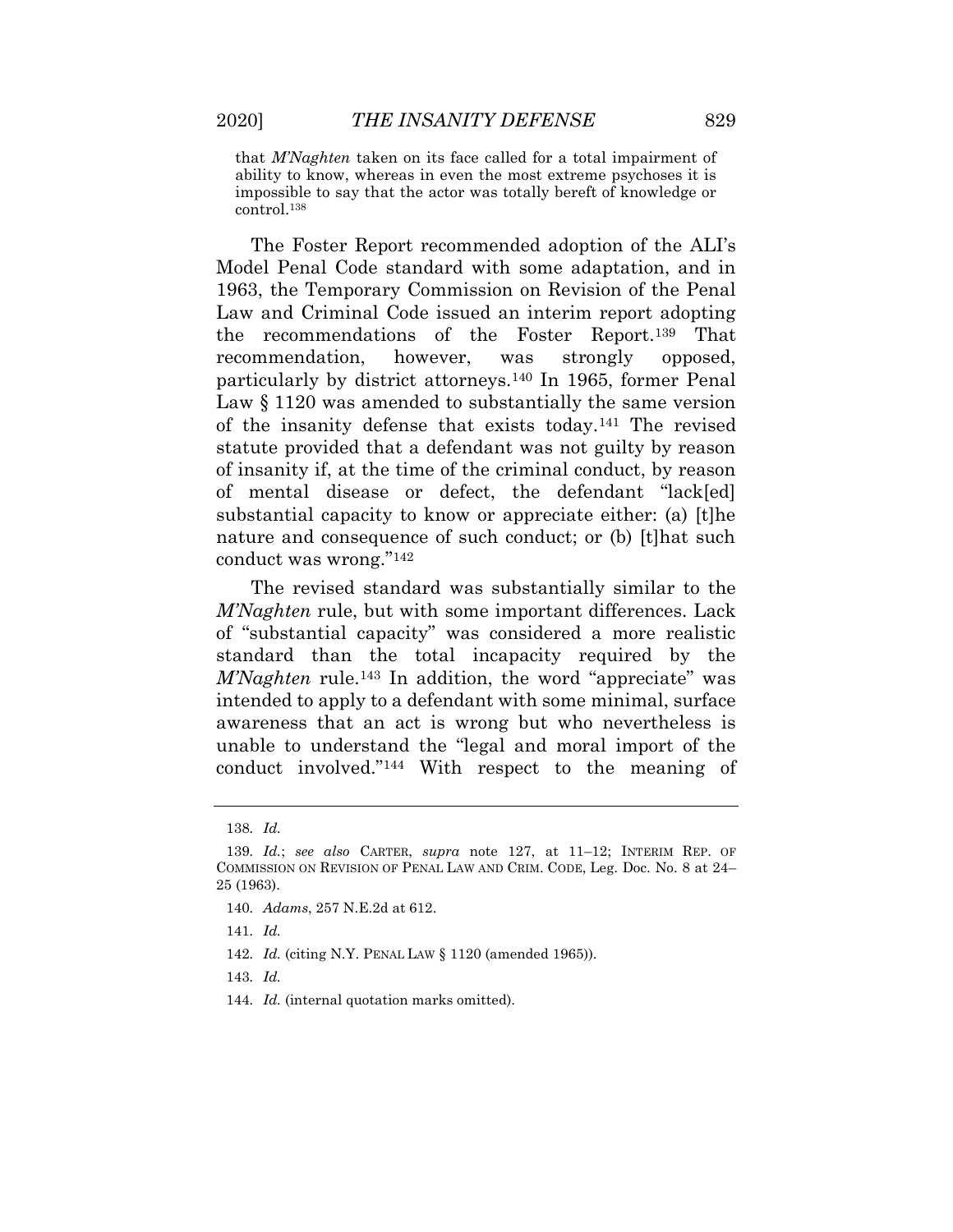"appreciate," the Court of Appeals has stated that a jury may be instructed that mere surface knowledge, such as "the type of knowledge children have of propositions which they can state, but cannot understand," is *not* sufficient to satisfy the "appreciate" requirement.<sup>145</sup>

#### 3. 1980s Changes

Other significant changes to New York's insanity defense occurred in the 1980s. In 1980, the legislature passed the Insanity Defense Reform Act, which implemented many recommendations made by the Law Revision Commission.<sup>146</sup> The bill contained New York's first comprehensive procedural laws for the use of the insanity defense,<sup>147</sup> and was, in part, a response to the case of Robert Torsney.<sup>148</sup>

In 1976, after responding to a call at a housing project but finding the issue already resolved, Torsney, a white NYPD officer, calmly and inexplicably shot an unarmed black teenager in the head after the youth asked about the police presence.<sup>149</sup> Torsney initially claimed self-defense, but at trial, he argued insanity based on the testimony of a forensic psychiatrist who opined that despite no documented history of mental illness, Torsney suffered a psychosis associated with an imperceptible epileptic seizure at the very moment of the shooting.<sup>150</sup> An all-white jury found Torsney not guilty by reason of insanity.<sup>151</sup> Torsney was committed to

<sup>145</sup>*. Id.* at 613; *see also Insanity*, *supra* note 16.

<sup>146.</sup> 1980 N.Y. Laws 1616, ch. 548; 1980 N.Y. Sess. Laws 1879–80 (McKinney) (Memorandum from Gov. Hugh Carey approving the Insanity Defense Reform Act).

<sup>147</sup>*. Compare* 1980 N.Y. Laws ch. 548, § 11 (enacting modern version of N.Y. CRIM. PROC. LAW § 330.20) *with* N.Y. CRIM. PROC. LAW § 330.20 (McKinney 1971).

<sup>148.</sup> Hawkins-Leon, *supra* note 128, at 425–26; *see also* Dorothy Spektorov McClellan, *The New York State Insanity Defense Reform Act of 1980: A Legislative Experiment*, 17 BULL. AM. ACAD. PSYCHIATRY L. 129, 143–44 (1989).

<sup>149.</sup> EWING, *supra* note 3, at 22.

<sup>150</sup>*. Id.* at 24–28.

<sup>151</sup>*. Id.* at 29.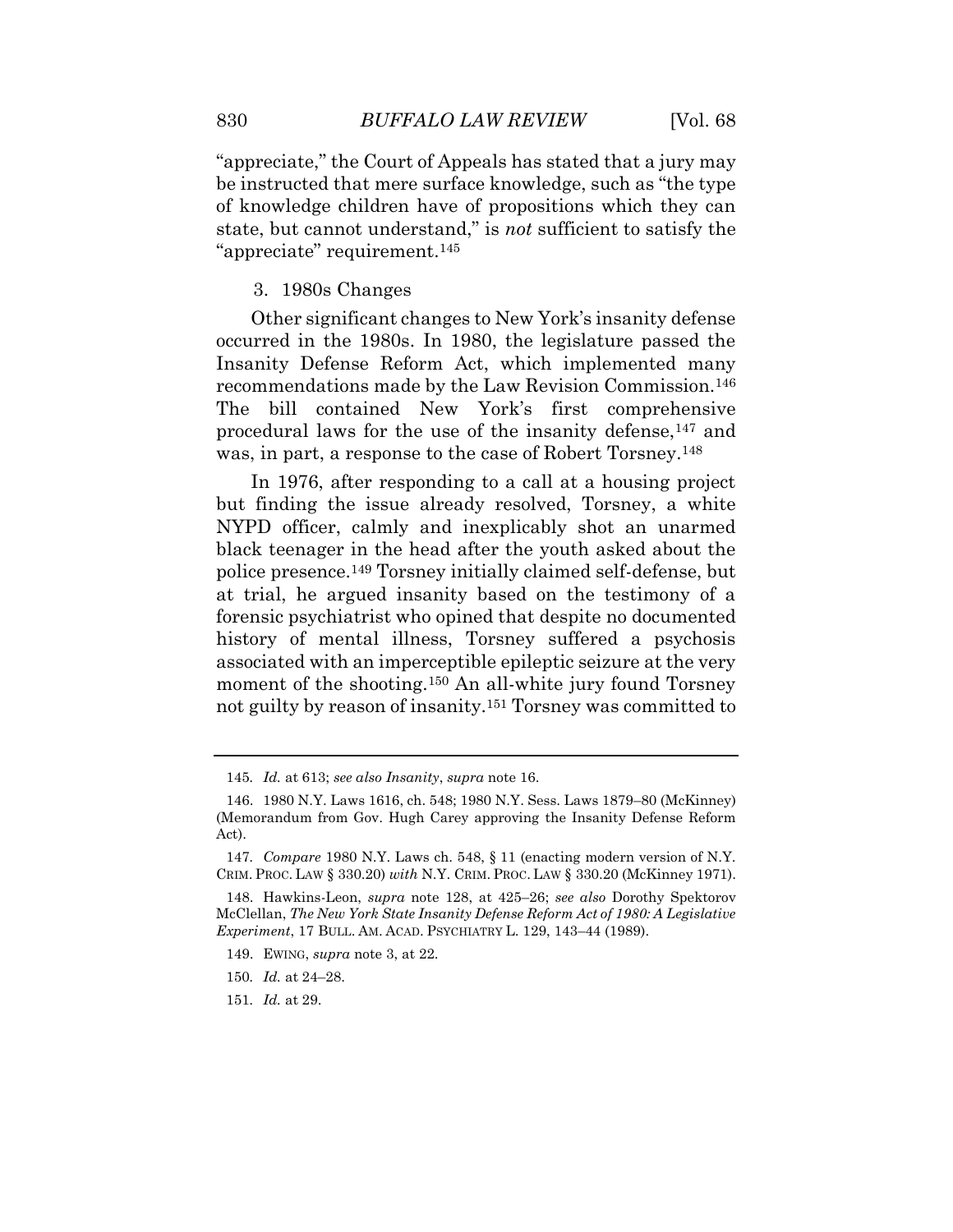a psychiatric facility but spent only a year and a half there, after doctors were unable to detect any continuing mental illness besides a personality disorder and impulse control issues.<sup>152</sup> The legislature subsequently passed the Insanity Defense Reform Act in 1980 in part as a response to the *Torsney* case.<sup>153</sup>

Before the 1980 Insanity Defense Reform Act, review for discharge or release of defendants found not guilty by reason of insanity and confined in a psychiatric institution was initiated by application, filed either by the patient or by the commissioner of mental hygiene.<sup>154</sup> Transfers and furlough were left to administrative discretion, and no particular Office of Mental Health regulations controlled the postverdict procedure.<sup>155</sup> After the 1980 Act, and under the current version of CPL § 330.20, patients found not guilty by reason of insanity are regularly reviewed for discharge or release, and all furloughs, transfers, releases, and discharges must be accomplished by court order after thorough evaluation.<sup>156</sup>

Although the same Law Revision Commission Report that led to the 1980 Insanity Defense Reform Act rejected proposals to reclassify insanity as an affirmative defense,<sup>157</sup> in 1984, in part as a response to the *Hinckley* verdict, the New York legislature made insanity an affirmative

<sup>152</sup>*. See In re* Torsney, 394 N.E.2d 262, 263–70 (N.Y. 1979); EWING, *supra* note 3, at 30–32.

<sup>153</sup>*. See, e.g.*, 1981 N.Y. Sess. Laws 2262 (McKinney) (1980 Report of Law Revision Commission on The Defense of Insanity in New York State, citing the *Torsney* case for the proposition that N.Y. CRIM. PROC. LAW § 330.20 "needs a complete overhaul.").

<sup>154</sup>*. See* N.Y. CRIM. PROC. LAW § 330.20 (McKinney 1971).

<sup>155</sup>*. See id.*; *see also* McClellan, *supra* note 148, at 132–33.

<sup>156</sup>*. See* N.Y. CRIM. PROC. LAW § 330.20 (McKinney 2019); McClellan, *supra* note 148, at 133–34.

<sup>157</sup>*. See* 1981 N.Y. Sess. Laws 2256–59 (1980 Report of Law Revision Commission on The Defense of Insanity in New York State).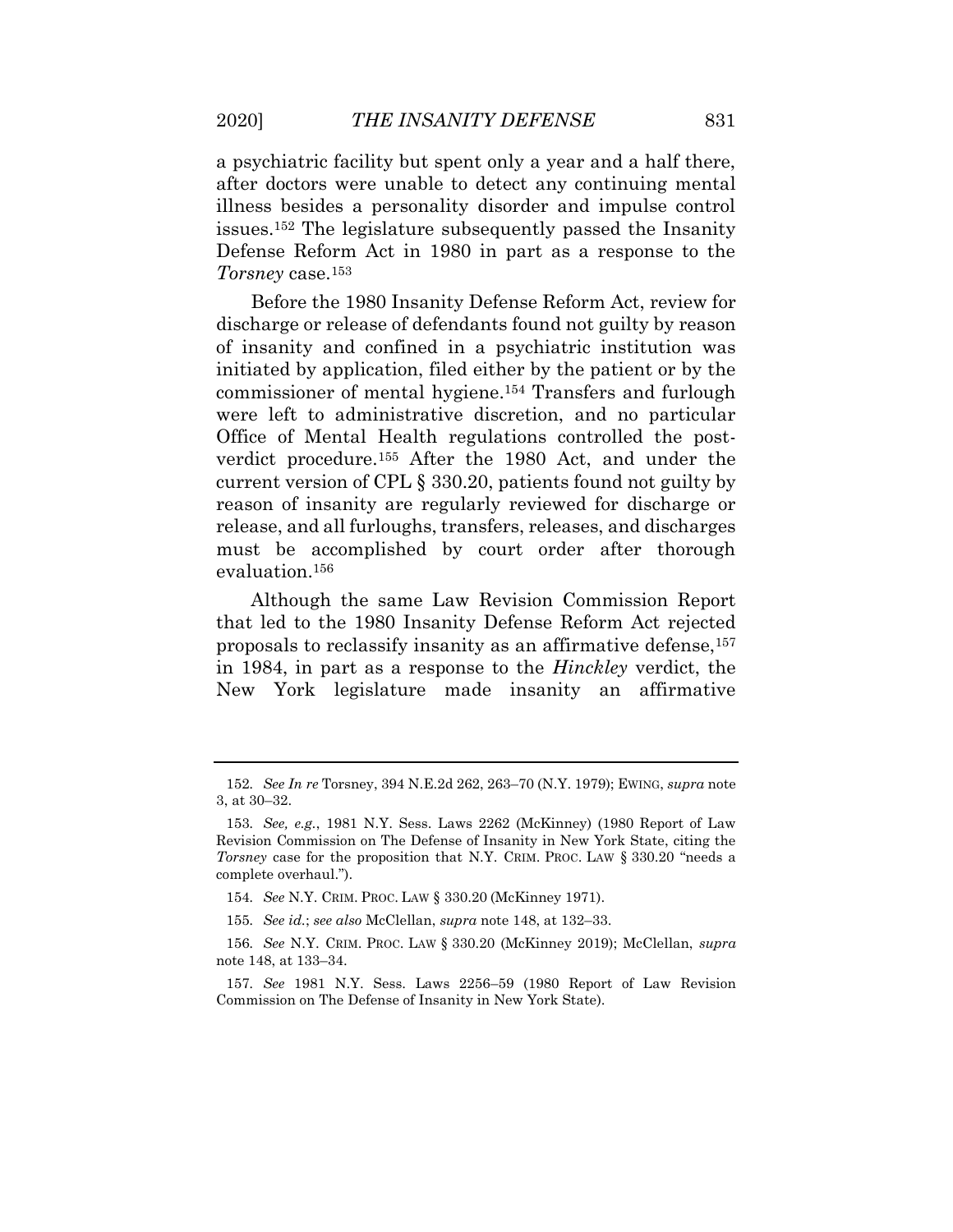defense.<sup>158</sup> Before 1984, the prosecution had the burden to prove that the defendant was sane beyond a reasonable doubt, although the prosecution could nevertheless rely to some extent on a presumption of sanity.<sup>159</sup> Since the 1984 amendment, the defendant now has the burden to prove his or her insanity by a preponderance of the evidence.<sup>160</sup> The Court of Appeals upheld the constitutionality of that change.<sup>161</sup>

#### B. *The Battle of the Experts*

1. The Significance and Limitations of Expert Testimony

Testimony from experts in psychology or psychiatry "is a staple in virtually all insanity trials."<sup>162</sup> In New York courts, an expert witness *must* be permitted to state his or her opinion with respect to "the extent, if any, to which the capacity of the defendant to know or appreciate the nature and consequence of such conduct, or its wrongfulness, was impaired as a result of mental disease or defect at that time."<sup>163</sup> Such testimony on the "ultimate issue" is prohibited in the federal courts.<sup>164</sup>

Some of the limitations on expert testimony are illustrated by the case of Andrew Goldstein. In 1999, Goldstein pushed Kendra Webdale off of a New York City subway platform in front of an oncoming train, which hit and

- 163. N.Y. CRIM. PROC. LAW § 60.55(1) (McKinney 2019).
- 164. FED. R. EVID. 704(b).

<sup>158.</sup> 1984 N.Y. Sess. Laws 1973–75 (McKinney) (L 1984, ch. 668); *see also* 1984 N.Y. Sess. Laws 3399 (McKinney) (Memorandum of Legis. Rep. of N.Y.C. on L 1984, ch. 668, mentioning the *Hinckley* case as an example of recent events that have "dramatically exposed the dangers of the insanity defense as currently formulated"); *see also* Bill Jacket, L 1984, ch. 668 (containing several mentions of the *Hinckley* verdict).

<sup>159</sup>*. See* People v. Silver, 310 N.E.2d 520, 522 (N.Y. 1974).

<sup>160</sup>*. See* N.Y. PENAL LAW §§ 25.00(2), 40.15 (McKinney 2019).

<sup>161.</sup> People v. Kohl, 527 N.E.2d 1182, 1182 (N.Y. 1988).

<sup>162.</sup> EWING, *supra* note 3, at 22.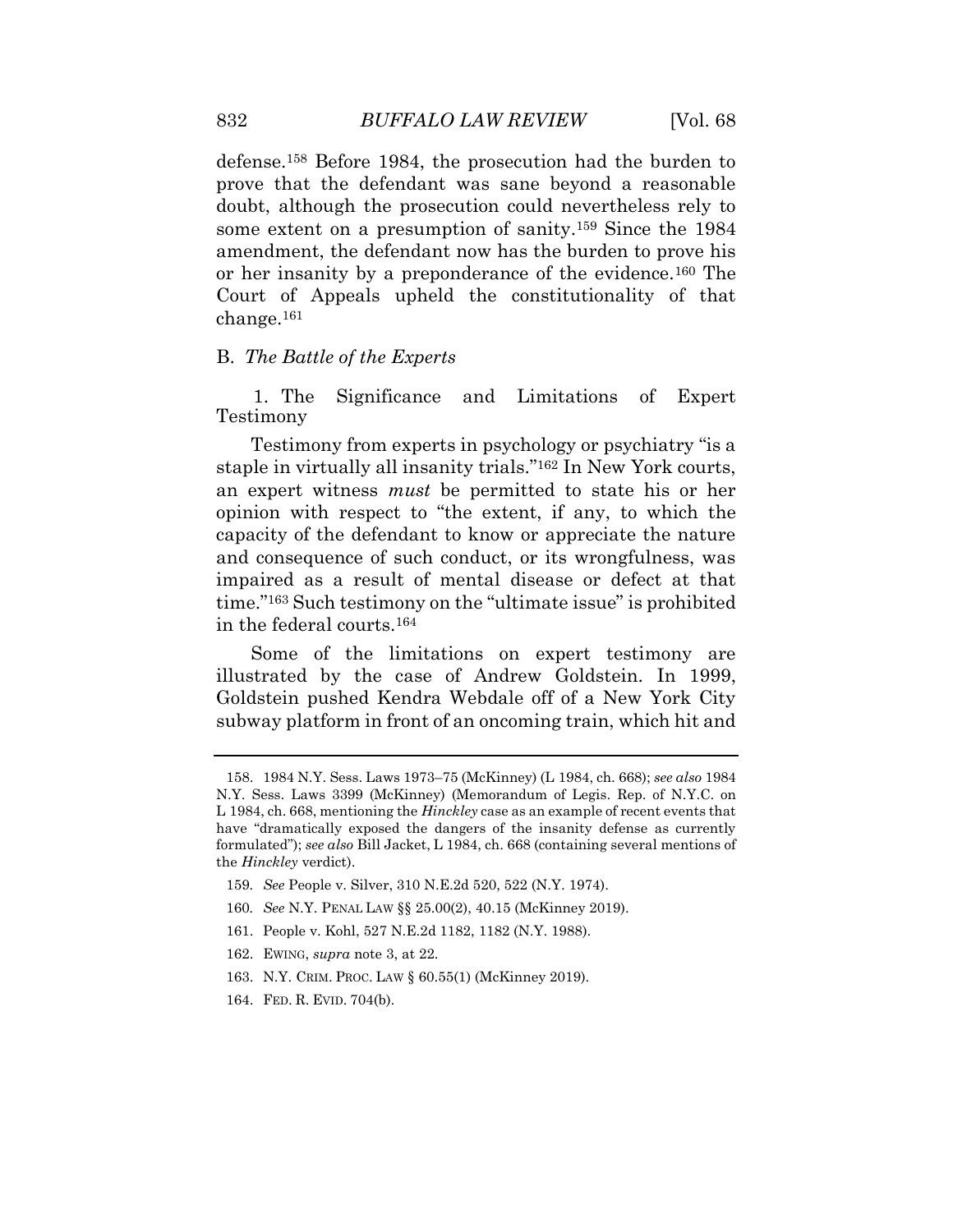killed her on impact.<sup>165</sup> Webdale was a University at Buffalo graduate who grew up in Upstate New York.<sup>166</sup> Goldstein had been in and out of psychiatric hospitals over a dozen times with various diagnoses, including paranoid schizophrenia and bipolar disorder with psychotic features.<sup>167</sup>

Goldstein's first trial ended in a hung jury.<sup>168</sup> During the second trial, the prosecution's strategy was to concede that Goldstein had a "relatively mild" mental illness, but to argue that his killing of Webdale was a result of his hatred of women, not his mental illness.<sup>169</sup> To that end, an expert witness for the prosecution testified as to what she was told by various people from Goldstein's past about Goldstein's prior assaults and sexually inappropriate conduct with women.<sup>170</sup> After his second trial, Goldstein was convicted and sentenced to twenty-five years to life in prison.<sup>171</sup> On appeal, the Court of Appeals held that the expert's testimony regarding what others had told her was testimonial hearsay—that is, a statement made out of court by another person, offered for the truth of the matter asserted, and intended for use at trial—and therefore inadmissible.<sup>172</sup> The Court further held that admission of the testimonial hearsay statements through the prosecution's expert could not be considered harmless inasmuch as the People's case "drew some significant support from the improperly admitted statements."<sup>173</sup> After he was granted a third trial by the

- 172*. Goldstein*, 843 N.E.2d at 732–33; EWING, *supra* note 3, at 125–26.
- 173*. Goldstein*, 843 N.E.2d at 734.

<sup>165.</sup> EWING, *supra* note 3, at 116.

<sup>166</sup>*. Id.* at 114.

<sup>167</sup>*. Id.* at 114–15.

<sup>168</sup>*. Id.* at 120.

<sup>169</sup>*. Id.* at 117, 121.

<sup>170</sup>*. See* People v. Goldstein, 843 N.E.2d 727, 729–30 (N.Y. 2005); EWING, *supra* note 3, at 123–24.

<sup>171.</sup> EWING, *supra* note 3, at 124.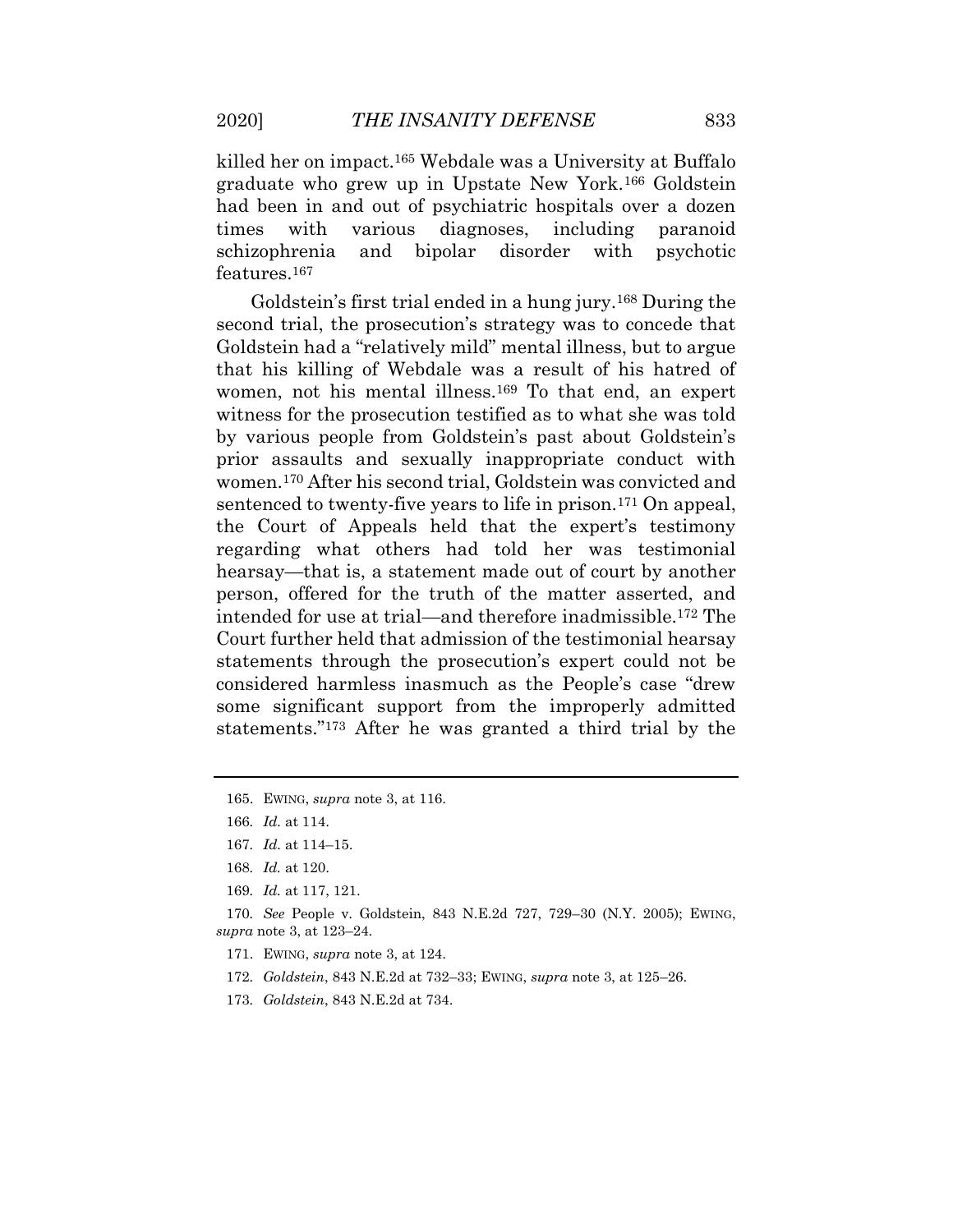Court of Appeals, Goldstein pleaded guilty to manslaughter.<sup>174</sup>

Goldstein was recently released from prison, and it is possible that he may be subject to "Kendra's Law," a law passed in the wake of Kendra Webdale's death that allows for court-ordered assisted outpatient therapy for mentally ill individuals with a history of hospitalizations or violence.<sup>175</sup>

#### 2. The Ethics of Expert Testimony

In its *Practice Guideline for Forensic Psychiatric Evaluation of Defendants Raising the Insanity Defense*, the American Academy of Psychiatry and the Law [hereinafter "AAPL"] discusses ethical issues faced by expert witnesses testifying in a criminal trial where the defendant has raised an insanity defense. For example, while psychiatrists generally owe a duty to their patient, the AAPL states that a forensic psychiatrist retained by the defense owes a duty to the defense attorney.<sup>176</sup> Additionally, while a psychiatrist usually operates under a duty of confidentiality, forensic psychiatrists retained by the prosecution must warn the defendant that evaluations are not confidential and may be used against him or her.<sup>177</sup> Furthermore, the AAPL states that a forensic psychiatrist has a duty to "further the interests of justice, regardless of the identity of the retaining party."<sup>178</sup>

<sup>174.</sup> EWING, *supra* note 3, at 127.

<sup>175</sup>*. See In re* K.L., 806 N.E.2d 480, 482 (N.Y. 2004); NEW YORK STATE OFFICE OF MENTAL HEALTH, KENDRA'S LAW: FINAL REPORT ON THE STATUS OF ASSISTED OUTPATIENT TREATMENT 1 (2005), https://www.omh.ny.gov/omhweb/kendra\_web/ finalreport/intro.htm; Ali Watkins, *A Horrific Crime on the Subway Led to Kendra's Law. Years Later, Has it Helped?*, N.Y. TIMES (Sept. 11, 2018), https://www.nytimes.com/2018/09/11/nyregion/kendras-law-andrew-goldsteinsubway-murder.html.

<sup>176</sup>*. AAPL Practice Guideline*, *supra* note 30, at S18.

<sup>177</sup>*. See id.* at S19.

<sup>178</sup>*. Id.*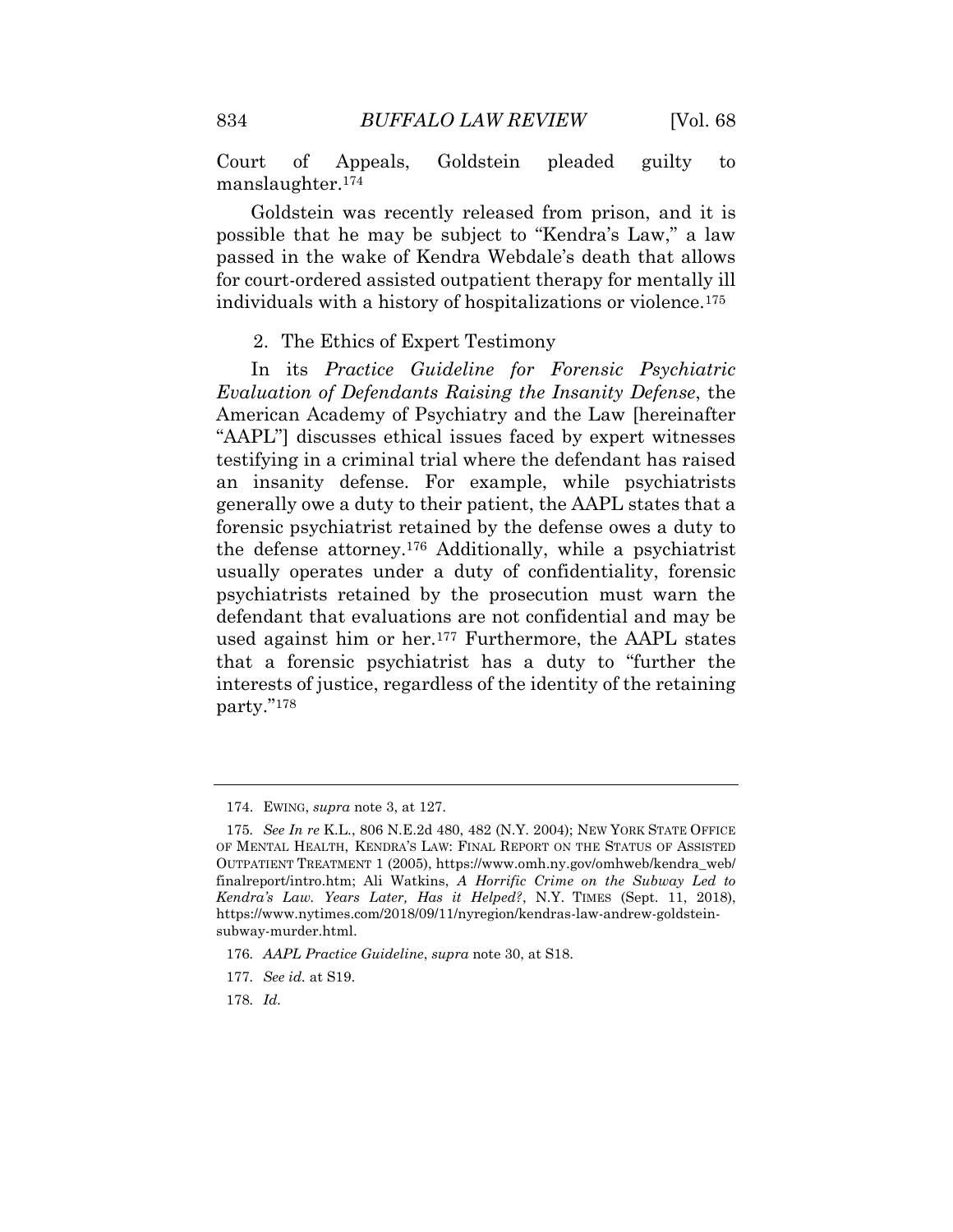Although not true in all jurisdictions,<sup>179</sup> in New York, the prosecution is permitted to call a psychiatrist who has treated the defendant even if that expert is not called to testify by the defense, because by asserting an insanity defense, the defendant makes a "complete and effective waiver . . . of any claim of privilege."<sup>180</sup> Defense counsel may consult with a psychiatrist "in order to obtain advice concerning the efficacy of an insanity plea . . . without fear of later courtroom disclosure," but *only* facts and observations "disclosed *by the attorney*" are subject to a work product privilege.<sup>181</sup> The AAPL states that forensic psychiatrists should have sufficient knowledge of how the laws in their jurisdiction may affect their role in an insanity trial.<sup>182</sup>

Professor Ewing stated in one of his books that some mental health experts have famously offered testimony regarding the insanity defense at trial that is "clinically, legally, or factually suspect."<sup>183</sup> He provides the example of the expert testimony about the impeccably timed epileptic seizure suffered by Robert Torsney, discussed earlier.<sup>184</sup> He also cites the expert testimony offered by the prosecution in the Goldstein case, which led to a new trial, and the testimony offered by the defense in the case of Arthur Shawcross, which this Article will address shortly.<sup>185</sup>

#### 3. Ethical Considerations for Attorneys

Attorneys face their own set of ethical obligations when it comes to psychiatric evaluations performed in connection with the insanity defense. When a psychiatrist retained by

<sup>179</sup>*. See id.* at S18.

<sup>180.</sup> People v. Edney, 350 N.E.2d 400, 402–03 (N.Y. 1976); *see* N.Y. CRIM. PROC. LAW § 60.55(2) (McKinney 2019).

<sup>181</sup>*. Edney*, 350 N.E.2d at 403.

<sup>182</sup>*. See AAPL Practice Guideline*, *supra* note 30, at S18–S19.

<sup>183</sup>*. See* EWING, *supra* note 3, at 162.

<sup>184</sup>*. See id.*

<sup>185</sup>*. Id.*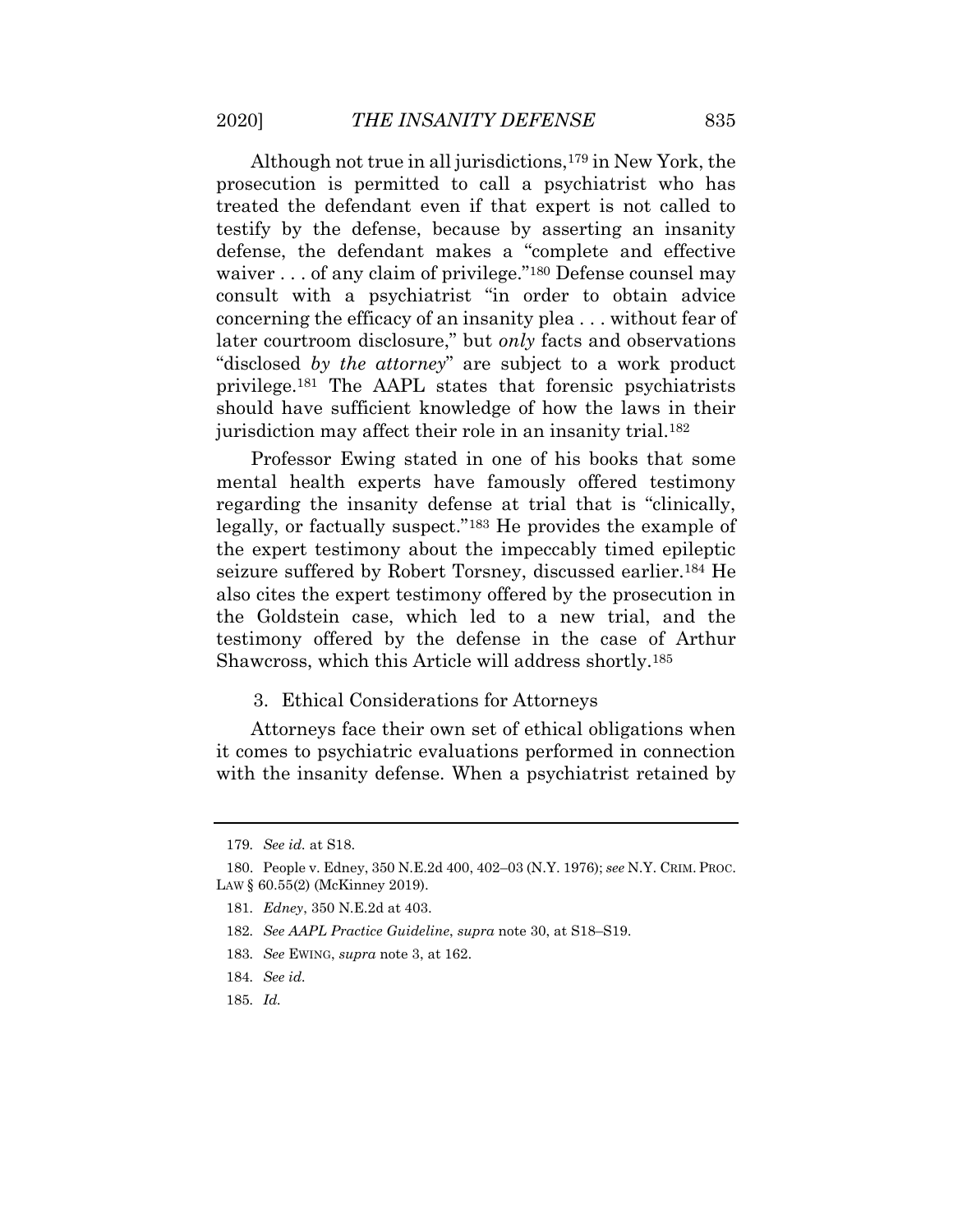the prosecution in an insanity case finds that a defendant meets the legal criteria for insanity, the prosecution has a legal duty to inform the defense.<sup>186</sup> By contrast, when a psychiatrist retained by the defense finds that a defendant is legally sane, defense counsel has no obligation to reveal that information to the prosecution. In fact, defense counsel has an ethical duty not to do so, and may seek other, more favorable expert opinions.<sup>187</sup> When both prosecution and defense experts agree that a defendant is insane, the case typically does not proceed to trial unless there is some other issue presented,<sup>188</sup> and the court may accept a plea of not responsible by reason of mental disease or defect.<sup>189</sup> In most jurisdictions, if the defendant is deemed competent to stand trial, defense counsel cannot impose an insanity defense over the defendant's objection.<sup>190</sup> The New York Court of Appeals has not yet spoken on this precise issue.

#### C. *After a Successful Insanity Defense*

#### 1. Jury Instruction

New York law provides that when a defendant has raised the affirmative defense of not responsible by reason of mental disease or defect, the court must instruct the jury as follows, "without elaboration":

A jury during its deliberations must never consider or speculate concerning matters relating to the consequences of its verdict. However, because of the lack of common knowledge regarding the consequences of a verdict of not responsible by reason of mental disease or defect, I charge you that if this verdict is rendered by you there will be hearings as to the defendant's present mental condition and, where appropriate, involuntary commitment

<sup>186</sup>*. Id.* at 70.

<sup>187</sup>*. Id.*

<sup>188</sup>*. See id.*

<sup>189</sup>*. See* N.Y. CRIM. PROC. LAW § 220.15 (McKinney 2019).

<sup>190</sup>*. See generally* PERLIN & CUCOLO, *supra* note 12, at § 14-1.7; *AAPL Practice Guideline*, *supra* note 30, at S19.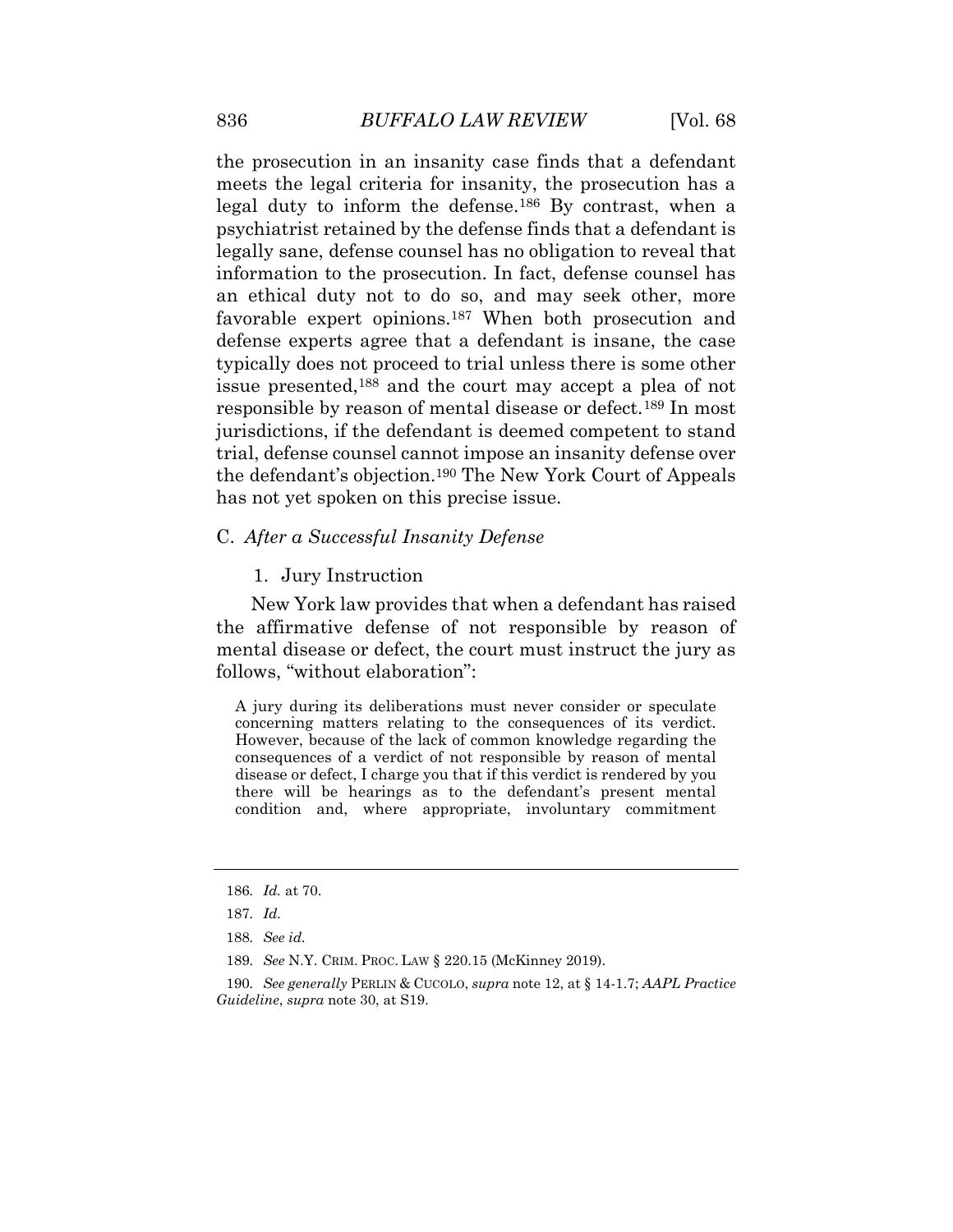#### proceedings.<sup>191</sup>

That provision was added as part of New York's Insanity Defense Reform Act of 1980 in order to avoid speculation by the jury that a mentally ill defendant who is a danger to the community might be released back into the public, which may lead the jury to improperly convict a defendant who meets the requirements of the insanity defense.<sup>192</sup> Other jurisdictions impose different rules regarding whether the jury can or must be informed of the consequences of an insanity acquittal.<sup>193</sup>

#### 2. Duration of Confinement

In most states, when a defendant raises a successful insanity defense, the defendant is confined to a psychiatric institution with no definite release date, and is released only when it is safe to do so.<sup>194</sup> Likewise, New York indefinitely confines forensic patients found not guilty by reason of insanity if, after an initial examination, the defendant is determined to have a dangerous mental disorder.<sup>195</sup> New York does, however, regularly review such cases, approximately every two years, to determine whether the defendant should be released or placed into a less secure facility.<sup>196</sup>

In New York, the statute that governs the confinement of defendants found not guilty by reason of insanity is CPL § 330.20, enacted as part of the Insanity Defense Reform Act

<sup>191.</sup> CRIM. PROC. § 300.10(3).

<sup>192</sup>*. See* 1980 N.Y. Laws 1619, ch. 548, § 8; 1981 N.Y. Sess. Laws 2272–73 (McKinney) (1980 Report of Law Revision Commission on The Defense of Insanity in New York State).

<sup>193</sup>*. See generally* People v. Adams, 257 N.E.2d 610, 614 (N.Y. 1970) (discussing jury instruction before 1980 statutory enactment); PERLIN & CUCOLO, *supra* note 12, at § 14-1.3.4.

<sup>194</sup>*. See* MELTON ET AL., *supra* note 7, at 189; McClelland, *supra* note 6.

<sup>195</sup>*. See* CRIM. PROC. § 330.20; McClelland, *supra* note 6.

<sup>196.</sup> CRIM. PROC. § 330.20(h)–(i); McClelland, *supra* note 6.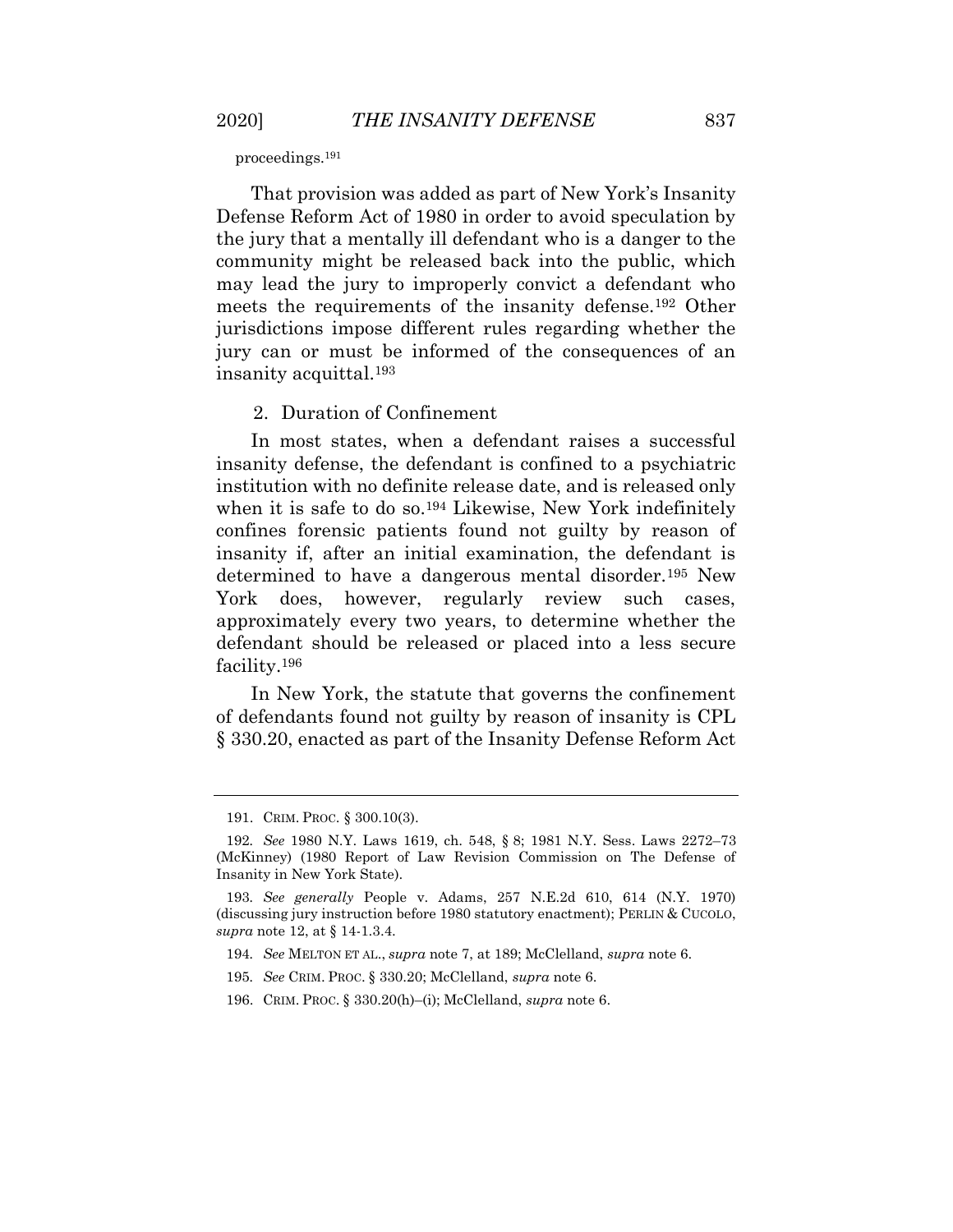of 1980, discussed earlier.<sup>197</sup> "The postadjudication statutory scheme set forth in CPL § 330.20 provides three alternative tracks, with different treatment progressions and procedural consequences, based upon the hearing court's postacquittal determination of a defendant's mental condition."<sup>198</sup> Defendants who are determined to have a "dangerous mental disorder" are classified as "track one" insanity acquittees and are confined in a secure facility for treatment.<sup>199</sup> If the defendant is determined to be "mentally ill" but not dangerous, the defendant is classified as a "track two" insanity acquittee and may be subject to involuntary civil commitment in a nonsecure facility pursuant to the Mental Hygiene Law.<sup>200</sup> Finally, if the court determines that the defendant does not have a dangerous mental disorder and is not mentally ill, the defendant must be released, "either unconditionally or subject to an order of conditions."<sup>201</sup>

A minority of states, including California, limit the time that a defendant may be involuntarily confined in a psychiatric institution to the maximum time the defendant would have served in prison if convicted, but the California law also allows for perpetual two-year extensions.<sup>202</sup> In *Jones v. United States*, the United States Supreme Court held that it does not violate due process for a defendant acquitted by reason of insanity to be involuntarily confined to a psychiatric institution "until such time as he has regained his sanity or is no longer a danger to himself or society," even if the defendant is confined for much longer than the maximum sentence the defendant could have received if

202*. See* McClelland, *supra* note 6.

<sup>197</sup>*. See In re* James Q., 120 N.E.3d 358, 360 (N.Y. 2019).

<sup>198</sup>*. Id.* (internal quotation marks omitted); *see generally In re* Jamie R. v. Consilvio, 844 N.E.2d 285, 287–88 (N.Y. 2006).

<sup>199</sup>*. See* CRIM. PROC. § 330.20(1)(c), (1)(f), (6); *In re James Q.*, 120 N.E.3d at 360.

<sup>200</sup>*. See* CRIM. PROC. § 330.20(1)(d), (7); *In re James Q.*, 120 N.E.3d at 360–61; People v. Stone, 536 N.E.2d 1137, 1139 (N.Y. 1989).

<sup>201.</sup> CRIM. PROC. § 330.20(7); *see also James Q.*, 120 N.E.3d at 361.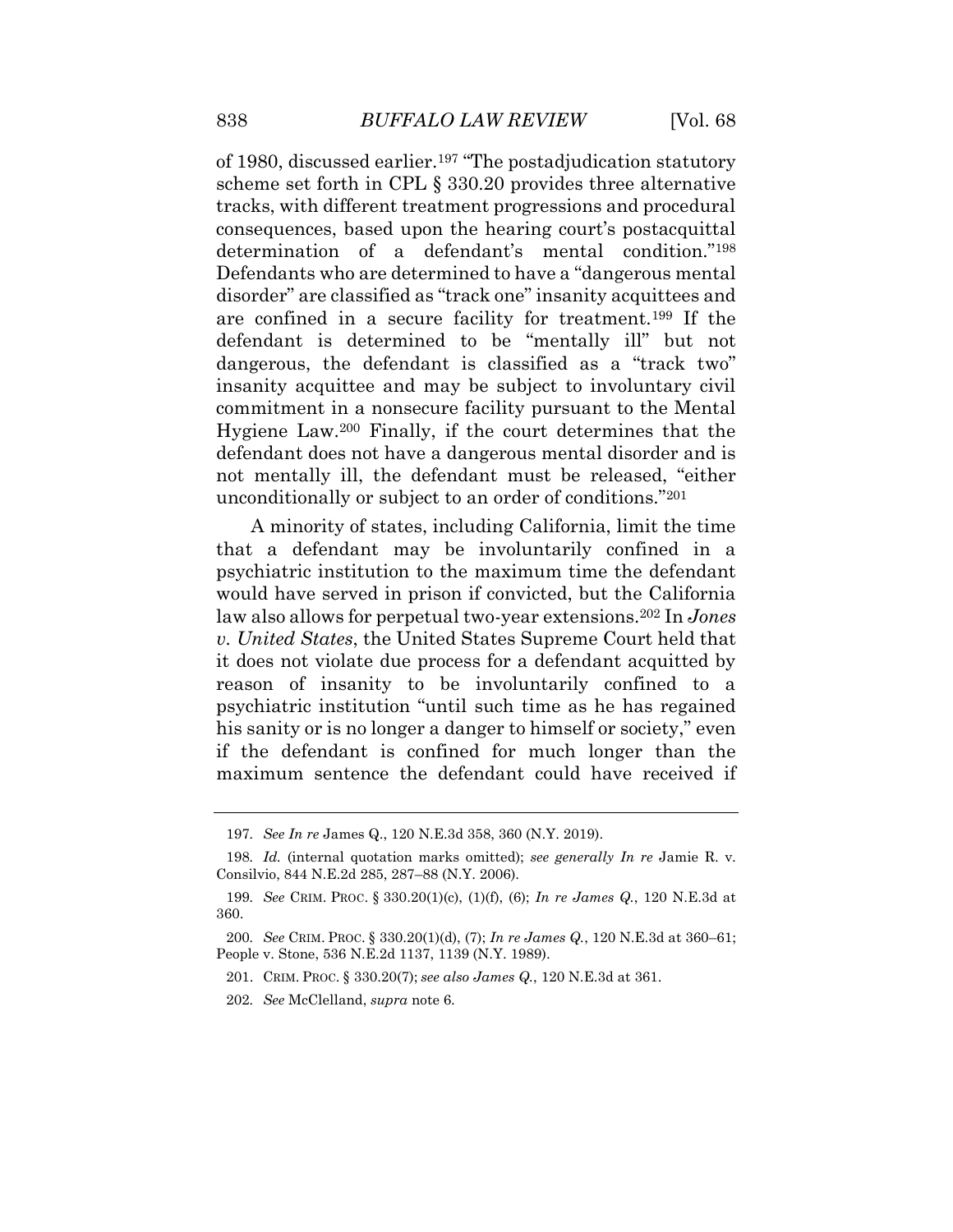convicted of the crime.<sup>203</sup>

3. New York's Forensic Psychiatric Facilities

The New York State Office of Mental Health has oversight of several facilities that serve "justice-involved" individuals.<sup>204</sup> Of these facilities, three treat defendants found not responsible for criminal conduct by reason of mental disease or defect: Kirby Forensic Psychiatric Center on Wards Island, Mid-Hudson Forensic Psychiatric Center in New Hampton, and the Rochester Regional Forensic Unit, located at the Rochester Psychiatric Center on Elmwood Avenue.<sup>205</sup>

The Rochester Regional Forensic Unit's stated goal for patients found not responsible by reason of mental disease or defect is "to evaluate and treat their dangerous mental disorder . . . [and] to prepare these patients for transfer to a civil unit or nonsecure unit as soon as it is determined that they are no longer a danger to themselves or others because of their mental illness."<sup>206</sup>

#### D. *Selection of Famous Local Cases Involving the Insanity Defense*

1. George Fitzsimmons

Professor Ewing writes in his book on the insanity defense that when he first moved to Buffalo, New York in 1983 and asked why the insanity defense was, at that time, "rarely, if ever" used in the area, local attorneys repeatedly

<sup>203.</sup> Jones v. United States, 463 U.S. 354, 370 (1983).

<sup>204.</sup> NEW YORK STATE OFFICE OF MENTAL HEALTH, DIVISION OF FORENSIC SERVICES, https://www.omh.ny.gov/omhweb/forensic/bfs.htm (last visited Apr. 18, 2020).

<sup>205.</sup> *Id.*

<sup>206.</sup> *Rochester Psychiatric Center, Rochester Regional Forensic Unit*, NEW YORK STATE OFFICE OF MENTAL HEALTH, https://www.omh.ny.gov/omhweb/ facilities/ropc/consumers/forensic.html (last visited Apr. 18, 2020).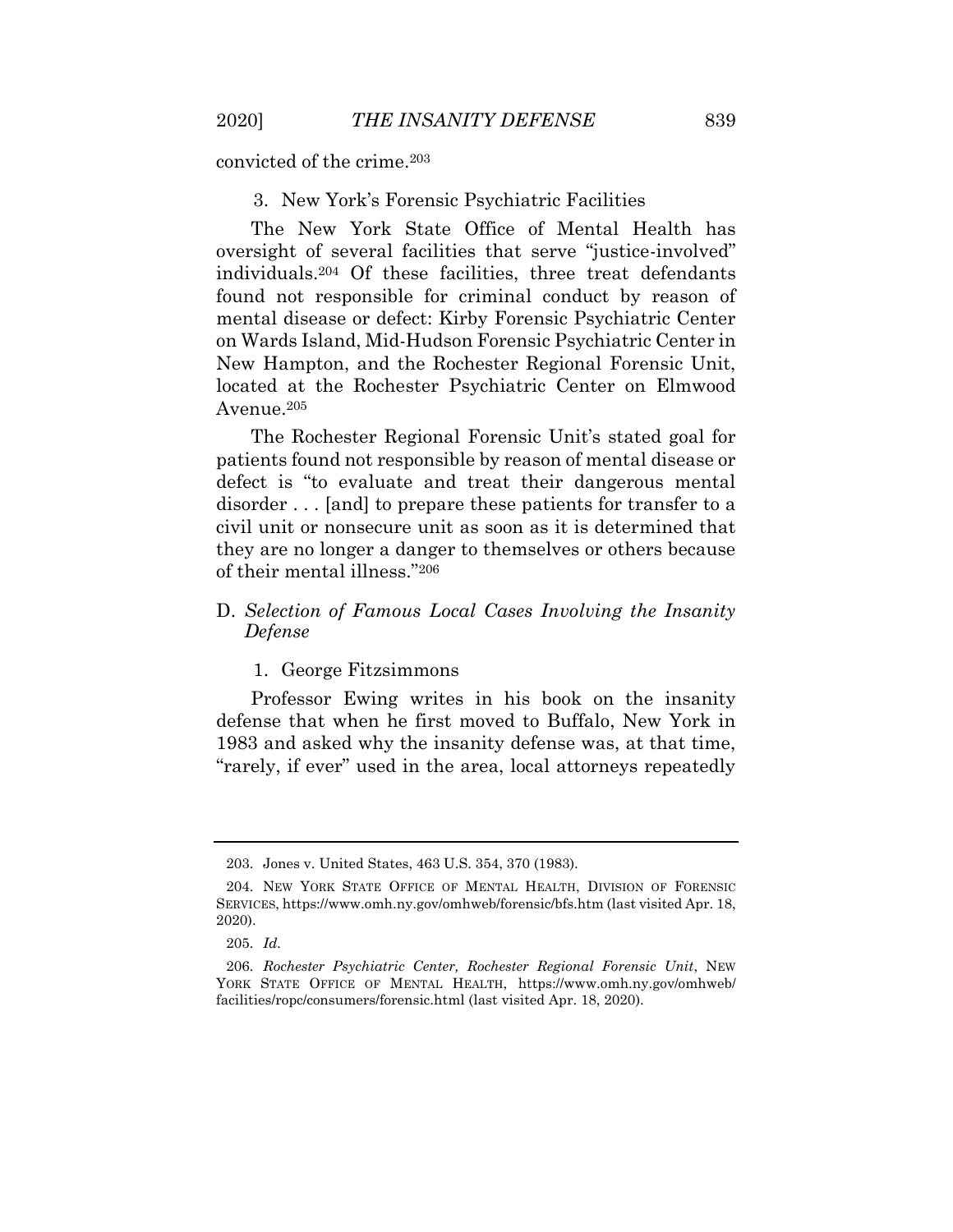mentioned the name "Fitzsimmons."<sup>207</sup> In 1969, George Fitzsimmons "karate-chopped" his parents to death in the Buffalo suburb of Amherst.<sup>208</sup> At the subsequent bench trial, a judge found Fitzsimmons not responsible by reason of mental disease or defect.<sup>209</sup> Just three years after Fitzsimmons was acquitted and confined in a psychiatric hospital, a judge ordered Fitzsimmons released, after four psychiatrists at that hospital testified that Fitzsimmons was no longer a danger to himself or others.<sup>210</sup> He was to remain under the supervision of the Office of Mental Hygiene for five years, and his release was subject to him remaining not dangerous to others.<sup>211</sup>

Not long after being released, Fitzsimmons and his new wife moved to Pennsylvania to live with Fitsimmons's aunt and uncle.<sup>212</sup> While in Pennsylvania, Fitzsimmons seriously assaulted his wife, the second time he had attacked her. New York authorities believed that they were powerless to take any action.<sup>213</sup> While awaiting sentencing on the Pennsylvania assault, Fitzsimmons stabbed his aunt and uncle to death during an argument over a television program.<sup>214</sup> During the following trial, where he was represented by renowned criminal defense attorney F. Lee Bailey, Fitzsimmons again raised an insanity defense.<sup>215</sup> This time, a jury rejected the defense and found Fitzsimmons guilty of murder.<sup>216</sup> He was sentenced to life in prison.<sup>217</sup>

- 207. EWING, *supra* note 3, at xi.
- 208*. Id.*
- 209*. Id.* at xi–xii.
- 210*. Id.* at xii.
- 211*. Id.*
- 212*. Id.* at xii.
- 213*. See id.* at xii–xiii.
- 214*. Id.* at xiii.
- 215*. Id.* at xiii–xiv.
- 216*. Id.* at xiv.
- 217*. Id.*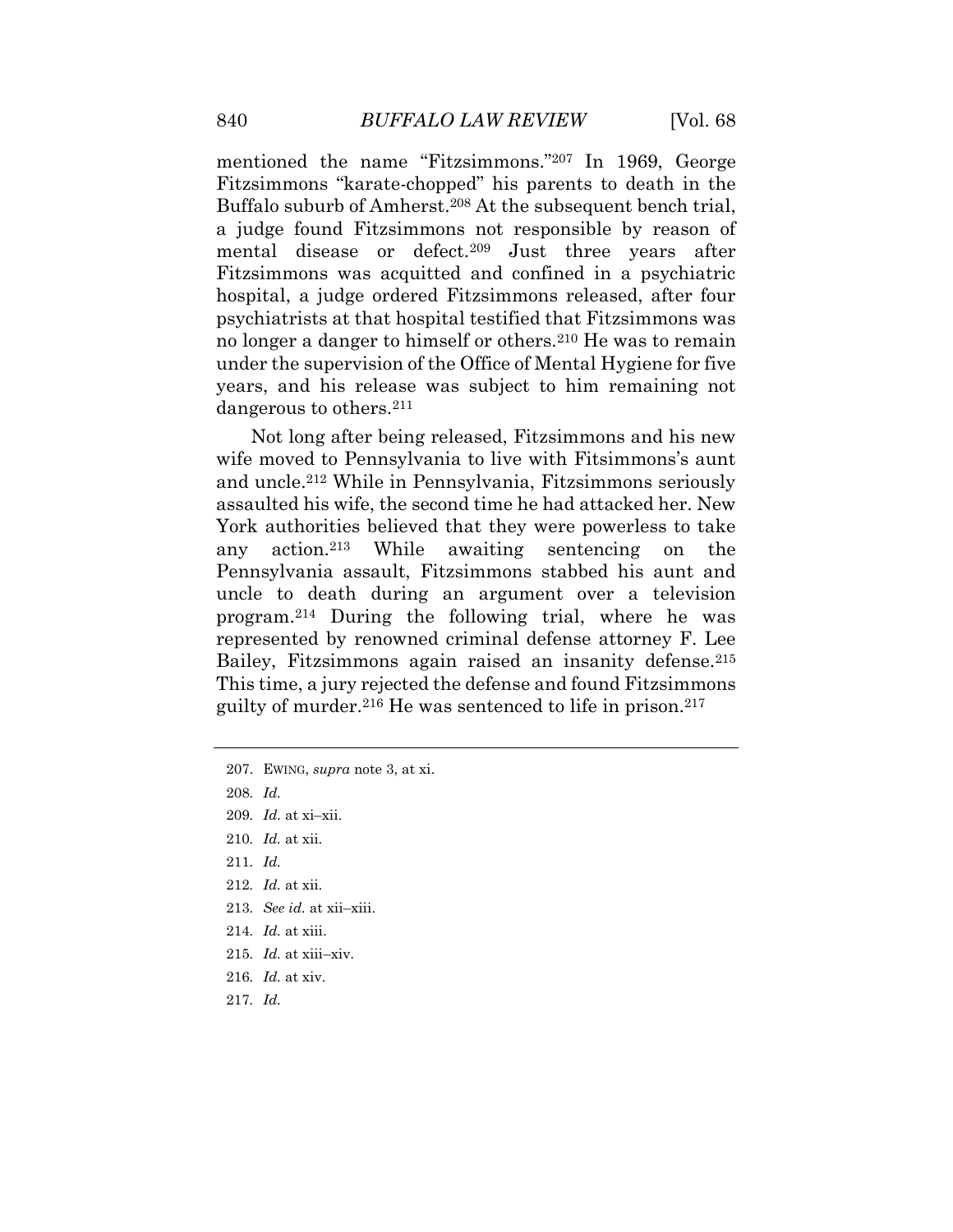Western New York's perception of the insanity defense was shaped by the Fitzsimmons case, and many believe that the Fitzsimmons case is typical of an insanity case.<sup>218</sup> Asked in 2000 whether the insanity defense was "dead" in Buffalo, the late criminal defense attorney John Nuchereno responded, "It's not dead, but its heart beats very weakly."<sup>219</sup>

2. Arthur Shawcross

In 1972, Arthur Shawcross admitted to killing two children in the Watertown, New York area.<sup>220</sup> Due to concerns over the admissibility of his statements and the weak evidence against him, the prosecution offered Shawcross a plea deal in which he would plead guilty to manslaughter for killing one of the children.<sup>221</sup> In 1987, after 14 years in prison, Shawcross was released to parole supervision.<sup>222</sup> His parole officer warned his superiors that he considered Shawcross to be "possibly the most dangerous individual to have been released to this community in many years."<sup>223</sup>

Shawcross was settled in Rochester in 1987 by parole officials.<sup>224</sup> Over the next two years, Shawcross raped and killed 11 women.<sup>225</sup> He was finally apprehended in 1990 after he returned to the scene of one of his crimes.<sup>226</sup> Shawcross gave a detailed confession to each murder. 227

- 222*. Id.* at 66.
- 223*. Id.* at 67.
- 224*. Id.*
- 225*. Id.*
- 226*. Id.* at 68.
- 227*. Id.*

<sup>218</sup>*. Id.* at xiv–xv.

<sup>219</sup>*. Id.* at xv (quoting Gene Warner, *Insanity Plea on Life Support*, BUFFALO NEWS (Feb. 29, 2000), https://buffalonews.com/2000/02/28/insanity-plea-on-lifesupport/).

<sup>220</sup>*. Id.* at 64–66.

<sup>221</sup>*. Id.* at 65–66.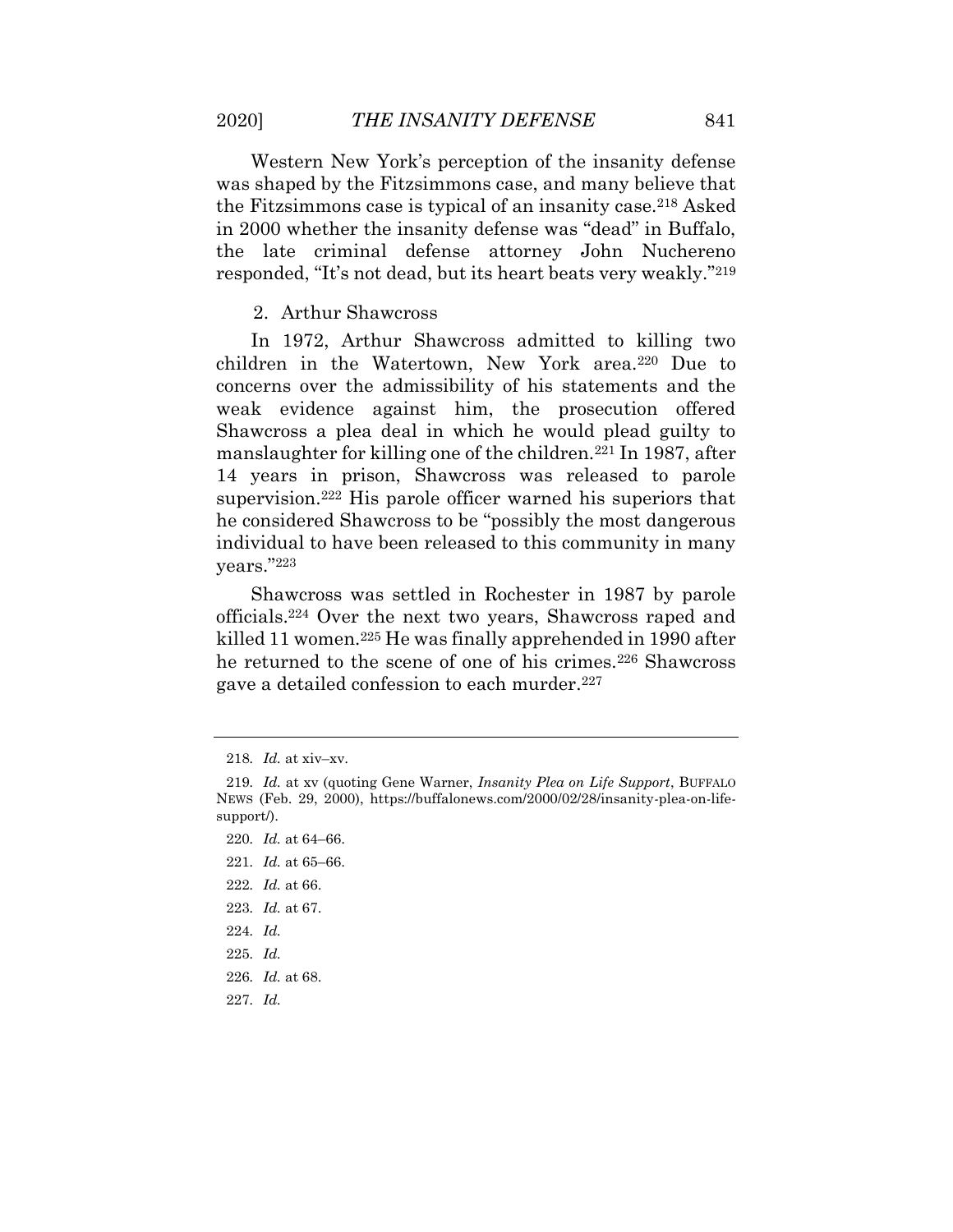The defense vigorously pursued an insanity defense. Counsel retained two expert psychiatrists to evaluate Shawcross, and when both refused to testify that Shawcross was insane, the defense found one who would.<sup>228</sup> Using techniques such as hypnotism, the defense expert heard Shawcross's increasing unbelievable tales of childhood violence and atrocities witnessed and perpetrated during the Vietnam War, and she diagnosed him with post-traumatic stress disorder so severe that it caused him to enter a "dissociative state" during his murders.<sup>229</sup> On crossexamination, the expert admitted that she did not use standard procedures for the hypnosis, did not verify that the traumatic events Shawcross relayed to her ever occurred, and did not discuss each of the killings with Shawcross because they were "not distinct."<sup>230</sup> The prosecution expert, by contrast, pointed out that many of the events Shawcross relayed to the defense expert were "impossible," and diagnosed Shawcross with antisocial personality disorder, "the modern-day version of what was formerly called a psychopath or sociopath."<sup>231</sup> The jury rejected the insanity defense, and Shawcross was sentenced to a minimum term of 250 years' imprisonment.<sup>232</sup>

3. Gail Trait

The case of Gail Trait is another famous insanity case out of Buffalo. In 1978, Trait killed her four children in a "voodoo-style" ritual.<sup>233</sup> After a jury rejected her insanity defense, Trait was sentenced to twenty-five years to life in

232*. Id.* at 79.

<sup>228</sup>*. Id.* at 69–70.

<sup>229</sup>*. Id.* at 71–72.

<sup>230</sup>*. Id.* at 74–75.

<sup>231</sup>*. Id.* at 76–78.

<sup>233.</sup> Matt Gryta, *Trait, Convicted of Killing Her 4 Children, Fights New Trial*, BUFFALO NEWS (Oct. 24, 1988), https://buffalonews.com/1988/10/24/traitconvicted-of-killing-her-4-children-fights-new-trial/.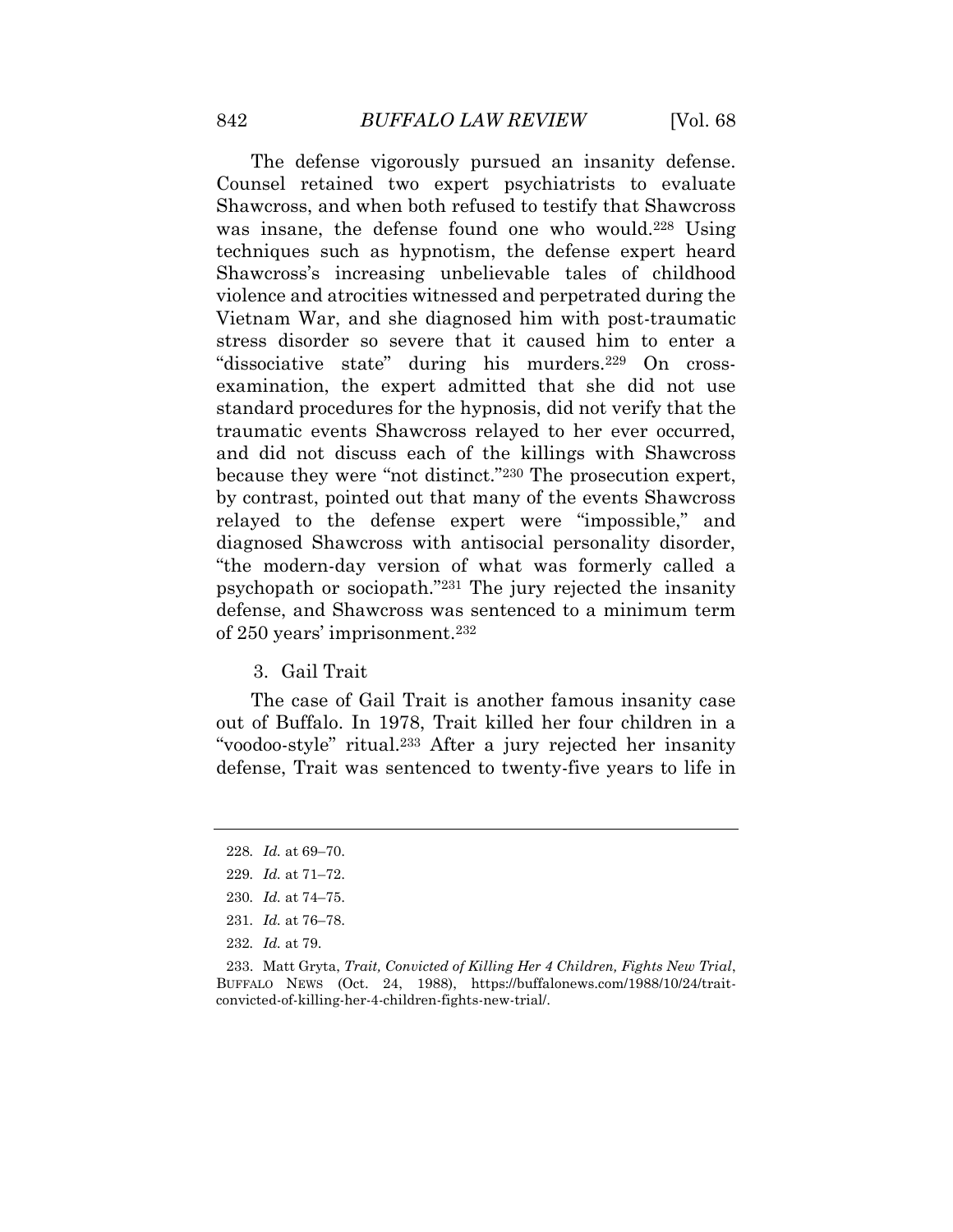prison, where she received treatment for schizophrenia.<sup>234</sup> Ten years later, however, the Appellate Division overturned Trait's conviction for ineffective assistance of counsel.<sup>235</sup> The court held that Trait's counsel had been unprepared and that his performance had "alienated the jurors to such an extent that it may have had an adverse effect on their verdict."<sup>236</sup> After her second trial, Trait was found not responsible by reason of mental disease or defect and was confined to a psychiatric facility.<sup>237</sup>

4. John Justice

John Justice was an honor student at Kenmore West High School when he killed his family and a stranger in 1985.<sup>238</sup> Justice stabbed his mother, father, and thirteenyear-old brother to death and then intentionally rear-ended a car at a high speed in an alleged suicide attempt, killing the driver of the other car.<sup>239</sup> At trial, he was found not guilty by reason of insanity in two of the deaths, and guilty of manslaughter in the others.<sup>240</sup> In 2005, Justice was released from prison on parole, but within two years he returned to prison for violating the conditions of his release by threatening workers at a halfway house.<sup>241</sup> After serving out the remaining period of his 30-year prison sentence, Justice

241*. Id.*

<sup>234</sup>*. Id.*

<sup>235.</sup> People v. Trait, 527 N.Y.S.2d 920 (App. Div. 1988), *appeal denied*, 528 N.E.2d 908 (N.Y. 1988).

<sup>236</sup>*. Id.* at 921.

<sup>237.</sup> Matt Gryta, *Trait's First Lawyer Cites Faults of Decade Ago*, BUFFALO NEWS (June 6, 1989), https://buffalonews.com/1989/06/06/traits-first-lawyer-cites -faults-of-decade-ago/.

<sup>238.</sup> Melinda Miller, *Justice Released from Prison in 1985 Murders, but Gets Civil Confinement*, BUFFALO NEWS (Sept. 16, 2015) https://buffalonews.com/ 2015/09/16/justice-released-from-prison-in-1985-murders-but-gets-civil-confine ment/.

<sup>239</sup>*. Id.*

<sup>240</sup>*. Id.*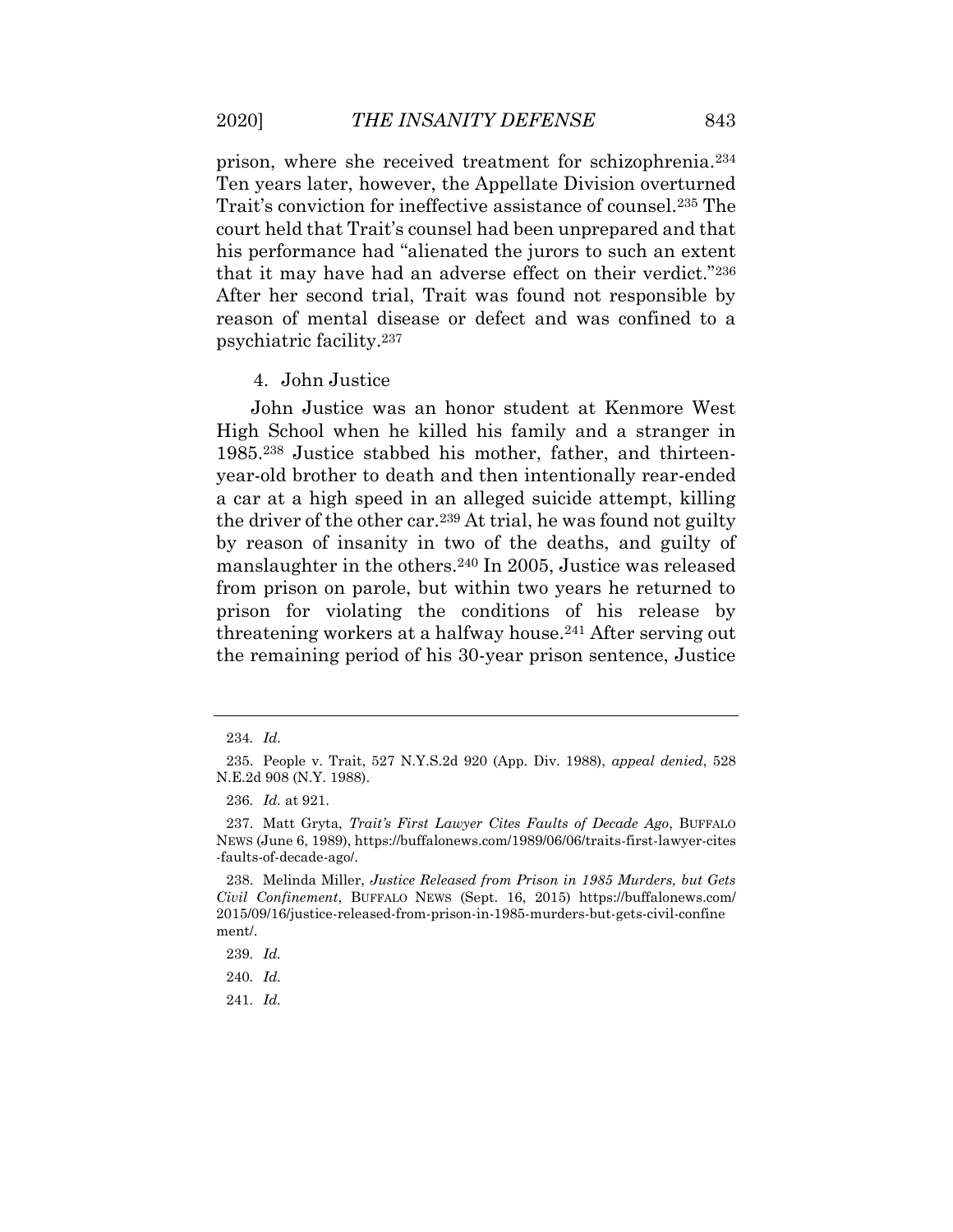was released from prison in September 2015.<sup>242</sup>

The state, however, successfully sought to confine Justice civilly, on the ground that he remained dangerously mentally ill.<sup>243</sup> The civil confinement was based upon a "recommitment order" issued pursuant to CPL § 330.20(14), which allows for recommitment of the defendant to a psychiatric facility if the court determines that the defendant has a dangerous mental disorder.<sup>244</sup> Interestingly, if Justice had been found guilty of all of the murders, instead of not guilty by reason of insanity with respect to two of the murders, this statutory provision would not apply.<sup>245</sup> The Appellate Division affirmed the recommitment order, concluding that Justice's diagnosis of antisocial personality disorder with narcissistic and paranoid features, coupled with other testimony presented by the state regarding his dangerousness, sufficiently demonstrated that Justice suffered from a dangerous mental disorder requiring commitment to a secure facility.<sup>246</sup>

#### E. *Other New York Considerations*

#### 1. Competency under CPL Article 730

Before a defendant may raise an insanity defense at trial, the defendant must be competent to stand trial. CPL Article 730 governs competency proceedings. The defendant is incompetent to stand trial if, as a result of mental disease or defect, the defendant "lacks capacity to understand the

<sup>242</sup>*. Id.*

<sup>243</sup>*. See id.*; Casey Seiler, *Civil Confinement of Killer Upheld on Appeal*, TIMES UNION (Feb. 18, 2016), https://www.timesunion.com/local/article/Civil-confine ment-of-killer-upheld-on-appeal-6841098.php.

<sup>244.</sup> N.Y. CRIM. PROC. LAW § 330.20(14) (McKinney 2019); *see also In re* John Z., 25 N.Y.S.3d 721, 722 (App. Div. 2016), *appeal denied*, 63 N.E.3d 71 (N.Y. 2016).

<sup>245</sup>*. See In re John Z*., 25 N.Y.S.3d at 722.

<sup>246</sup>*. Id*. at 723–26.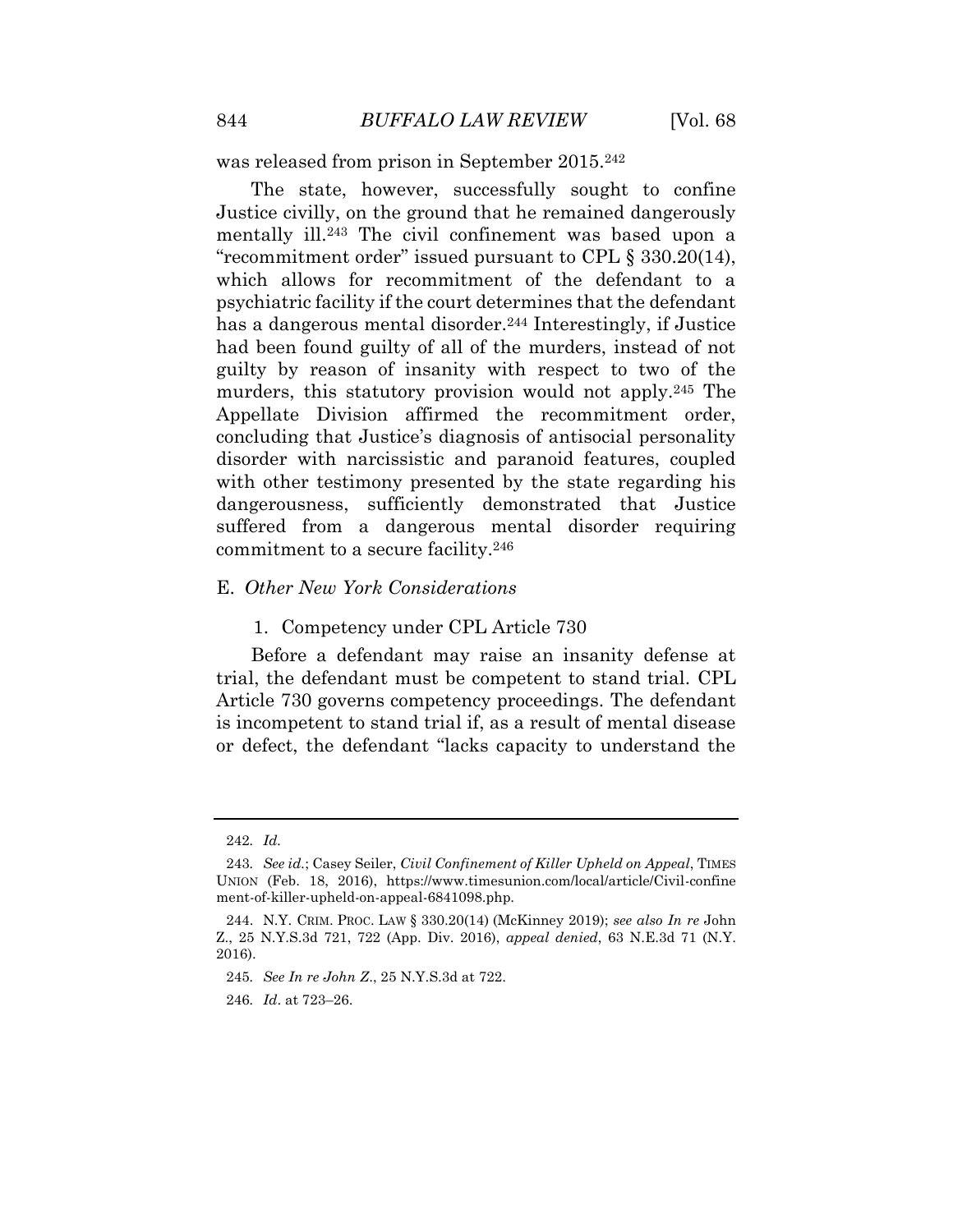proceedings against him or to assist in his own defense."<sup>247</sup> Competency is determined at the time of the criminal proceedings, not the time of the crime. If the defendant is determined to be incompetent to stand trial and has been charged with a felony, the criminal action is suspended and the defendant is committed to the custody of the Office of Mental Health until he or she is no longer incapacitated, for up to two-thirds of the maximum term of imprisonment, after which a civil commitment proceeding may be commenced.<sup>248</sup>

2. Extreme Emotional Disturbance

A defendant charged with murder may raise an affirmative defense that the defendant was "under the influence of extreme emotional disturbance for which there was a reasonable explanation or excuse, the reasonableness of which is to be determined from the viewpoint of a person in the defendant's situation under the circumstances as the defendant believed them to be."<sup>249</sup> If the defendant is successful, the conviction is reduced to manslaughter in the first degree.<sup>250</sup> Like the insanity defense, the defense of extreme emotional disturbance often involves the presentation of expert psychiatric evidence, notice of which is required pursuant to CPL § 250.10.<sup>251</sup>

In 2015, Court of Appeals upheld the conviction of a defendant who had raised an extreme emotional disturbance defense during his trial for murdering his ex-girlfriend and her current partner.<sup>252</sup> Expert testimony on the defense was presented by both sides, but the jury rejected the defense after deliberating for three hours.<sup>253</sup> Additionally, the New

- 251*. See* CRIM. PROC. § 250.10(1)(b).
- 252. People v. Pavone, 47 N.E.3d 56, 59 (N.Y. 2015).
- 253*. See id.* at 63.

<sup>247.</sup> CRIM. PROC. § 730.10(1).

<sup>248</sup>*. See generally* CRIM. PROC. §§ 730.50, 730.60, 730.70.

<sup>249.</sup> N.Y. PENAL LAW § 125.25(1)(a); *see also* PENAL § 125.27(2)(a).

<sup>250.</sup> PENAL § 125.20(2).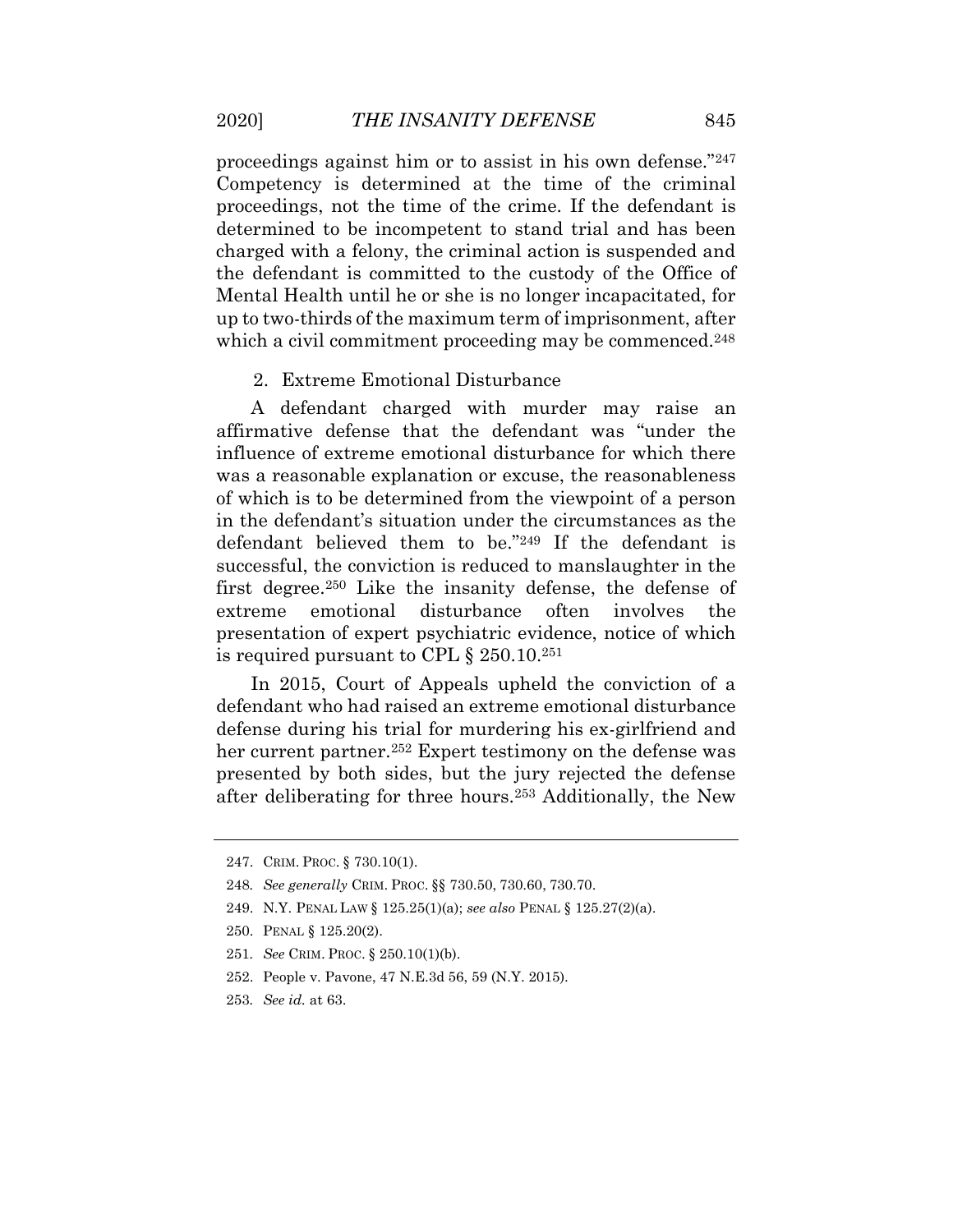York State Legislature recently enacted legislation abolishing the so-called "gay panic" and "trans panic" defenses in the state, which previously allowed a homicide defendant to claim extreme emotional disturbance based on discovery or disclosure of the victim's sexual orientation or gender identity.<sup>254</sup>

#### 3. Negating Mens Rea

In New York, the defendant may present evidence of a mental disease or defect in an attempt to negate the intent element of the charged crime. For example, if the defendant is charged with murder, the defendant may argue that because of a mental disease or defect, the defendant was incapable of forming the intent to cause the death of the victim.<sup>255</sup> Unlike the insanity defense, which the defendant has the burden to prove by a preponderance of the evidence, if the defendant argues that a mental illness prevented him or her from forming the required intent, the People are not relieved of the burden to prove beyond a reasonable doubt that the defendant could and did have the requisite intent.<sup>256</sup> If the defendant is successful in using a mental illness to negate the mens rea, the defendant could be acquitted entirely, rather than confined in a psychiatric facility, because the requisite intent is an element of the crime that the People must prove in order to convict the defendant.<sup>257</sup> A defendant attempting to use psychiatric evidence of a mental disease or defect to negate the mens rea must therefore give proper notice under CPL § 250.10 and submit to the required examinations.<sup>258</sup>

<sup>254</sup>*. See* 2019 N.Y. Sess. Law News 760–61 (McKinney) (L 2019, ch. 45).

<sup>255</sup>*. See, e.g.*, PENAL § 125.25(1).

<sup>256</sup>*. See generally* People v. Segal, 429 N.E.2d 107, 110–11 (N.Y. 1981).

<sup>257</sup>*. See id.*

<sup>258.</sup> N.Y. CRIM. PROC. LAW § 250.10; *see also Segal*, 429 N.E.2d at 109.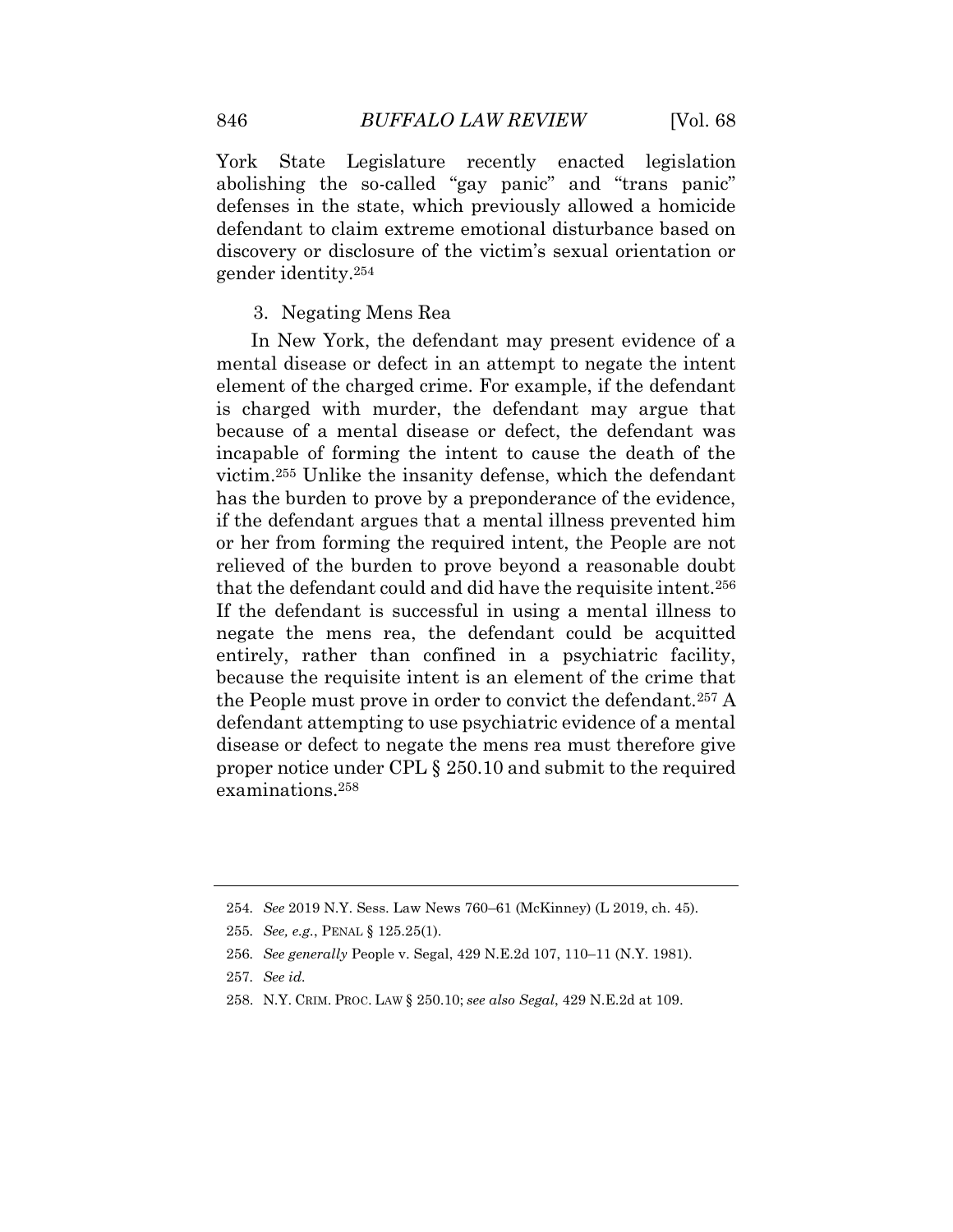#### 4. Mental Health Courts in New York

New York's Mental Health Courts "seek to improve safety, court operations, and the well-being of justiceinvolved individuals living with mental illness by linking them with court-supervised, community-based treatment."<sup>259</sup> Eligibility criteria are based on the nature of the criminal offense and the "nature and severity of a person's mental illness."<sup>260</sup> There are currently twenty-nine mental health court locations, and the Buffalo and Rochester areas have several mental health courts.<sup>261</sup>

<sup>259</sup>*. Mental Health Courts: Overview*, NYCOURTS, http://ww2.nycourts.gov/ mental-health-courts-overview-27066.

<sup>260</sup>*. Mental Health Courts: Key Principles*, NYCOURTS, http://ww2.nycourts .gov/courts/problem\_solving/mh/key\_principles.shtml

<sup>261</sup>*. Mental Health Courts: Court Locations*, NYCOURTS, http://ww2.nycourts .gov/courts/problem\_solving/mh/courts.shtml; *see also* JOSEPHINE W. HAHN, CTR. FOR CT. INNOVATION, NEW YORK STATE MENTAL HEALTH COURTS: A POLICY STUDY 2 (2015), https://www.courtinnovation.org/sites/default/files/documents/MHC%2 0Policy%20Study%20Report\_Final.pdf.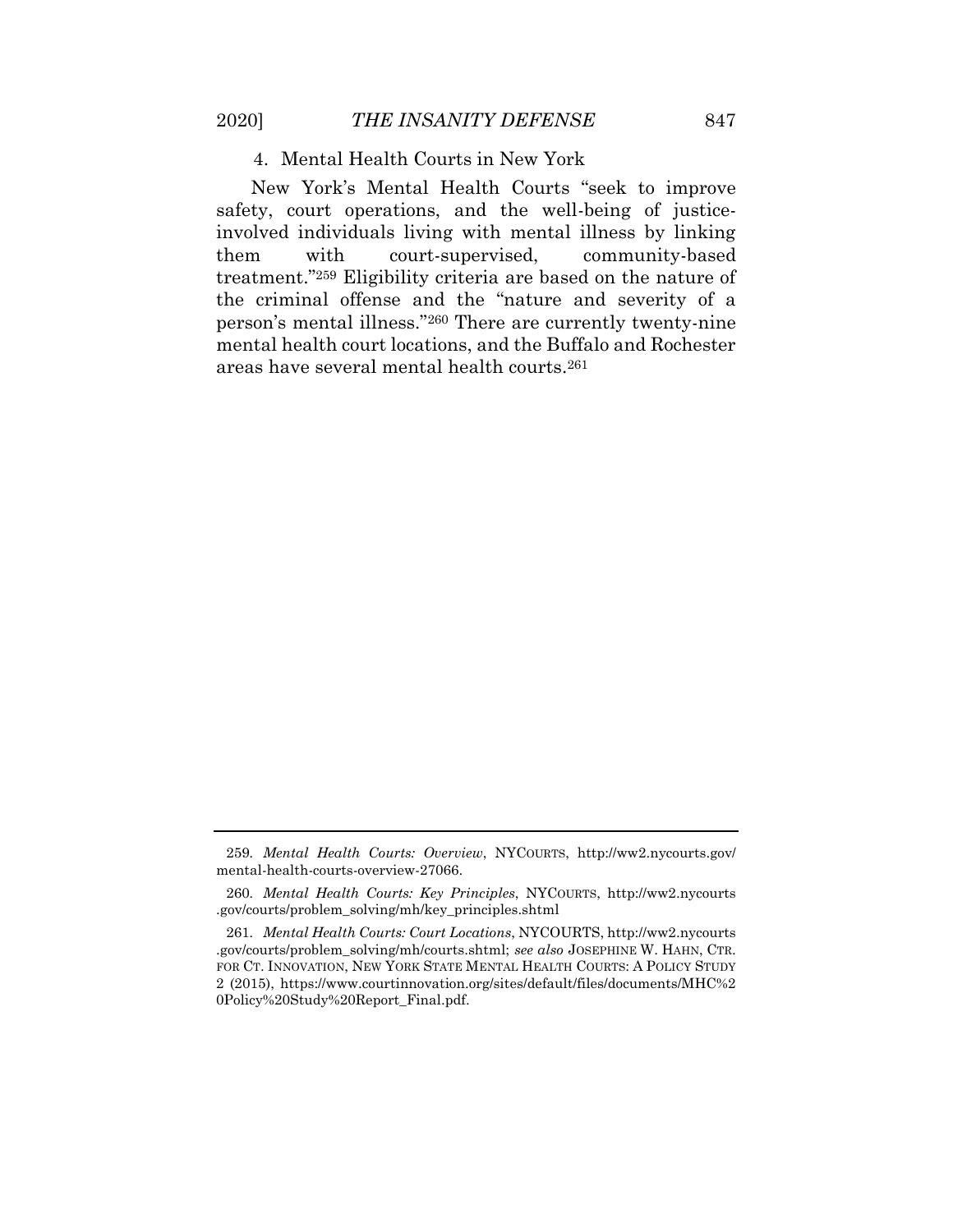#### III. ADDITIONAL RELEVANT ISSUES

There are many additional issues that a discussion of the insanity defense touches on that are beyond the scope of this Article, but that an attorney or expert witness involved in an insanity defense should be aware of. I will discuss them briefly below, although this is by no means an exhaustive list.

#### A. *Is there a Constitutional Right to the Insanity Defense?*

Eric Clark had a history of paranoid schizophrenia when he shot and killed a police officer in 2000.<sup>262</sup> At trial, Arizona law prohibited him from presenting evidence regarding his mental illness insofar as he wished to argue that he was incapable of forming the necessary mens rea, and he was found guilty during a bench trial after the court rejected his alternative insanity defense.<sup>263</sup> In 2006, the Supreme Court rejected Clark's contention that any particular articulation of the insanity defense is constitutionally required by due process.<sup>264</sup> The Court also held that Arizona could constitutionally preclude expert testimony on a diminished capacity defense.<sup>265</sup> The Supreme Court expressly left open the issue whether the Constitution "mandates an insanity defense."<sup>266</sup>

In 2012, in *Delling v. Idaho*, the Supreme Court declined the opportunity to address whether due process requires states to allow some form of the insanity defense in criminal cases.<sup>267</sup> Idaho is one of four states that does not recognize insanity as an affirmative defense, although it does allow

<sup>262</sup>*. See* Clark v. Arizona, 548 U.S. 735, 743–45 (2006).

<sup>263</sup>*. Id.* at 744–46.

<sup>264</sup>*. Id.* at 747–56.

<sup>265</sup>*. Id.* at 770–79.

<sup>266</sup>*. Id.* at 752 n.20; *see also* EWING, *supra* note 3, at 136–40 (discussing the *Clark* case).

<sup>267.</sup> Delling v. Idaho, 568 U.S. 1038 (2012).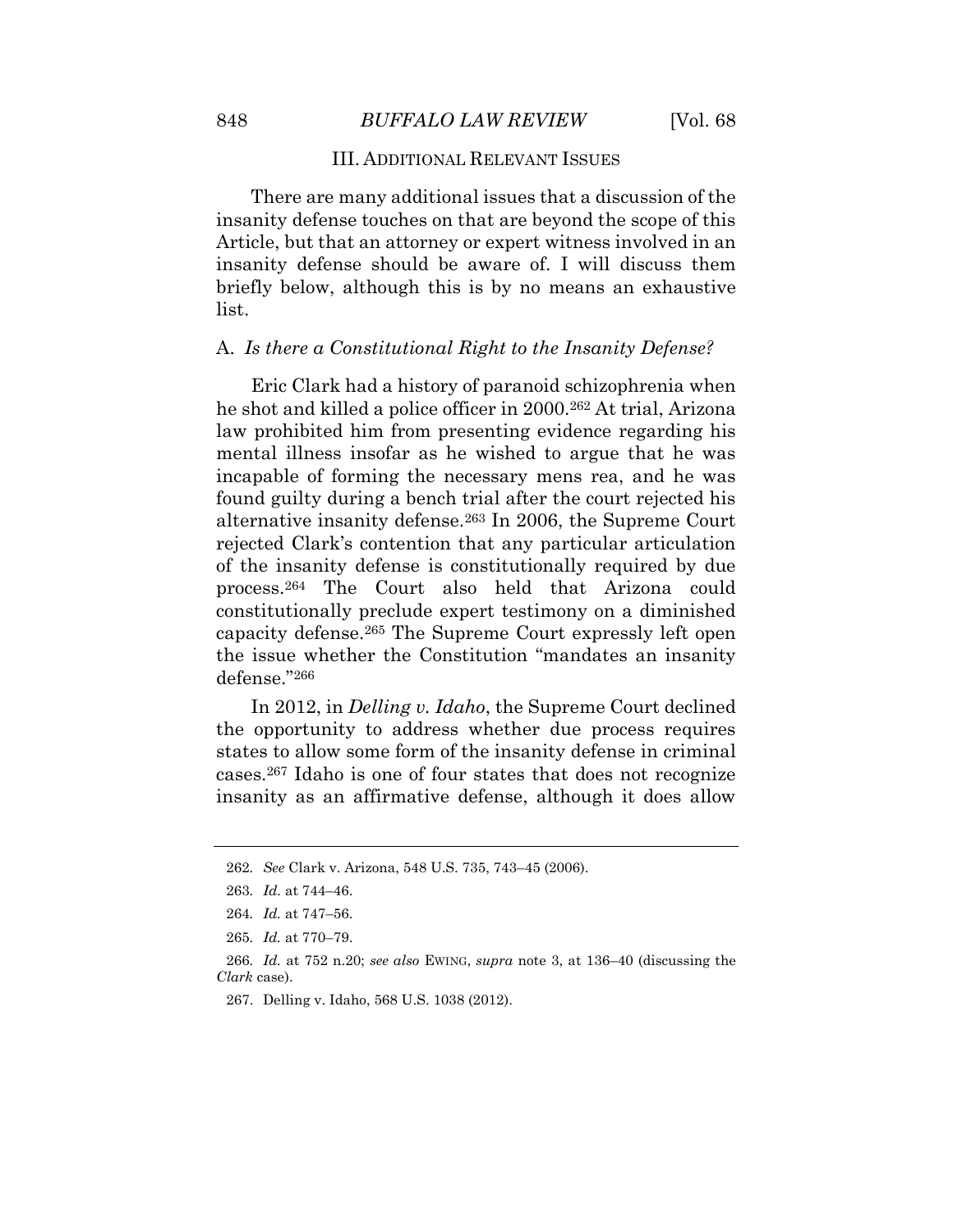expert evidence "on the issue of any state of mind which is an element of the offense."<sup>268</sup> Over the dissent of Justices Breyer, Ginsburg, and Sotomayor, the Supreme Court denied certiorari, leaving the issue open for a future case.<sup>269</sup>

The Supreme Court largely resolved that issue in March 2020, with its decision in *Kahler v. Kansas*. <sup>270</sup> In 2009, James Kahler shot and killed his estranged wife, mother-in-law, and two daughters.<sup>271</sup> Kahler filed a motion challenging the constitutionality of Kansas' insanity statute.<sup>272</sup> Kansas does not recognize insanity as an affirmative defense but allows a defendant to claim that, as a result of mental disease or defect, the defendant "lacked the culpable mental state required as an element of the crime charged."<sup>273</sup> The trial court denied Kahler's motion,<sup>274</sup> leaving him unable to argue that his inability to know right from wrong should excuse him from criminal liability. Instead, Kahler unsuccessfully argued at trial that his severe depression prevented him from forming intent, and he was convicted of capital murder and sentenced to death.<sup>275</sup>

After Kahler exhausted his state court appeals, the Supreme Court granted certiorari in 2019.<sup>276</sup> The Court considered "whether the Due Process Clause requires States to provide an insanity defense that acquits a defendant who could not 'distinguish right from wrong' when committing his crime, or, otherwise put, whether that Clause requires States to adopt the moral-incapacity test from *M'Naghten*."<sup>277</sup> In an

- 274. Kahler v. Kansas, 140 S. Ct. at 1027.
- 275*. Id.*
- 276. Kahler v. Kansas, 139 S. Ct. 1318 (2019).
- 277. Kahler v. Kansas, 140 S. Ct. at 1027.

<sup>268.</sup> IDAHO CODE § 18-207(1), (3) (2019).

<sup>269</sup>*. Delling*, 568 U.S. at 1038–39.

<sup>270.</sup> 140 S. Ct. 1021 (2020).

<sup>271</sup>*. Id.* at 1026–27.

<sup>272</sup>*. Id.* at 1027.

<sup>273.</sup> KAN. STAT. ANN. § 21-5209 (West 2011).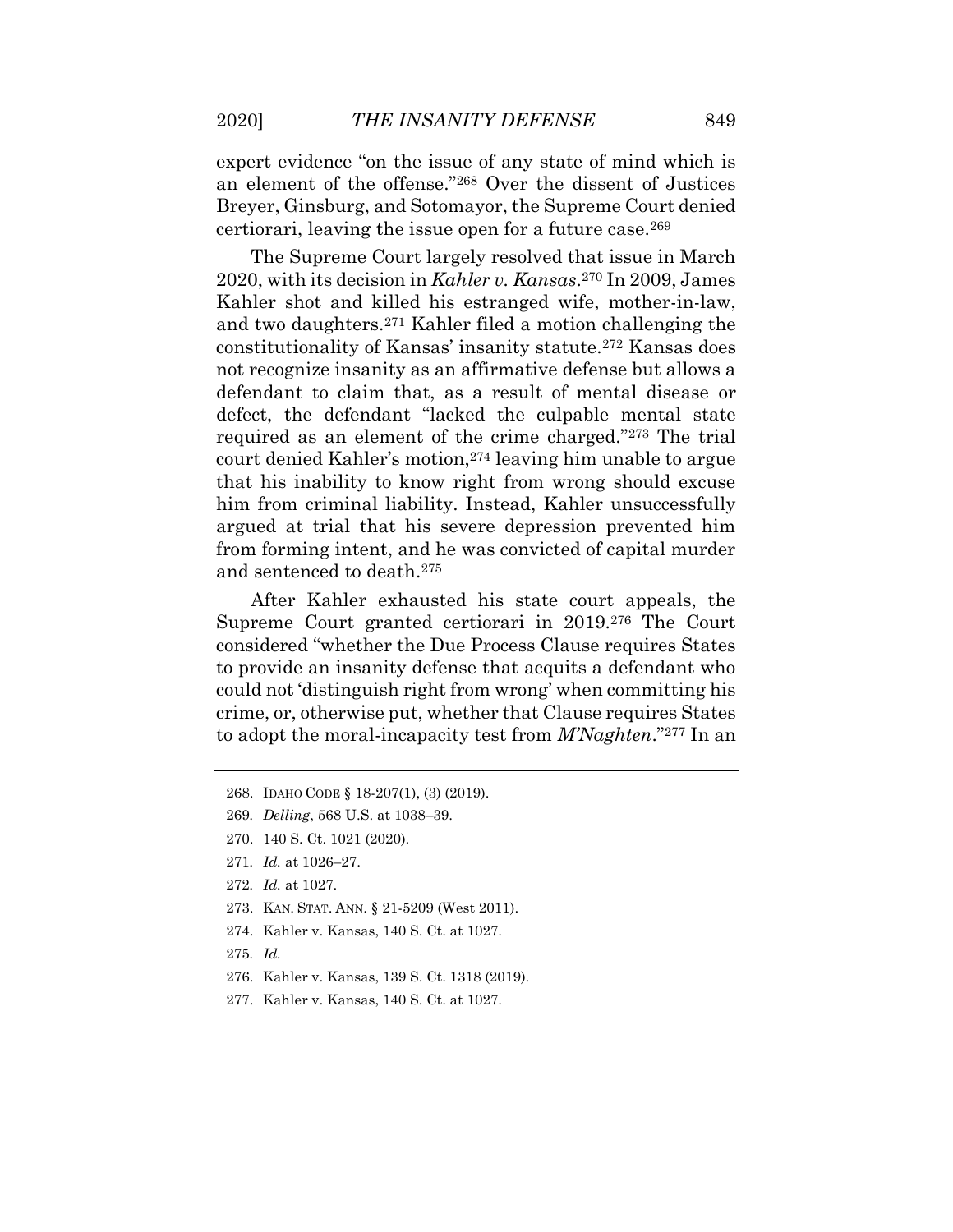opinion by Justice Kagan, the Court held that the Due Process Clause imposed no such requirement.<sup>278</sup>

Justice Kagan's majority opinion largely focused on the fact that the insanity defense varies among states and throughout history.<sup>279</sup> The Court reasoned that this variation meant that no particular version of the insanity defense could be deemed fundamental, such that it violated due process for a state to formulate its defense differently.<sup>280</sup> Inasmuch as the Court considered the Kansas statute an alternative version of the insanity defense as opposed to an abolition thereof,<sup>281</sup> the Court held that the Kansas statute was not unconstitutional.<sup>282</sup> The Court observed that "[d]efining the precise relationship between criminal culpability and mental illness involves examining the workings of the brain, the purposes of the criminal law, the ideas of free will and responsibility," and that this project "should be open to revision over time."<sup>283</sup>

Justice Breyer authored a dissenting opinion, joined by Justices Ginsburg and Sotomayor.<sup>284</sup> Justice Breyer would have held that Kansas had unconstitutionally "eliminated the core of a defense that has existed for centuries: that the defendant, due to mental illness, lacked the mental capacity necessary for his conduct to be considered morally blameworthy."<sup>285</sup> The *Kahler v. Kansas* decision is a fascinating read for any person interested in the origins and history of the insanity defense.

- 281*. See id.* at 1030–32.
- 282*. Id.* at 1037.
- 283*. Id.*
- 284*. Id.* at 1037 (Breyer, J., dissenting).
- 285*. Id.* at 1038.

<sup>278</sup>*. Id.* at 1025.

<sup>279</sup>*. See id.* at 1032–37.

<sup>280</sup>*. See id.* at 1037.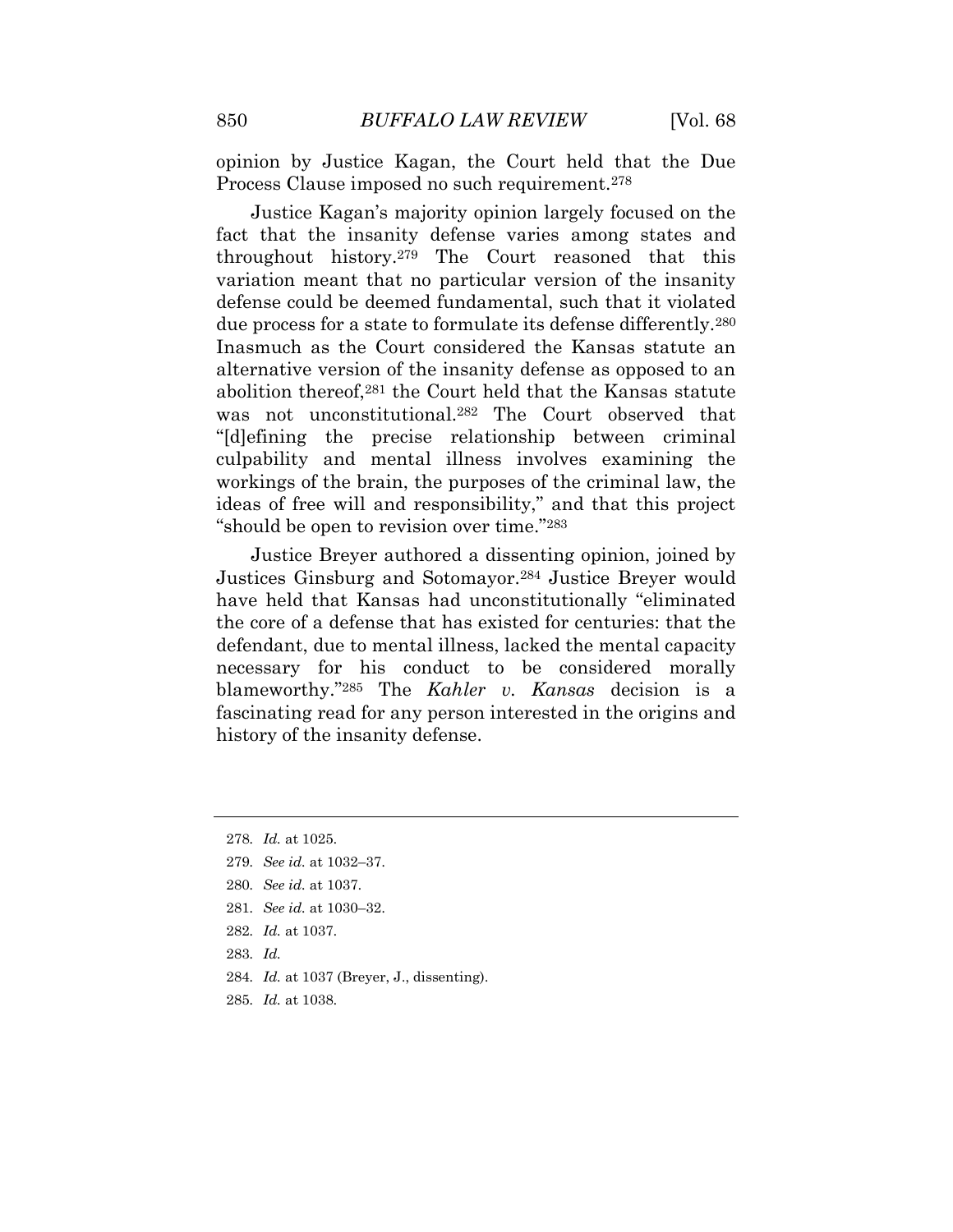#### B. *Increasing Incarceration of Mentally Ill Individuals*

The deinstitutionalization movement that began in the 1950s was based, in part, on a benign motive: to treat mental illness in the least restrictive setting, and to provide individuals with mental illness the greatest possible amount of autonomy.<sup>286</sup> The abysmal conditions at many mental institutions were also an alarming call to action.<sup>287</sup> Policymakers at the time were also overly optimistic about new psychotropic drugs and were attempting to decrease the large cost burden that public psychiatric hospitals placed on taxpayers.<sup>288</sup>

One estimate states that "approximately [ninety-two] percent of the people who would have been living in public psychiatric hospitals in 1955 were not living there in 1994."<sup>289</sup> Many of those who were deinstitutionalized were severely mentally ill and were released into the community without ensuring that medication, community integration services, and other support those individuals needed would be available to them.<sup>290</sup> As a result, the nation's population of individuals in psychiatric hospitals has decreased

<sup>286</sup>*. See* E. FULLER TORREY, OUT OF THE SHADOWS: CONFRONTING AMERICA'S MENTAL ILLNESS CRISIS (1997), *excerpted in Deinstitutionalization: A Psychiatric "Titanic*,*"* PBS (May 10, 2005), https://www.pbs.org/wgbh/pages/frontline/shows/ asylums/special/excerpt.html.

<sup>287</sup>*. See* Richard D. Lyons, *How Release of Mental Patients Began*, N.Y. TIMES (Oct. 30, 1984), https://www.nytimes.com/1984/10/30/science/how-release-ofmental-patients-began.html; Ana Swanson, *A shocking number of mentally ill Americans end up in prison instead of treatment*, WASH. POST (Apr. 30, 2015), https://www.washingtonpost.com/news/wonk/wp/2015/04/30/a-shocking-numberof-mentally-ill-americans-end-up-in-prisons-instead-of-psychiatric-hospitals.

<sup>288</sup>*. See* Thomas L. Hafemeister et al., *Forging Links and Renewing Ties: Applying the Principles of Restorative and Procedural Justice to Better Respond to Criminal Offenders with a Mental Disorder*, 60 BUFF. L. REV. 147, 167–69 (2012); *see also* Lyons, *supra* note 287.

<sup>289.</sup> TORREY, *supra* note 286; *see also* Hafemeister et al., *supra* note 288, at 168 (stating that in the mid-1950s, approximately 559,000 individuals were receiving care in these facilities, but by 2012, that number had dropped to 40,000).

<sup>290.</sup> TORREY, *supra* note 286; Hafemeister et al., *supra* note 288, at 168; Lyons, *supra* note 287.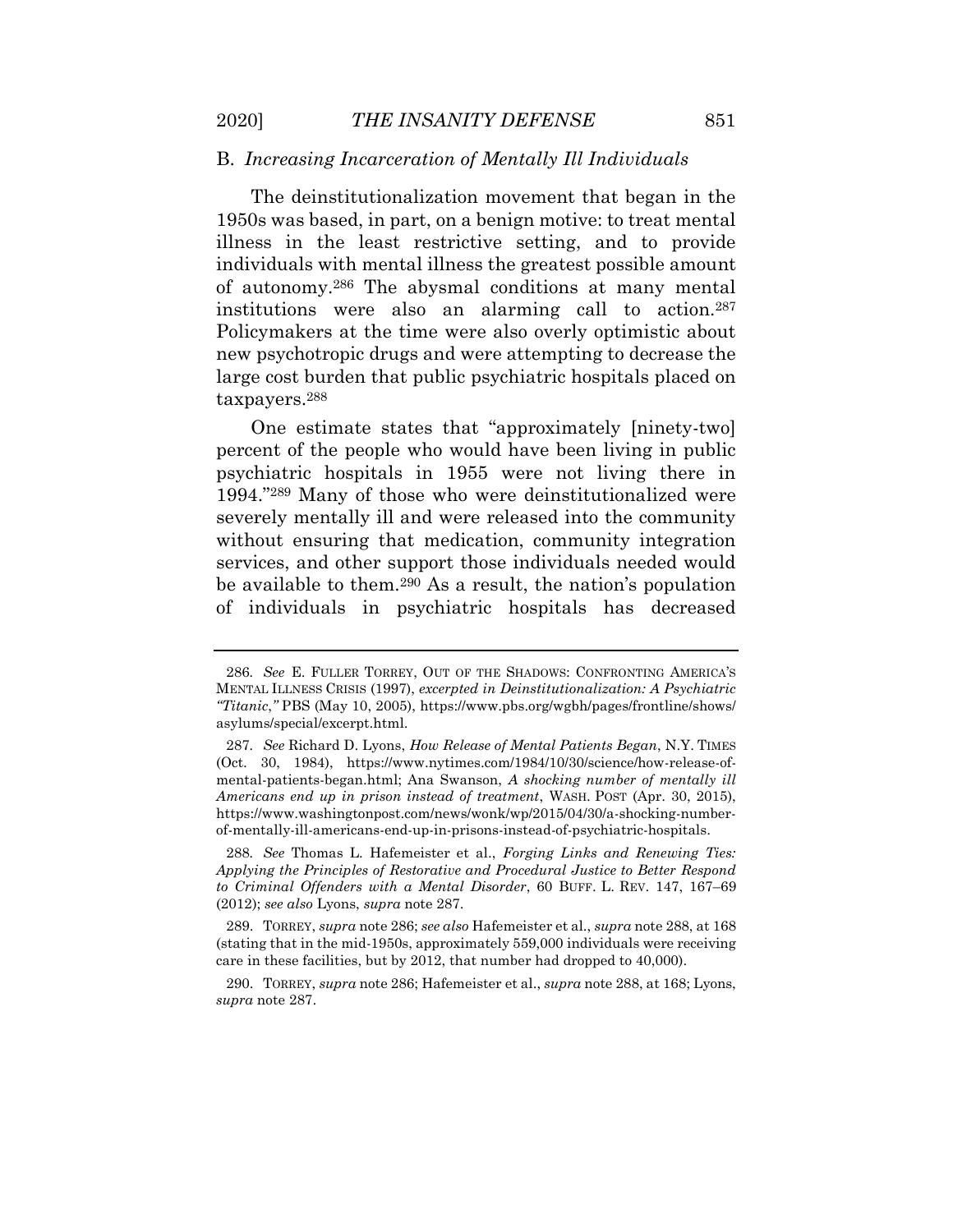exponentially, but the incarceration of mentally ill individuals has rapidly increased.<sup>291</sup> The population of the mentally ill in the nation's prisons and jails is difficult to quantify, and statistics vary, but the Department of Justice estimated that in 2005, "more than half of all prison and jail inmates had a mental health problem,"<sup>292</sup> including less severe diagnoses. Some recent estimates state that approximately fifteen percent of inmates have a "severe" mental illness.<sup>293</sup>

#### C. *Execution of Mentally Ill Persons*

Internationally, there is strong opposition to executing people with severe mental illness.<sup>294</sup> The United Nations, the European Union, the Council of Europe, and the Inter-American Commission on Human Rights have all taken positions accordingly.<sup>295</sup> Most Americans agree; approximately two-thirds of Americans polled expressed opposition to executing severely mentally ill people.<sup>296</sup> Exact statistics are not available, but some organizations estimate that approximately twenty percent of individuals on death row have a severe mental illness.<sup>297</sup> In 2006, the American Psychiatric Association, the American Psychological Association, the National Alliance on Mental Health, and the American Bar Association all adopted a policy opposing the

297*. Id.* at 16.

<sup>291</sup>*. See* TORREY, *supra* note 286; Lisa W. Foderaro, *The Mentally Ill Overwhelm New York's Prisons*, N.Y. TIMES (Oct. 6, 1994), https://www.nytimes .com/1994/10/06/us/the-mentally-ill-overwhelm-new-york-s-prisons.html; Swanson, *supra* note 287.

<sup>292.</sup> DORIS J. JAMES & LAUREN E. GLAZE, BUREAU OF JUST. STATS., U.S. DEP'T OF JUST., MENTAL HEALTH PROBLEMS OF PRISON AND JAIL INMATES 1 (2006), https://www.bjs.gov/content/pub/pdf/mhppji.pdf.

<sup>293.</sup> A.B.A. DEATH PENALTY PROJ., *supra* note 13, at 15. In 2000, the American Psychiatric Association estimated that one in five prisoners were "seriously mentally ill." Hafemeister et al., *supra* note 288, at 150 n.7, 171 n.101.

<sup>294.</sup> A.B.A. DEATH PENALTY PROJ., *supra* note 13, at 4.

<sup>295</sup>*. Id.*

<sup>296</sup>*. Id.*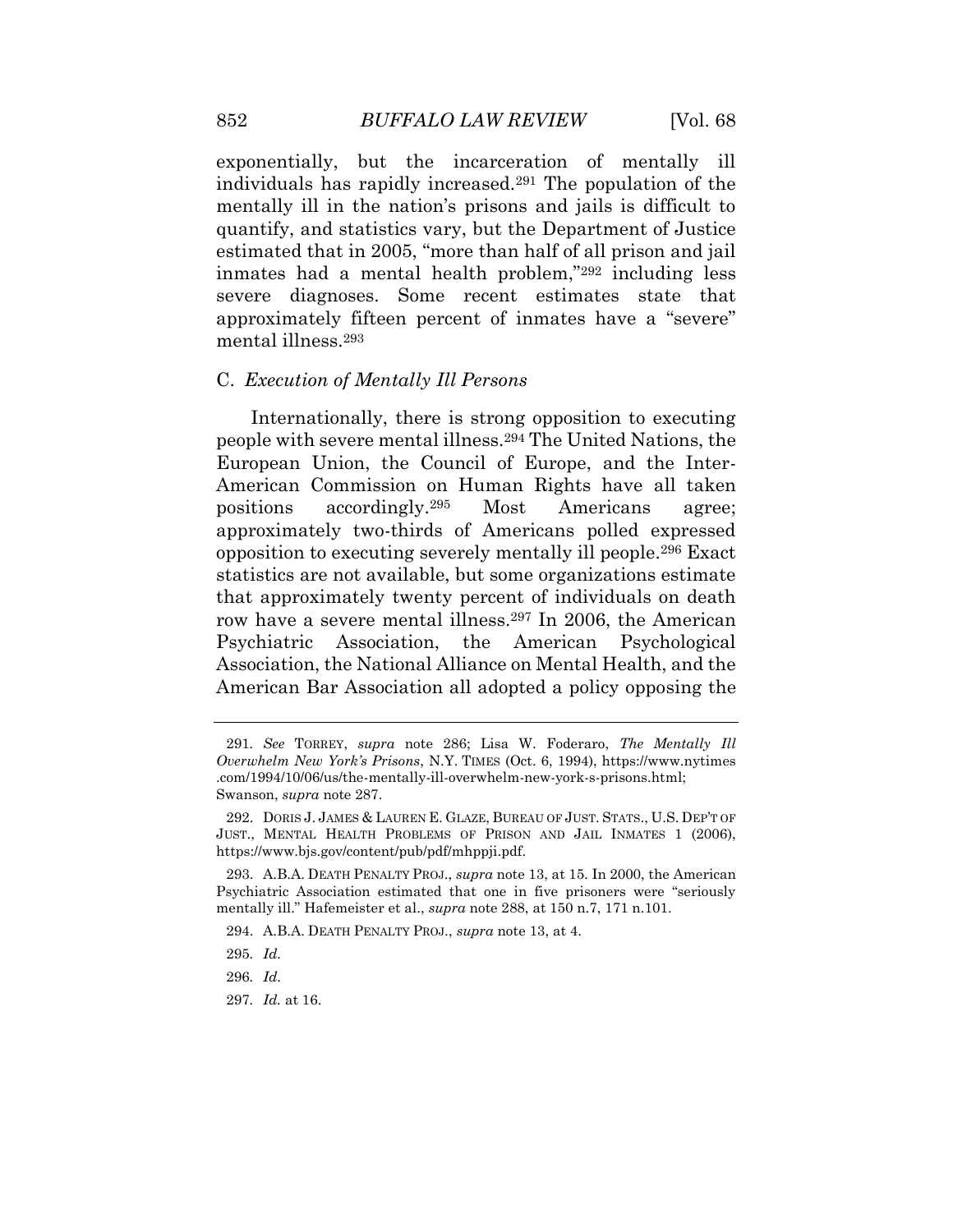death penalty for defendants who suffered from severe mental illness at the time of their crime.<sup>298</sup> Thus far, no jurisdictions with the death penalty have adopted a categorical exclusion for the severely mentally ill.<sup>299</sup>

#### D. *Community Intervention Programs*

Community intervention programs have been developed to attempt to reduce the incarceration and recidivism of mentally ill individuals involved with the criminal justice system. One such model is the Assertive Community Treatment [hereinafter "ACT"] model.<sup>300</sup> ACT programs arose in the 1970s and utilize mobile treatment teams that provide services like housing assistance, addiction treatment, and employment assistance.<sup>301</sup> Rochester's Forensic Assertive Community Treatment, or R-FACT model, was developed at the University of Rochester. By targeting risk factors and using "legal leverage," this model has been effective in reducing jail time and increasing engagement in outpatient treatment.<sup>302</sup>

Another program, Transitions Clinic Network, employs former prisoners as community health workers to assist people leaving prison in dealing with medical, psychiatric, and substance abuse disorders.<sup>303</sup> The program is rapidly

301*. Id.*

302*. See id.* at 895–96

<sup>298</sup>*. Id.* at 1.

<sup>299</sup>*. Id.* Some state legislatures, however, have considered creating such an exclusion. *See Resources on Severe Mental Illness and the Death Penalty*, AMERICANBAR.ORG (Apr. 21, 2020), https://www.americanbar.org/groups/crsj/proj ects/death\_penalty\_due\_process\_review\_project/serious-mental-illness-initiative -/resources0/.

<sup>300.</sup> Robert L. Weisman, J. Steven Lamberti, & J. Richard Ciccone, *Community-Based Interventions for Justice-Involved Individuals with Serious Mental Disorders*, *reprinted in* RICHARD ROSNER & CHARLES SCOTT, PRINCIPLES AND PRACTICE OF FORENSIC PSYCHIATRY 895 (3d ed. 2016).

<sup>303.</sup> Patricia Leigh Brown, *They're Out of Prison. Can They Stay Out of the Hospital?*, N.Y. TIMES (May 29, 2018), https://www.nytimes.com/2018/05/29/ health/ex-prisoners-health-california.html.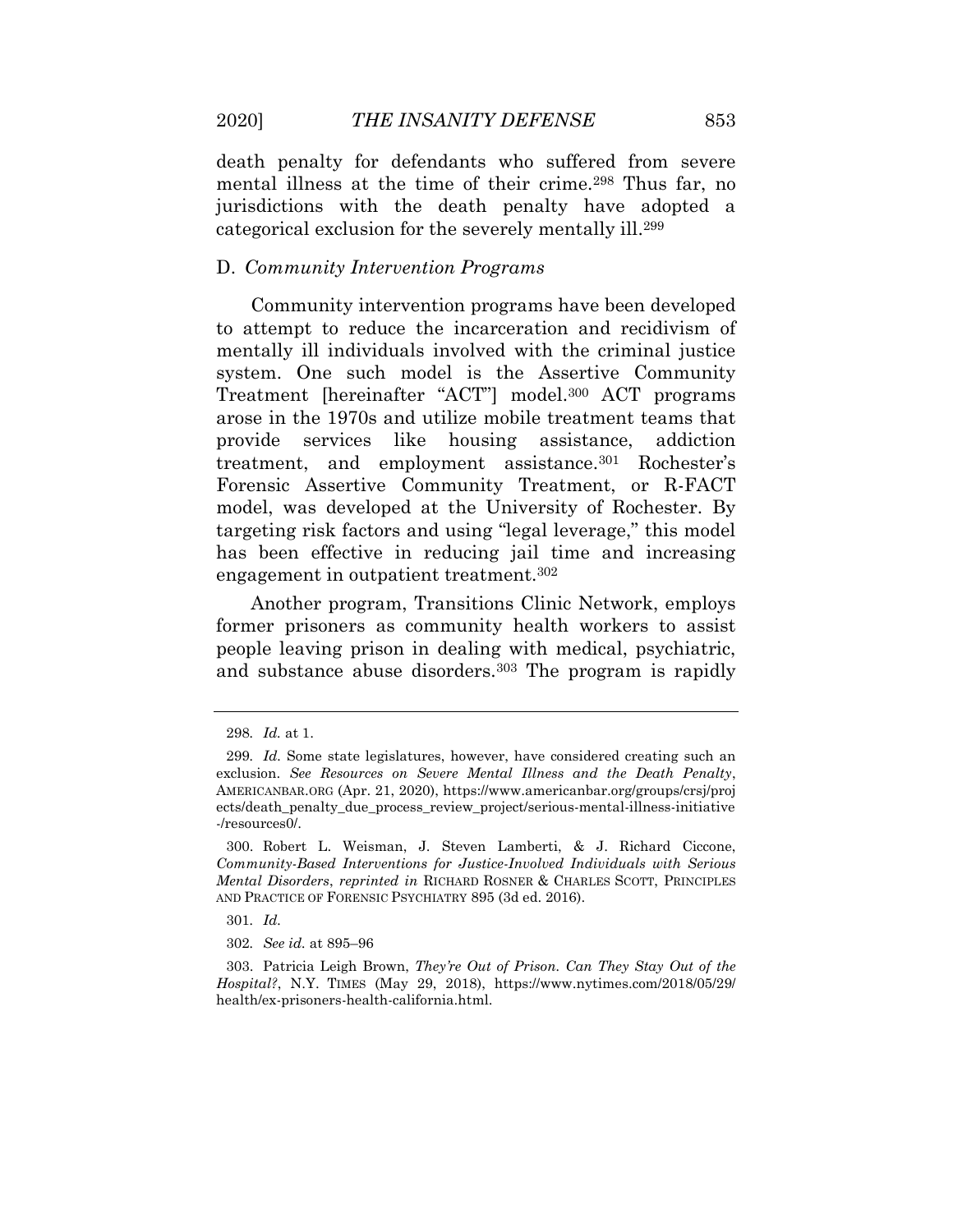growing, doubling in size over the past five years, and it now has twenty-five health centers in eleven states and Puerto Rico.<sup>304</sup> These are only two of the many community intervention programs doing similar work throughout the nation.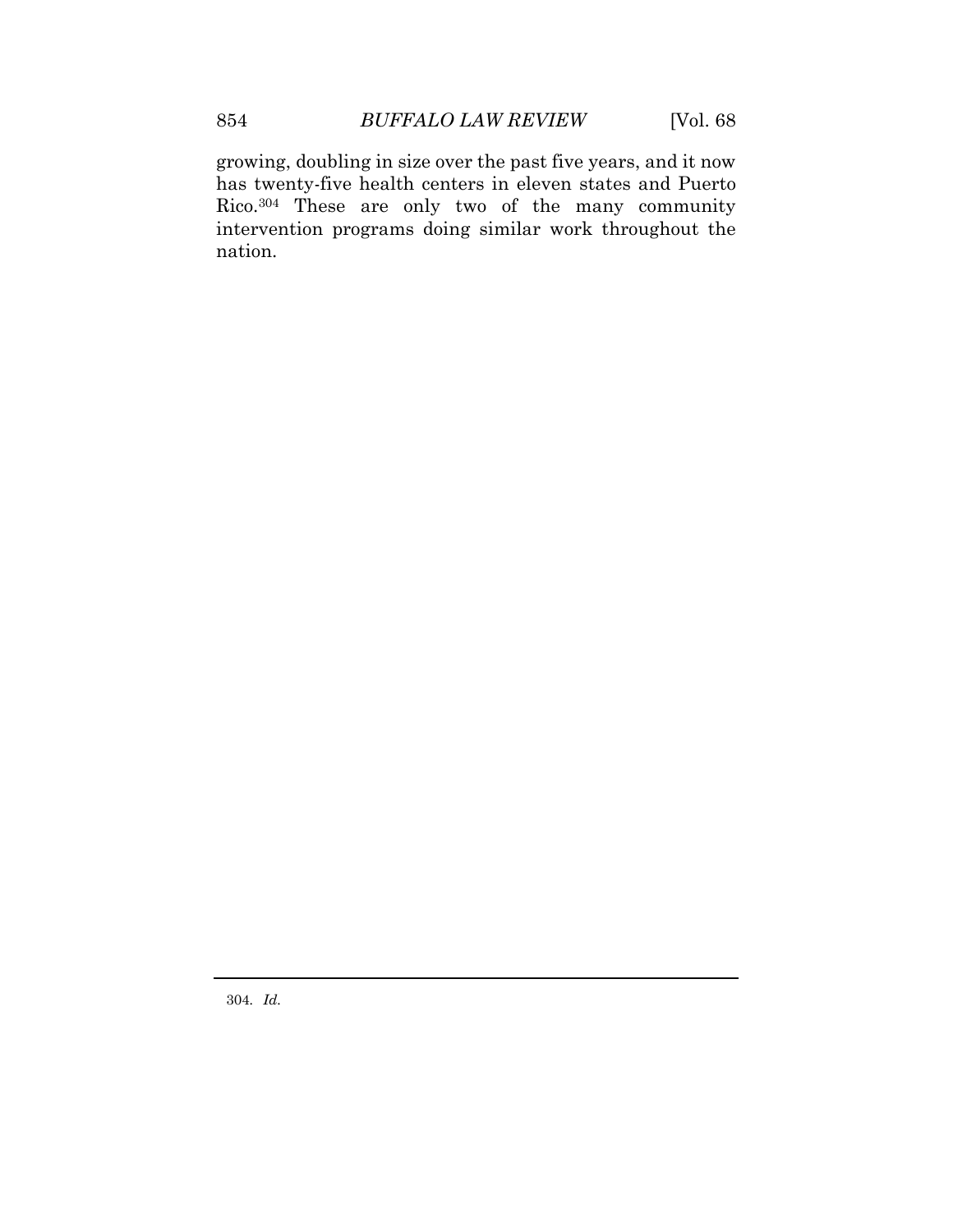#### **CONCLUSION**

The madness that is insanity is found across a wide spectrum of behavior. This is why the law struggles with defining the defense. It is a noble intellectual effort to prevent punishing a person for acts that are a product of disease. The disease of mental illness, however, can be difficult to objectively measure. Its subjective nature has consistently undermined public support for the insanity defense. Cancer cannot be faked, but insanity can . . . or so the argument goes.

Reporter Mac McClelland perhaps encapsulated the influence of public perception on the insanity defense best with this quote from her 2017 New York Times article, *When "Not Guilty" Is a Life Sentence*:

Perhaps the most cleareyed view of the compromises inherent in [not guilty by reason of insanity] commitments comes from Paul Appelbaum, professor and director of the division of law, ethics and psychiatry at Columbia University. Appelbaum acknowledges that some [defendants found not guilty by reason of insanity] are "unnecessarily detained for a longer period than what seems to be warranted by their mental disorder and its impact on their likelihood of being violent in the future." But, he says, such exaggerated concerns about public safety may be necessary to the survival of the insanity defense. "There are injustices that are imposed on individuals," Appelbaum says. "But I also see at a 30,000-foot level why the system works that way, and recognize perhaps the paradox that if it didn't work that way, we might lose the insanity defense altogether, or at the very least have an even more restrictive system that we have to deal with."<sup>305</sup>

The defendant in the 1847 *Freeman* case discussed above was represented by future Governor of New York and Secretary of State William Seward.<sup>306</sup> During his closing argument, Seward had this to say about the insanity defense:

We labor under the further embarrassment that the plea of insanity is universally suspected. It is the last subterfuge of the guilty, and so is too often abused. But however obnoxious to

<sup>305.</sup> McClelland, *supra* note 6.

<sup>306.</sup> Hawkins-Leon, *supra* note 128, at 440.